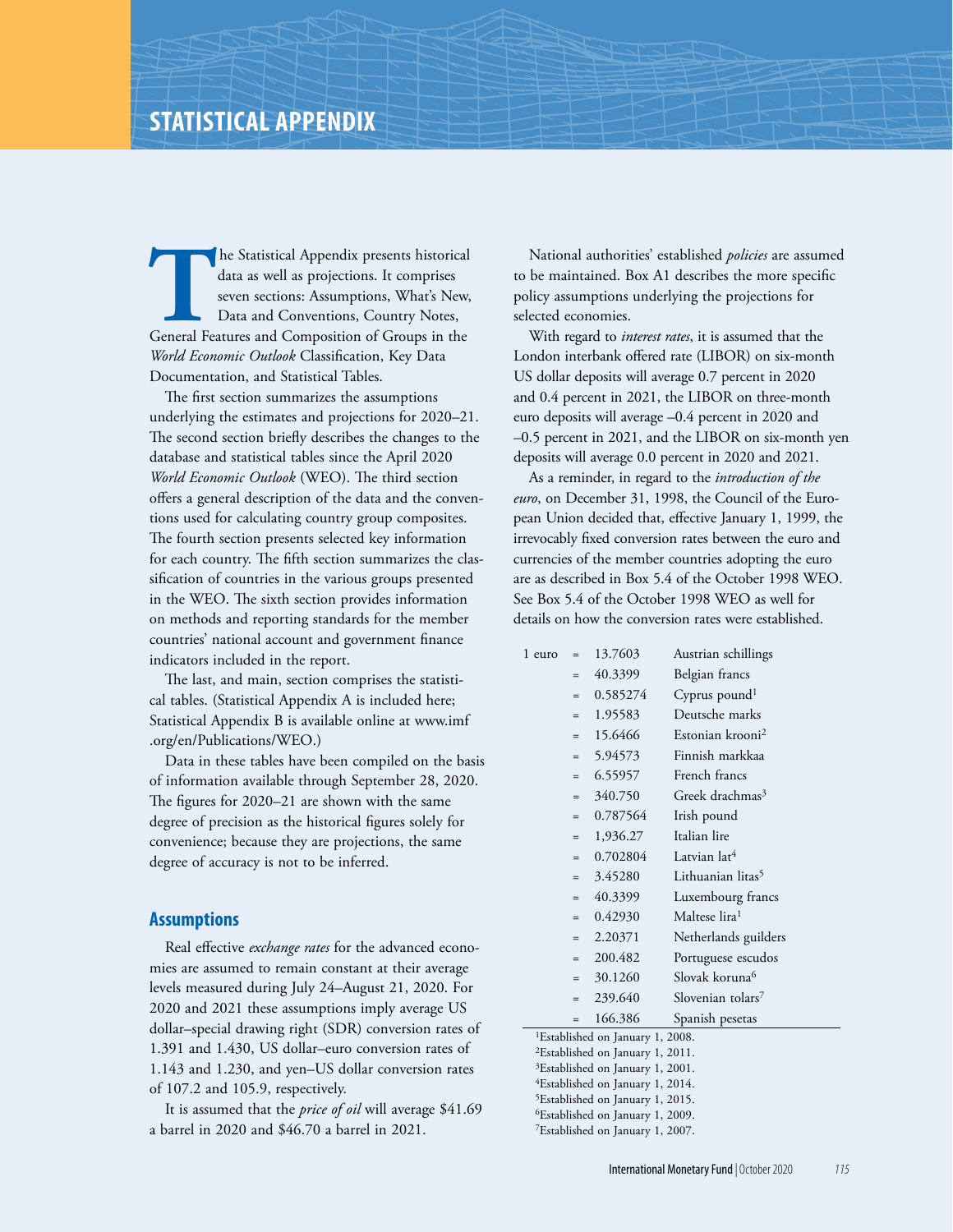## **What's New**

- Following the recent release of the 2017 International Comparison Program (ICP) survey for new purchasing-power-parity benchmarks, the WEO's estimates of purchasing-power-parity weights and GDP valued at purchasing power parity have been updated. For more details, see Box 1.1 of the October 2020 WEO.
- Starting with the October 2020 WEO, data and forecasts for Bangladesh and Tonga are presented on a fiscal year basis.
- Data for West Bank and Gaza are now included in the WEO. West Bank and Gaza is added to the Middle East and Central Asia regional group.

## **Data and Conventions**

*Data and projections* for 195 economies form the statistical basis of the WEO database. The data are maintained jointly by the IMF's Research Department and regional departments, with the latter regularly updating country projections based on consistent global assumptions.

Although national statistical agencies are the ultimate providers of historical data and definitions, international organizations are also involved in statistical issues, with the objective of harmonizing methodologies for the compilation of national statistics, including analytical frameworks, concepts, definitions, classifications, and valuation procedures used in the production of economic statistics. The WEO database reflects information from both national source agencies and international organizations.

Most countries' macroeconomic data as presented in the WEO conform broadly to the 2008 version of the *System of National Accounts* (SNA 2008). The IMF's sector statistical standards—the sixth edition of the *Balance of Payments and International Investment Position Manual* (BPM6), the *Monetary and Financial Statistics Manual and Compilation Guide* (MFSMCG), and the *Government Finance Statistics Manual 2014* (GFSM 2014)—have been aligned with the SNA 2008. These standards reflect the IMF's special interest in countries' external positions, financial sector stability, and public sector fiscal positions. The process of adapting country data to the new standards begins in earnest when the manuals are released. However, full concordance with the manuals is ultimately dependent on the provision by national statistical compilers of

revised country data; hence, the WEO estimates are only partly adapted to these manuals. Nonetheless, for many countries, conversion to the updated standards will have only a small impact on major balances and aggregates. Many other countries have partly adopted the latest standards and will continue implementation over a number of years.<sup>1</sup>

The fiscal gross and net debt data reported in the WEO are drawn from official data sources and IMF staff estimates. While attempts are made to align gross and net debt data with the definitions in the GFSM, as a result of data limitations or specific country circumstances, these data can sometimes deviate from the formal definitions. Although every effort is made to ensure the WEO data are relevant and internationally comparable, differences in both sectoral and instrument coverage mean that the data are not universally comparable. As more information becomes available, changes in either data sources or instrument coverage can give rise to data revisions that can sometimes be substantial. For clarification on the deviations in sectoral or instrument coverage, please refer to the metadata for the online WEO database.

Composite data for country groups in the WEO are either sums or weighted averages of data for individual countries. Unless noted otherwise, multiyear averages of growth rates are expressed as compound annual rates of change.2 Arithmetically weighted averages are used for all data for the emerging market and developing economies group—except data on inflation and money growth, for which geometric averages are used. The following conventions apply:

Country group composites for exchange rates, interest rates, and growth rates of monetary aggregates are weighted by GDP converted to US dollars at market exchange rates (averaged over the preceding three years) as a share of group GDP.

Composites for other data relating to the domestic economy, whether growth rates or ratios, are weighted by GDP valued at purchasing power parity as a share

<sup>&</sup>lt;sup>1</sup> Many countries are implementing the SNA 2008 or European System of National and Regional Accounts 2010, and a few countries use versions of the SNA older than that from 1993. A similar adoption pattern is expected for the BPM6 and GFSM 2014. Please refer to Table G, which lists the statistical standards each country adheres to.

<sup>2</sup>Averages for real GDP, inflation, GDP per capita, and commodity prices are calculated based on the compound annual rate of change, except in the case of the unemployment rate, which is based on the simple arithmetic average.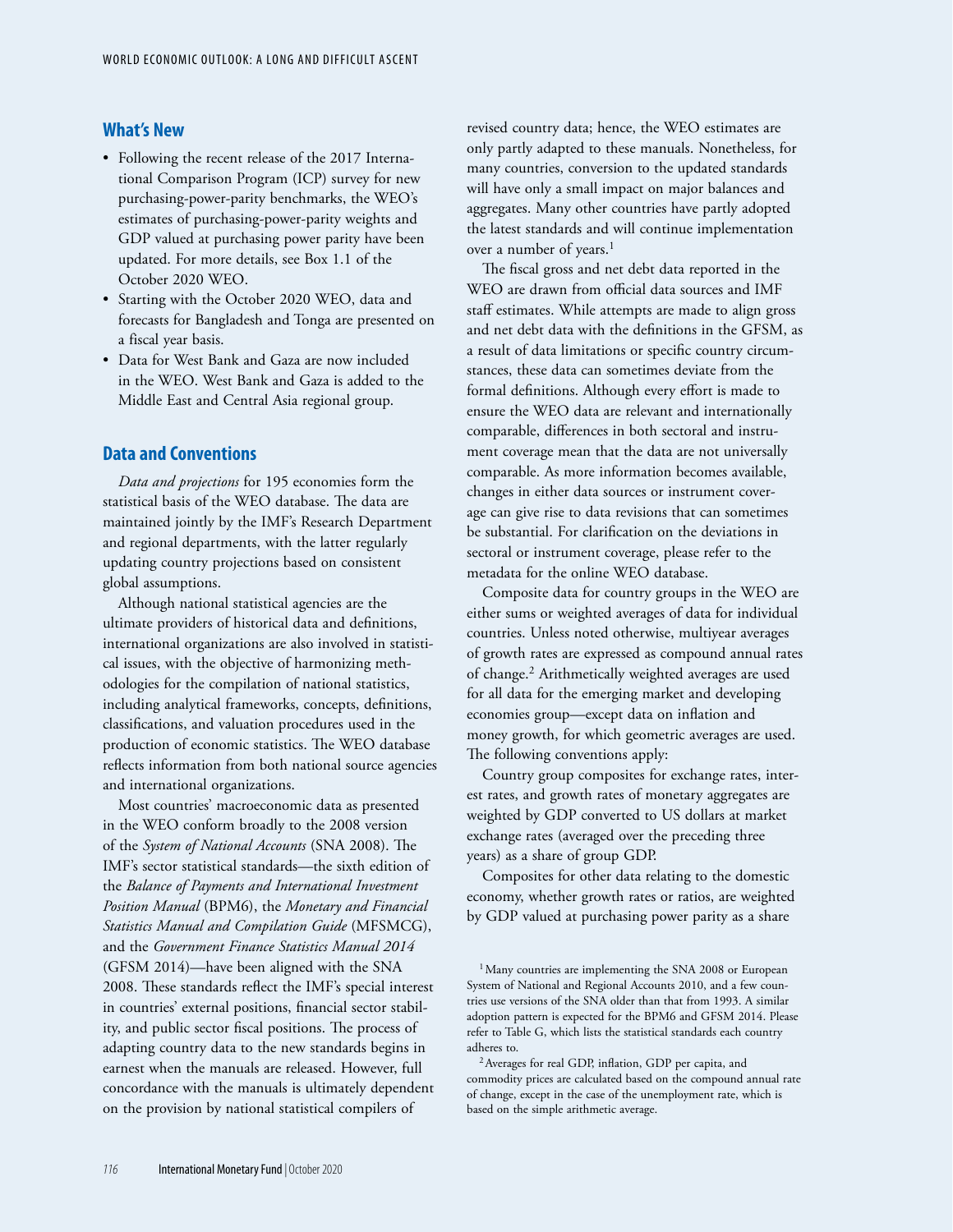of total world or group GDP.3 Annual inflation rates are simple percentage changes from the previous years, except in the case of emerging market and developing economies, for which the rates are based on logarithmic differences.

Composites for real GDP per capita in *purchasing power parity* terms are sums of individual country data after conversion to the international dollar in the years indicated.

Unless noted otherwise, composites for all sectors for the euro area are corrected for reporting discrepancies in intra-area transactions. Unadjusted annual GDP data are used for the euro area and for the majority of individual countries, except for Cyprus, Ireland, Portugal, and Spain, which report calendar-adjusted data. For data prior to 1999, data aggregations apply 1995 European currency unit exchange rates.

Composites for fiscal data are sums of individual country data after conversion to US dollars at the average market exchange rates in the years indicated.

Composite unemployment rates and employment growth are weighted by labor force as a share of group labor force.

Composites relating to external sector statistics are sums of individual country data after conversion to US dollars at the average market exchange rates in the years indicated for balance of payments data.

Composites of changes in foreign trade volumes and prices, however, are arithmetic averages of percent changes for individual countries weighted by the US dollar value of exports or imports as a share of total world or group exports or imports (in the preceding year).

Unless noted otherwise, group composites are computed if 90 percent or more of the share of group weights is represented.

Data refer to calendar years, except in the case of a few countries that use fiscal years; Table F lists the economies with exceptional reporting periods for national accounts and government finance data for each country.

For some countries, the figures for 2019 and earlier are based on estimates rather than actual outturns; Table G lists the latest actual outturns for the

<sup>3</sup> See Box 1.1 of the October 2020 WEO for a summary of the revised purchasing-power-parity-based weights as well as "Revised Purchasing Power Parity Weights" in the July 2014 WEO *Update*, Box A2 of the April 2004 WEO, Box A1 of the May 2000 WEO, and Annex IV of the May 1993 WEO. See also Anne-Marie Gulde and Marianne Schulze-Ghattas, "Purchasing Power Parity Based Weights for the *World Economic Outlook*," in *Staff Studies for the World Economic Outlook* (Washington, DC: International Monetary Fund, December 1993), 106–23.

indicators in the national accounts, prices, government finance, and balance of payments indicators for each country.

### **Country Notes**

For *Albania*, projections were prepared prior to the first Post-Program Monitoring mission that ended on September 28 and therefore do not reflect updates made during the mission.

For *Argentina*, fiscal and inflation variables are excluded from publication for 2021–25 and 2020–25, respectively, as these are to a large extent linked to stillpending program negotiations. The official national consumer price index (CPI) for Argentina starts in December 2016. For earlier periods, CPI data for Argentina reflect the Greater Buenos Aires Area CPI (prior to December 2013), the national CPI (IPCNu, December 2013 to October 2015), the City of Buenos Aires CPI (November 2015 to April 2016), and the Greater Buenos Aires Area CPI (May 2016 to December 2016). Given limited comparability of these series on account of differences in geographical coverage, weights, sampling, and methodology, the average CPI inflation for 2014–16 and end-of-period inflation for 2015–16 are not reported in the October 2020 WEO. Also, Argentina discontinued the publication of labor market data in December 2015 and new series became available starting in the second quarter of 2016.

For *Australia*, projections do not reflect the October 6 Commonwealth budget, which was released after the cutoff date (September 28) for the October 2020 WEO.

Data and forecasts for *Bangladesh* are presented on a fiscal year basis starting with the October 2020 WEO. However, the real GDP and purchasing-power-parity GDP aggregates that include Bangladesh are based on calendar year data.

For *Belarus*, projections were prepared before the presidential elections of August 9, 2020.

The fiscal series for the *Dominican Republic* have the following coverage: public debt, debt service, and the cyclically adjusted/structural balances are for the consolidated public sector (which includes central government, the rest of the nonfinancial public sector, and the central bank); and the remaining fiscal series are for the central government.

The fiscal data for *Ecuador* reflect net lending/ borrowing for the nonfinancial public sector.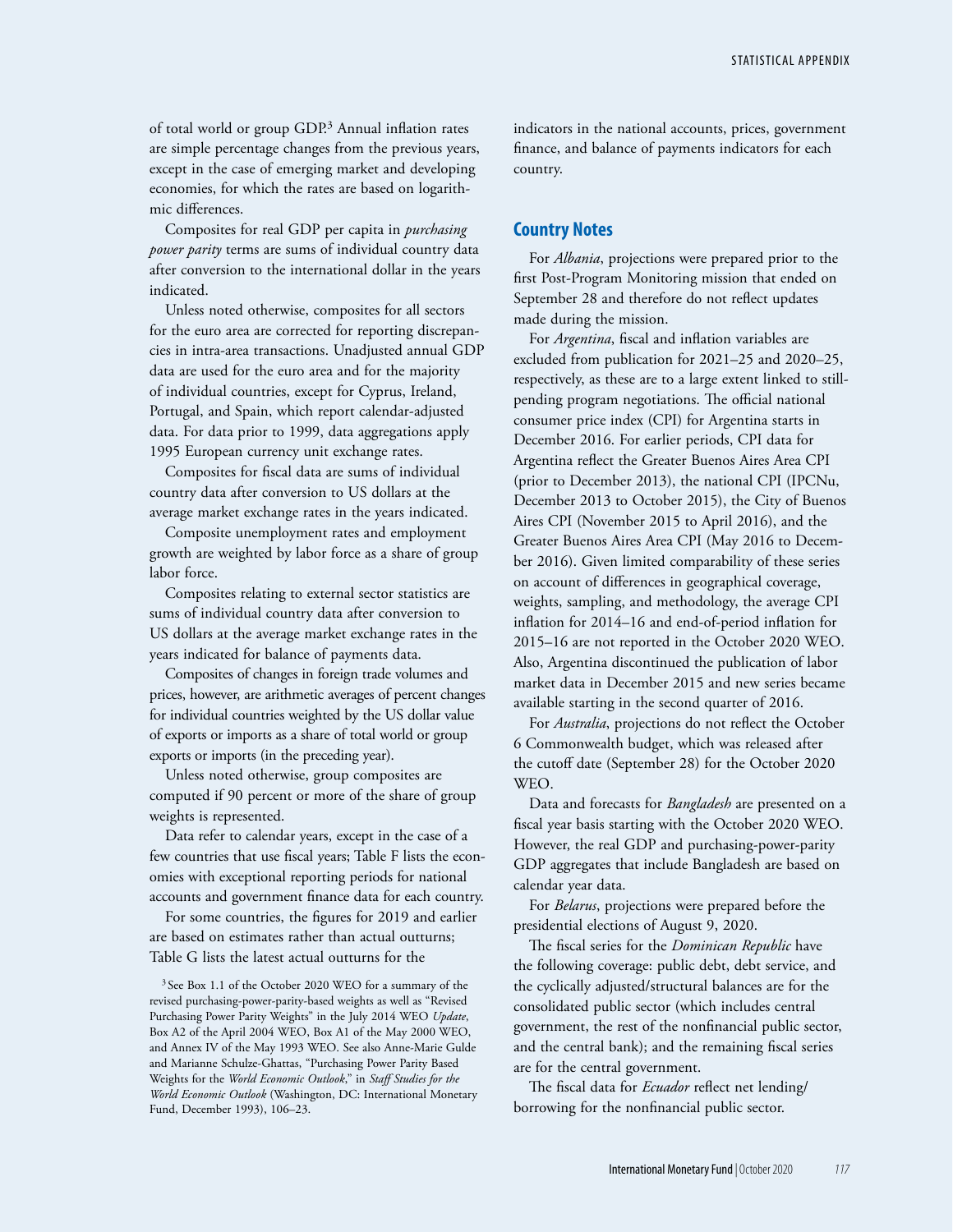Ecuadorian authorities, with technical support from the IMF, are undertaking revisions of the historical fiscal data for the net lending/borrowing of the nonfinancial public sector over 2012–17, with the view of correcting recently identified statistical errors in data compilation at the subnational level and the consistency between above-the-line and financing data by subsectors.

*India's* real GDP growth rates are calculated as per national accounts: for 1998 to 2011, with base year 2004/05 and, thereafter, with base year 2011/12.

For *Lebanon*, projections for 2021–25 are omitted due to an unusually high degree of uncertainty.

Against the backdrop of a civil war and weak capacity, the reliability of *Libya's* data, especially regarding national accounts and medium-term projections, is low.

Data for *Syria* are excluded from 2011 onward because of the uncertain political situation.

*Ukraine's* revised national accounts data are available beginning in 2000 and exclude Crimea and Sevastopol from 2010.

Starting from October 2018 *Uruguay's* public pension system has been receiving transfers in the context of a new law that compensates persons affected by the creation of the mixed pension system. These funds are recorded as revenues, consistent with the IMF's methodology. Therefore, data and projections for 2018–21 are affected by these transfers, which amounted to 1.3 percent of GDP in 2018 and 1.2 percent of GDP in 2019, and are projected to be 0.8 percent of GDP in 2020, 0.2 percent of GDP in 2021, and zero percent thereafter. See IMF Country Report 19/64 for further details.<sup>4</sup> The disclaimer about the public pension system applies only to the revenues and net lending/borrowing series.

The coverage of the fiscal data for *Uruguay* was changed from consolidated public sector to nonfinancial public sector with the October 2019 WEO. In Uruguay, nonfinancial public sector coverage includes central government, local government, social security funds, nonfinancial public corporations, and Banco de Seguros del Estado. Historical data were also revised accordingly. Under this narrower fiscal perimeter which excludes the central bank—assets and liabilities held by the nonfinancial public sector where the counterpart is the central bank are not netted out in debt

figures. In this context, capitalization bonds issued in the past by the government to the central bank are now part of the nonfinancial public sector debt. Gross and net debt estimates for 2008–11 are preliminary.

Projecting the economic outlook in *Venezuela*, including assessing past and current economic developments as the basis for the projections, is complicated by the lack of discussions with the authorities (the last Article IV consultation took place in 2004), incomplete understanding of the reported data, and difficulties in interpreting certain reported economic indicators given economic developments. The fiscal accounts include the budgetary central government; social security; FOGADE (insurance deposit institution); and a sample of public enterprises, including Petróleos de Venezuela, S.A. (PDVSA); and data for 2018–19 are IMF staff estimates. The effects of hyperinflation and the paucity of reported data mean that the IMF staff's projected macroeconomic indicators need to be interpreted with caution. For example, nominal GDP is estimated assuming the GDP deflator rises in line with the IMF staff's projection of average inflation. Public external debt in relation to GDP is projected using the IMF staff's estimate of the average exchange rate for the year. Wide uncertainty surrounds these projections. Venezuela's consumer prices are excluded from all WEO group composites.

In 2019 *Zimbabwe* authorities introduced the Real Time Gross Settlement dollar, later renamed the Zimbabwe dollar, and are in the process of redenominating their national accounts statistics. Current data are subject to revision. The Zimbabwe dollar previously ceased circulating in 2009 and, between 2009 and 2019, Zimbabwe operated under a multi-currency regime with the US dollar as the unit of account.

# **Classification of Countries Summary of the Country Classification**

The country classification in the WEO divides the world into two major groups: advanced economies and emerging market and developing economies.<sup>5</sup> This classification is not based on strict criteria, economic or otherwise, and it has evolved over time. The objective is to facilitate analysis by providing a reasonably

5As used here, the terms "country" and "economy" do not always refer to a territorial entity that is a state as understood by international law and practice. Some territorial entities included here are not states, although their statistical data are maintained on a separate and independent basis.

<sup>4</sup>*Uruguay: Staff Report for the 2018 Article IV Consultation*, Country Report 19/64 (Washington, DC: International Monetary Fund, February 2019).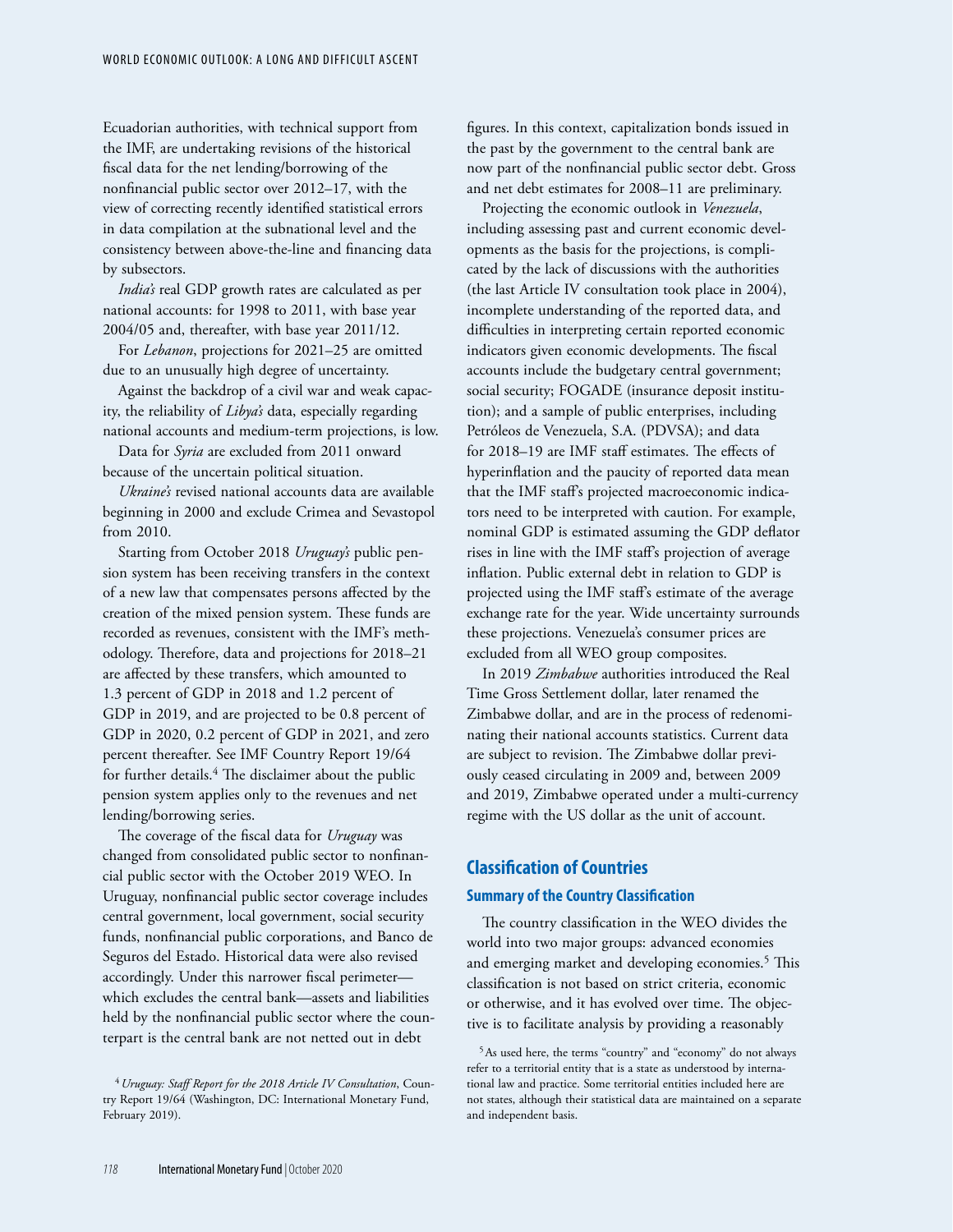meaningful method of organizing data. Table A provides an overview of the country classification, showing the number of countries in each group by region and summarizing some key indicators of their relative size (GDP valued at purchasing power parity, total exports of goods and services, and population).

Some countries remain outside the country classification and therefore are not included in the analysis. Cuba and the Democratic People's Republic of Korea are examples of countries that are not IMF members, and the IMF therefore does not monitor their economies.

# **General Features and Composition of Groups in the** *World Economic Outlook* **Classification**

#### **Advanced Economies**

Table B lists the 39 advanced economies. The seven largest in terms of GDP based on market exchange rates—the United States, Japan, Germany, France, Italy, the United Kingdom, and Canada—constitute the subgroup of major advanced economies, often referred to as the Group of Seven. The members of the euro area are also distinguished as a subgroup. Composite data shown in the tables for the euro area cover the current members for all years, even though the membership has increased over time.

Table C lists the member countries of the European Union, not all of which are classified as advanced economies in the WEO.

#### **Emerging Market and Developing Economies**

The group of emerging market and developing economies (156) includes all those that are not classified as advanced economies.

The regional breakdowns of emerging market and developing economies are emerging and developing Asia; emerging and developing Europe (sometimes also referred to as "central and eastern Europe"); Latin America and the Caribbean; Middle East and Central Asia (which comprises the regional subgroups Caucasus and Central Asia; and Middle East, North Africa, Afghanistan, and Pakistan); and sub-Saharan Africa.

Emerging market and developing economies are also classified according to *analytical criteria* that reflect

the composition of export earnings and a distinction between net creditor and net debtor economies. Tables D and E show the detailed composition of emerging market and developing economies in the regional and analytical groups.

The analytical criterion *source of export earnings* distinguishes between the categories *fuel* (Standard International Trade Classification [SITC] 3) and *nonfuel* and then focuses on *nonfuel primary products* (SITCs 0, 1, 2, 4, and 68). Economies are categorized into one of these groups if their main source of export earnings exceeded 50 percent of total exports on average between 2015 and 2019.

The financial criteria focus on *net creditor economies, net debtor economies, heavily indebted poor countries* (HIPCs), and *low-income developing countries* (LIDCs). Economies are categorized as net debtors when their latest net international investment position, where available, was less than zero or their current account balance accumulations from 1972 (or earliest available data) to 2019 were negative. Net debtor economies are further differentiated on the basis of *experience with debt servicing*. 6

The HIPC group comprises the countries that are or have been considered by the IMF and the World Bank for participation in their debt initiative known as the HIPC Initiative, which aims to reduce the external debt burdens of all the eligible HIPCs to a "sustainable" level in a reasonably short period of time.7 Many of these countries have already benefited from debt relief and have graduated from the initiative.

The LIDCs are countries that have per capita income levels below a certain threshold (set at \$2,700 in 2016 as measured by the World Bank's Atlas method), structural features consistent with limited development and structural transformation, and external financial linkages insufficiently close for them to be widely seen as emerging market economies.

<sup>6</sup>During 2015–19, 27 economies incurred external payments arrears or entered into official or commercial bank debt-rescheduling agreements. This group is referred to as *economies with arrears and/or rescheduling during 2015–19*.

<sup>7</sup> See David Andrews, Anthony R. Boote, Syed S. Rizavi, and Sukwinder Singh, "Debt Relief for Low-Income Countries: The Enhanced HIPC Initiative," IMF Pamphlet Series 51 (Washington, DC: International Monetary Fund, November 1999).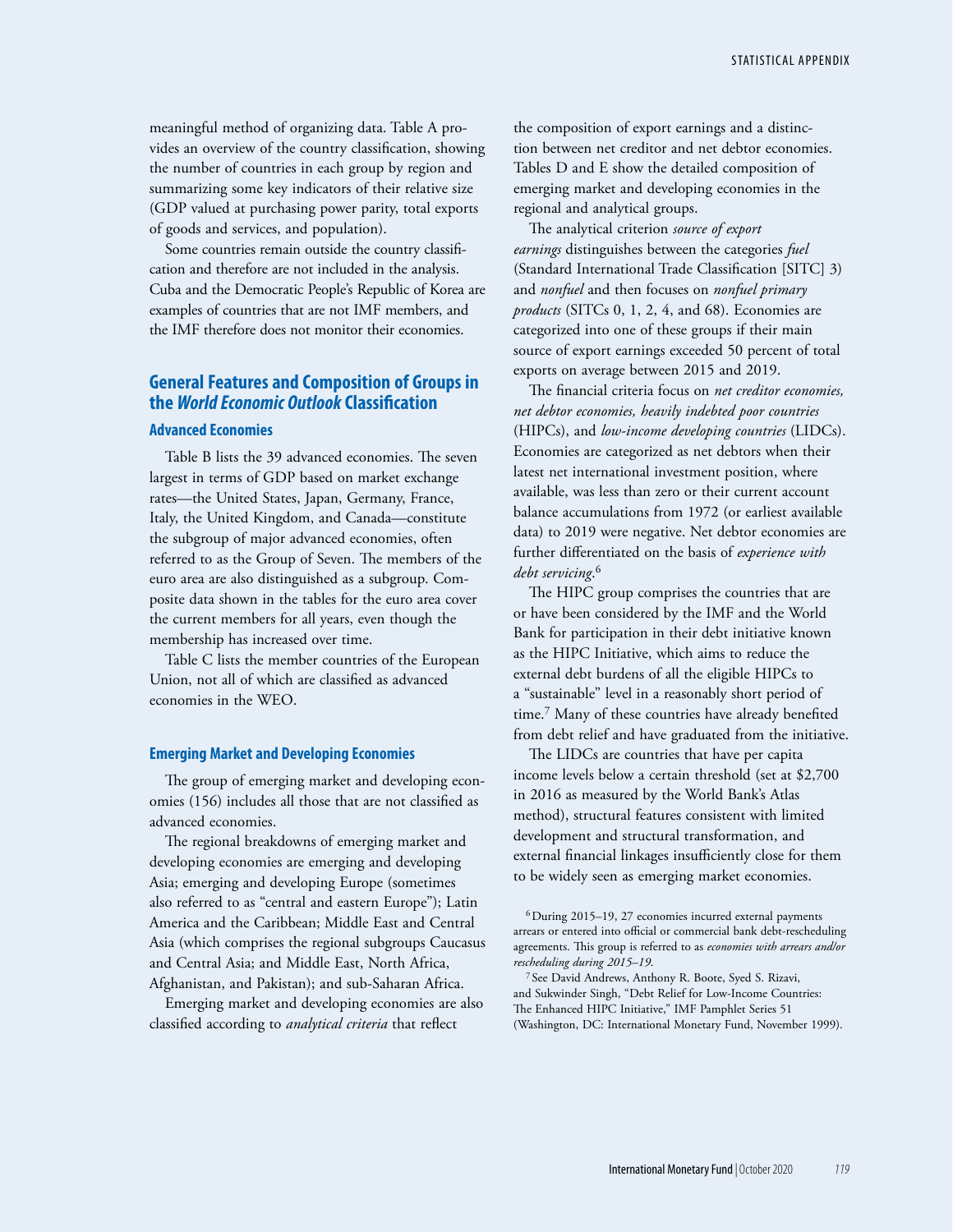### Table A. Classification, by *World Economic Outlook* Groups and Their Shares in Aggregate GDP, Exports of Goods and Services, and Population, 20191

*(Percent of total for group or world)*

|                                                              |                        | GDP                                               |       | <b>Exports of Goods</b><br>and Services           |       | Population                                        |       |  |
|--------------------------------------------------------------|------------------------|---------------------------------------------------|-------|---------------------------------------------------|-------|---------------------------------------------------|-------|--|
|                                                              | Number of<br>Economies | Advanced<br>Economies                             | World | Advanced<br>Economies                             | World | Advanced<br>Economies                             | World |  |
| <b>Advanced Economies</b>                                    | 39                     | 100.0                                             | 43.1  | 100.0                                             | 63.0  | 100.0                                             | 14.1  |  |
| <b>United States</b>                                         |                        | 37.0                                              | 15.9  | 16.3                                              | 10.3  | 30.7                                              | 4.3   |  |
| Euro Area                                                    | 19                     | 29.0                                              | 12.5  | 41.7                                              | 26.3  | 31.7                                              | 4.5   |  |
| Germany                                                      |                        | 8.1                                               | 3.5   | 11.7                                              | 7.4   | 7.8                                               | 1.1   |  |
| France                                                       |                        | 5.6                                               | 2.4   | 5.8                                               | 3.6   | 6.1                                               | 0.9   |  |
| Italy                                                        |                        | 4.6                                               | 2.0   | 4.1                                               | 2.6   | 5.6                                               | 0.8   |  |
| Spain                                                        |                        | 3.5                                               | 1.5   | 3.1                                               | 2.0   | 4.3                                               | 0.6   |  |
| Japan                                                        |                        | 9.4                                               | 4.1   | 5.8                                               | 3.7   | 11.8                                              | 1.7   |  |
| <b>United Kingdom</b>                                        |                        | 5.6                                               | 2.4   | 5.8                                               | 3.6   | 6.2                                               | 0.9   |  |
| Canada                                                       |                        | 3.3                                               | 1.4   | 3.5                                               | 2.2   | 3.5                                               | 0.5   |  |
| <b>Other Advanced Economies</b>                              | 16                     | 15.7                                              | 6.8   | 26.9                                              | 16.9  | 16.1                                              | 2.3   |  |
| Memorandum                                                   |                        |                                                   |       |                                                   |       |                                                   |       |  |
| <b>Major Advanced Economies</b>                              | $\overline{7}$         | 73.5                                              | 31.7  | 53.0                                              | 33.4  | 71.6                                              | 10.1  |  |
|                                                              |                        | Emerging<br>Market and<br>Developing<br>Economies | World | Emerging<br>Market and<br>Developing<br>Economies | World | Emerging<br>Market and<br>Developing<br>Economies | World |  |
| <b>Emerging Market and Developing Economies</b>              | 156                    | 100.0                                             | 56.9  | 100.0                                             | 37.0  | 100.0                                             | 85.9  |  |
| <b>Regional Groups</b>                                       |                        |                                                   |       |                                                   |       |                                                   |       |  |
| <b>Emerging and Developing Asia</b>                          | 30                     | 55.4                                              | 31.5  | 49.1                                              | 18.2  | 56.1                                              | 48.2  |  |
| China                                                        |                        | 30.5                                              | 17.4  | 29.1                                              | 10.8  | 21.5                                              | 18.5  |  |
| India                                                        |                        | 12.5                                              | 7.1   | 5.9                                               | 2.2   | 21.0                                              | 18.1  |  |
| ASEAN-5                                                      | $\sqrt{5}$             | 10.0                                              | 5.7   | 12.5                                              | 4.6   | 8.8                                               | 7.6   |  |
| <b>Emerging and Developing Europe</b>                        | 16                     | 13.4                                              | 7.6   | 16.8                                              | 6.2   | 5.8                                               | 5.0   |  |
| Russia                                                       |                        | 5.4                                               | 3.1   | 5.3                                               | 2.0   | 2.3                                               | 1.9   |  |
| Latin America and the Caribbean                              | 33                     | 13.3                                              | 7.6   | 13.7                                              | 5.1   | 9.7                                               | 8.3   |  |
| <b>Brazil</b>                                                |                        | 4.2                                               | 2.4   | 2.9                                               | 1.1   | 3.2                                               | 2.8   |  |
| <b>Mexico</b>                                                |                        | 3.4                                               | 2.0   | 5.4                                               | 2.0   | 2.0                                               | 1.7   |  |
| Middle East and Central Asia                                 | 32                     | 12.6                                              | 7.2   | 15.9                                              | 5.9   | 12.5                                              | 10.7  |  |
| Saudi Arabia                                                 |                        | 2.2                                               | 1.2   | 3.1                                               | 1.2   | 0.5                                               | 0.4   |  |
| Sub-Saharan Africa                                           | 45                     | 5.4                                               | 3.1   | 4.5                                               | 1.7   | 15.9                                              | 13.6  |  |
| Nigeria                                                      |                        | 1.4                                               | 0.8   | 0.8                                               | 0.3   | 3.1                                               | 2.7   |  |
| South Africa                                                 |                        | 1.0                                               | 0.6   | 1.2                                               | 0.4   | 0.9                                               | 0.8   |  |
| Analytical Groups <sup>2</sup>                               |                        |                                                   |       |                                                   |       |                                                   |       |  |
| By Source of Export Earnings                                 |                        |                                                   |       |                                                   |       |                                                   |       |  |
| Fuel                                                         | 27                     | 15.7                                              | 8.9   | 20.7                                              | 7.7   | 11.7                                              | 10.0  |  |
| Nonfuel                                                      | 128                    | 84.3                                              | 48.0  | 79.3                                              | 29.3  | 88.3                                              | 75.8  |  |
| Of Which, Primary Products                                   | 36                     | 5.6                                               | 3.2   | 5.2                                               | 1.9   | 9.2                                               | 7.9   |  |
| <b>By External Financing Source</b>                          |                        |                                                   |       |                                                   |       |                                                   |       |  |
| <b>Net Debtor Economies</b>                                  | 123                    | 53.7                                              | 30.6  | 50.5                                              | 18.7  | 68.5                                              | 58.8  |  |
| Net Debtor Economies by Debt-<br><b>Servicing Experience</b> |                        |                                                   |       |                                                   |       |                                                   |       |  |
| Economies with Arrears and/or                                |                        |                                                   |       |                                                   |       |                                                   |       |  |
| Rescheduling during 2015-19                                  | 27                     | 3.8                                               | 2.2   | 2.9                                               | 1.1   | 7.6                                               | 6.6   |  |
| <b>Other Groups</b>                                          |                        |                                                   |       |                                                   |       |                                                   |       |  |
| <b>Heavily Indebted Poor Countries</b>                       | 39                     | 2.8                                               | 1.6   | 2.0                                               | 0.7   | 11.9                                              | 10.2  |  |
| Low-Income Developing Countries                              | 59                     | 8.2                                               | 4.6   | 7.4                                               | 2.8   | 23.2                                              | 19.9  |  |

1The GDP shares are based on the purchasing-power-parity valuation of economies' GDP. The number of economies comprising each group reflects those for which data are included in the group aggregates.

2Syria is omitted from the source of export earnings, and South Sudan and Syria are omitted from the net external position group composites because of insufficient data.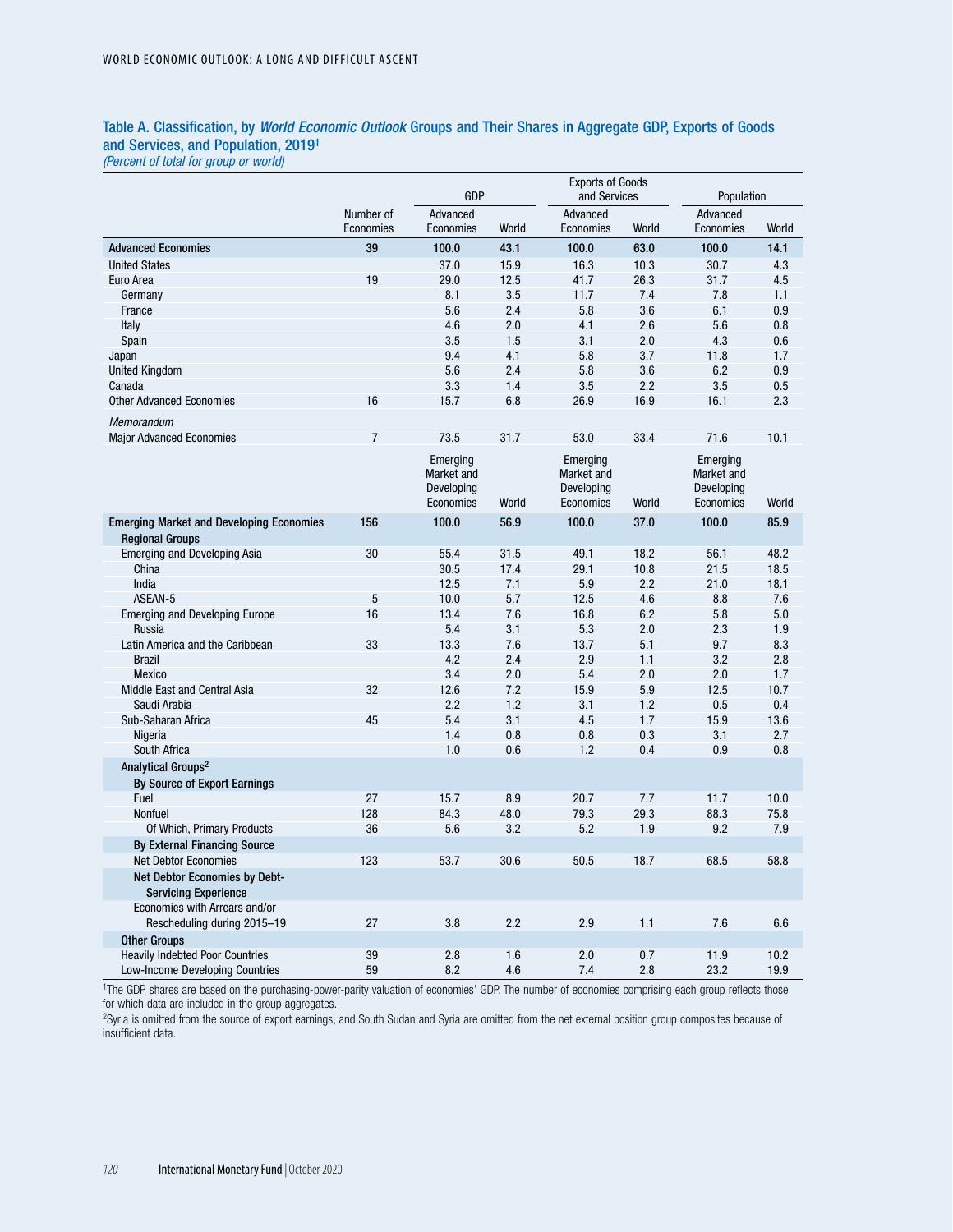|  |  |  | Table B. Advanced Economies, by Subgroup |
|--|--|--|------------------------------------------|
|--|--|--|------------------------------------------|

|                       | <b>Netherlands</b>                                                       |
|-----------------------|--------------------------------------------------------------------------|
| Ireland               | Portugal                                                                 |
| Italy                 | <b>Slovak Republic</b>                                                   |
| I atvia               | Slovenia                                                                 |
| Lithuania             | Spain                                                                    |
| Luxembourg            |                                                                          |
|                       |                                                                          |
|                       |                                                                          |
| Italy                 | <b>United States</b>                                                     |
|                       |                                                                          |
| <b>United Kingdom</b> |                                                                          |
|                       |                                                                          |
| Korea                 | Singapore                                                                |
|                       | Sweden                                                                   |
|                       | Switzerland                                                              |
| Norway                | Taiwan Province of China                                                 |
| <b>Puerto Rico</b>    |                                                                          |
| San Marino            |                                                                          |
|                       | Greece<br>Malta<br>Japan<br>Macao SAR <sup>2</sup><br><b>New Zealand</b> |

1On July 1, 1997, Hong Kong was returned to the People's Republic of China and became a Special Administrative Region of China.

2On December 20, 1999, Macao was returned to the People's Republic of China and became a Special Administrative Region of China.

### Table C. European Union

| Austria               | France     | Malta              |
|-----------------------|------------|--------------------|
| Belgium               | Germany    | <b>Netherlands</b> |
| <b>Bulgaria</b>       | Greece     | Poland             |
| Croatia               | Hungary    | Portugal           |
| Cyprus                | Ireland    | Romania            |
| <b>Czech Republic</b> | Italy      | Slovak Republic    |
| <b>Denmark</b>        | Latvia     | Slovenia           |
| Estonia               | Lithuania  | Spain              |
| Finland               | Luxembourg | Sweden             |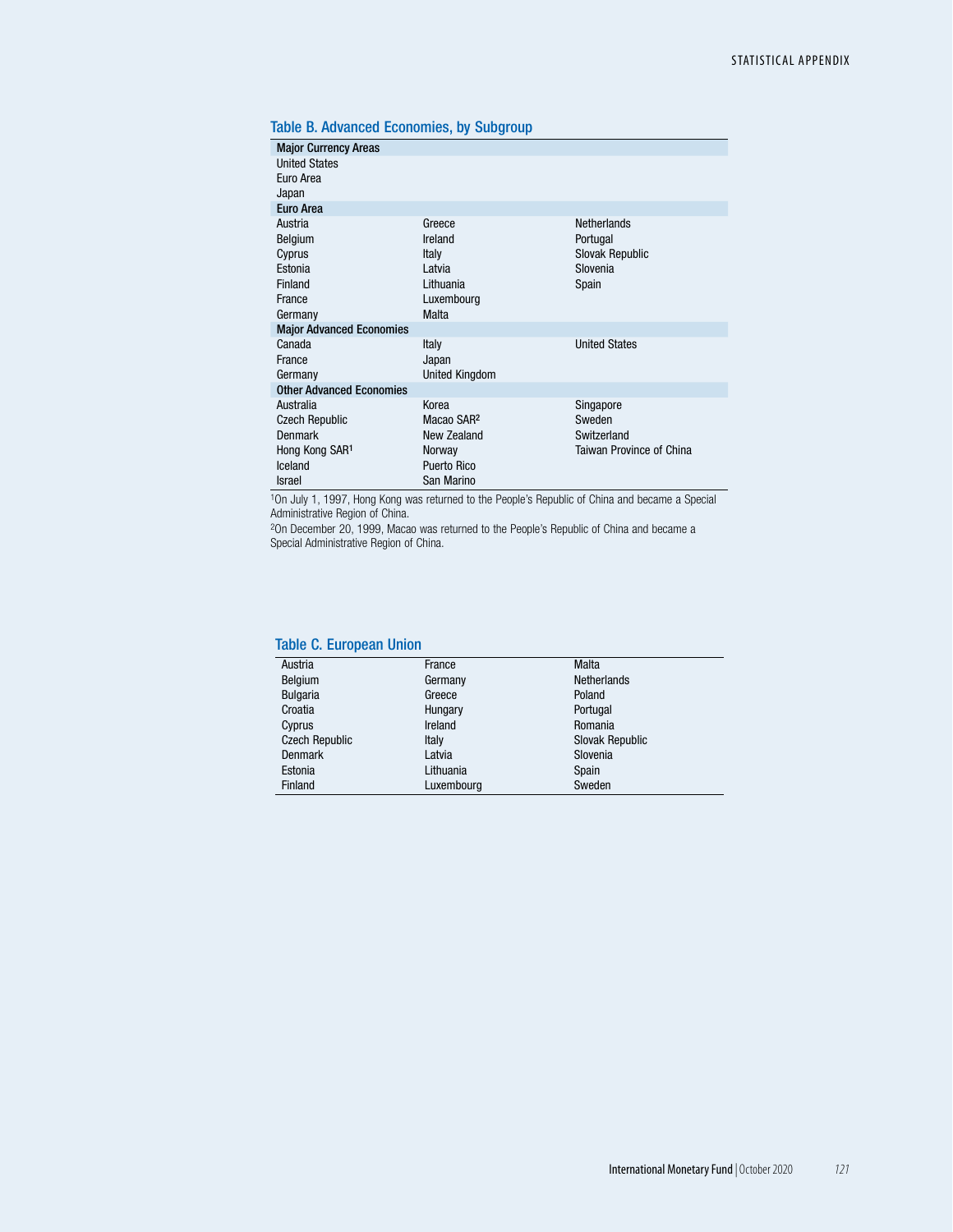|                                       | Fuel                        | Nonfuel Primary Products         |
|---------------------------------------|-----------------------------|----------------------------------|
| <b>Emerging and Developing Asia</b>   |                             |                                  |
|                                       | Brunei Darussalam           | Kiribati                         |
|                                       | Timor-Leste                 | Lao P.D.R.                       |
|                                       |                             | <b>Marshall Islands</b>          |
|                                       |                             | Papua New Guinea                 |
|                                       |                             | Solomon Islands                  |
|                                       |                             | Tuvalu                           |
| <b>Emerging and Developing Europe</b> |                             |                                  |
|                                       | Russia                      |                                  |
| Latin America and the Caribbean       |                             |                                  |
|                                       | Ecuador                     | Argentina                        |
|                                       | Trinidad and Tobago         | <b>Bolivia</b>                   |
|                                       | Venezuela                   | Chile                            |
|                                       |                             | Guyana                           |
|                                       |                             | Paraguay                         |
|                                       |                             | Peru                             |
|                                       |                             | Suriname                         |
|                                       |                             | Uruguay                          |
| Middle East and Central Asia          |                             |                                  |
|                                       | Algeria                     | Afghanistan                      |
|                                       | Azerbaijan                  | Mauritania                       |
|                                       | <b>Bahrain</b>              | Somalia                          |
|                                       | Iran                        | Sudan                            |
|                                       | Iraq                        | Tajikistan                       |
|                                       | Kazakhstan                  | Uzbekistan                       |
|                                       | Kuwait                      |                                  |
|                                       | Libya                       |                                  |
|                                       | <b>Oman</b>                 |                                  |
|                                       | Qatar                       |                                  |
|                                       | Saudi Arabia                |                                  |
|                                       | Turkmenistan                |                                  |
|                                       | <b>United Arab Emirates</b> |                                  |
|                                       | Yemen                       |                                  |
| Sub-Saharan Africa                    |                             |                                  |
|                                       | Angola                      | Benin                            |
|                                       | Chad                        | <b>Burkina Faso</b>              |
|                                       | Republic of Congo           | Burundi                          |
|                                       | <b>Equatorial Guinea</b>    | Central African Republic         |
|                                       | Gabon                       | Democratic Republic of the Congo |
|                                       | Nigeria                     | Côte d'Ivoire                    |
|                                       | South Sudan                 | Eritrea                          |
|                                       |                             | Guinea                           |
|                                       |                             | Guinea-Bissau                    |
|                                       |                             | Liberia                          |
|                                       |                             | Malawi                           |
|                                       |                             | Mali                             |
|                                       |                             | Sierra Leone                     |
|                                       |                             | South Africa                     |
|                                       |                             | Zambia                           |
|                                       |                             | Zimbabwe                         |
|                                       |                             |                                  |

# Table D. Emerging Market and Developing Economies, by Region and Main Source of Export Earnings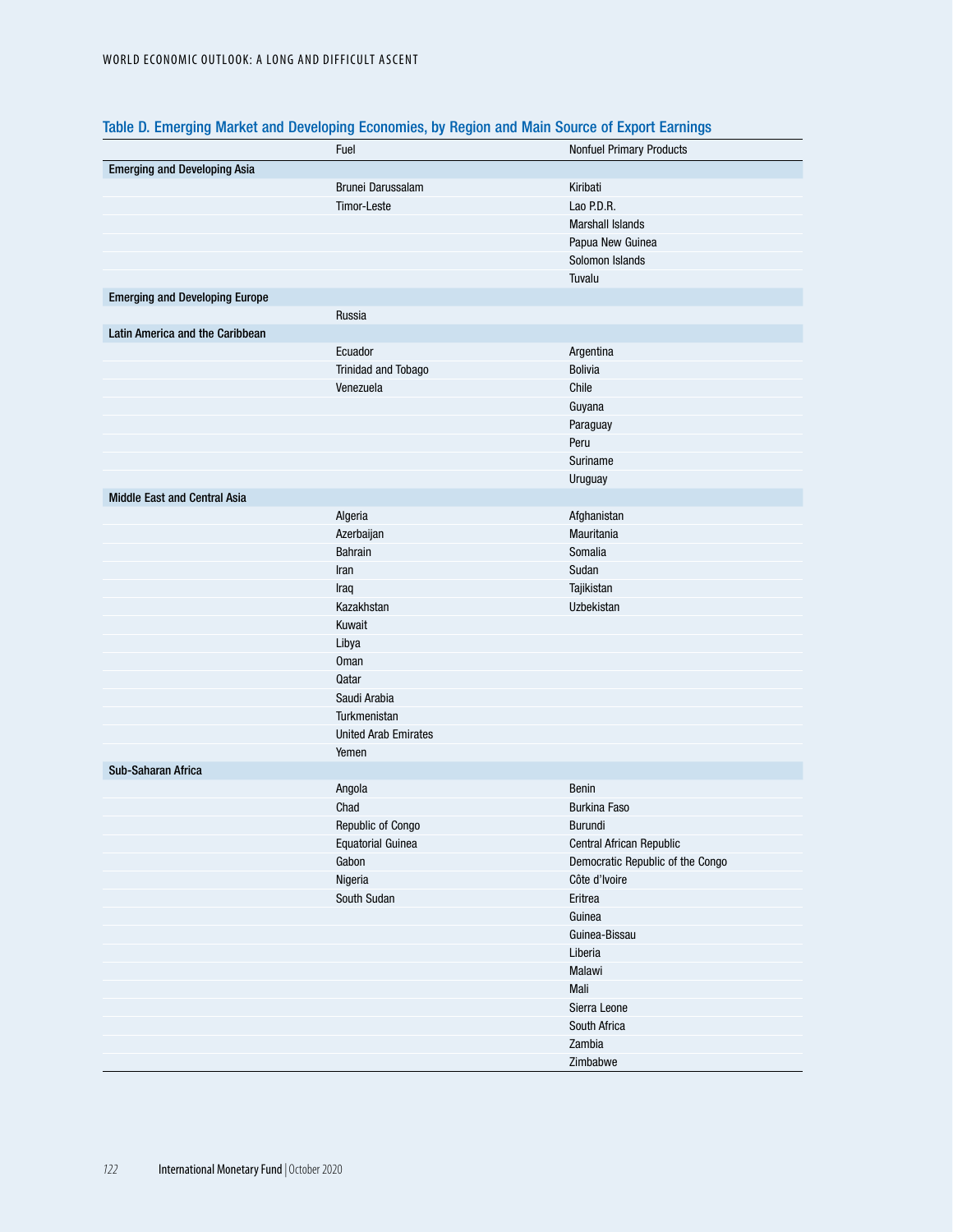## Table E. Emerging Market and Developing Economies, by Region, Net External Position, and Status as Heavily Indebted Poor Countries and Low-Income Developing Countries

|                                       | <b>Net External</b><br>Position <sup>1</sup> | <b>Heavily Indebted</b><br>Poor Countries <sup>2</sup> | Low-Income<br>Developing<br>Countries |                                 | Net External<br>Position <sup>1</sup> | <b>Heavily Indebted</b><br>Poor Countries <sup>2</sup> | Low-Income<br>Developing<br>Countries |
|---------------------------------------|----------------------------------------------|--------------------------------------------------------|---------------------------------------|---------------------------------|---------------------------------------|--------------------------------------------------------|---------------------------------------|
| <b>Emerging and Developing Asia</b>   |                                              |                                                        |                                       | North Macedonia                 |                                       |                                                        |                                       |
| Bangladesh                            | $\star$                                      |                                                        | $\star$                               | Poland                          | ÷                                     |                                                        |                                       |
| <b>Bhutan</b>                         | $\star$                                      |                                                        | $\star$                               | Romania                         | $\star$                               |                                                        |                                       |
| Brunei Darussalam                     | $\bullet$                                    |                                                        |                                       | Russia                          |                                       |                                                        |                                       |
| Cambodia                              | $\star$                                      |                                                        | $\star$                               | Serbia                          | ÷                                     |                                                        |                                       |
| China                                 | $\bullet$                                    |                                                        |                                       | <b>Turkey</b>                   |                                       |                                                        |                                       |
| Fiji                                  | $\star$                                      |                                                        |                                       | Ukraine                         | $\star$                               |                                                        |                                       |
| India                                 |                                              |                                                        |                                       | Latin America and the Caribbean |                                       |                                                        |                                       |
| Indonesia                             | $\star$                                      |                                                        |                                       | Antigua and Barbuda             | $\star$                               |                                                        |                                       |
| Kiribati                              | $\bullet$                                    |                                                        | $\star$                               | Argentina                       | $\bullet$                             |                                                        |                                       |
| Lao P.D.R.                            | $\star$                                      |                                                        |                                       | Aruba                           |                                       |                                                        |                                       |
| Malaysia                              | $\star$                                      |                                                        |                                       | The Bahamas                     |                                       |                                                        |                                       |
| <b>Maldives</b>                       | $\star$                                      |                                                        |                                       | <b>Barbados</b>                 | $\star$                               |                                                        |                                       |
| <b>Marshall Islands</b>               | $\star$                                      |                                                        |                                       | Belize                          |                                       |                                                        |                                       |
| Micronesia                            |                                              |                                                        |                                       | <b>Bolivia</b>                  |                                       | $\bullet$                                              |                                       |
| Mongolia                              | $\star$                                      |                                                        |                                       | <b>Brazil</b>                   |                                       |                                                        |                                       |
| Myanmar                               | $\star$                                      |                                                        | $\star$                               | Chile                           |                                       |                                                        |                                       |
| Nauru                                 | $\star$                                      |                                                        |                                       | Colombia                        | $\star$                               |                                                        |                                       |
| Nepal                                 | $\bullet$                                    |                                                        | $\star$                               | Costa Rica                      |                                       |                                                        |                                       |
| Palau                                 | $\star$                                      |                                                        |                                       | Dominica                        | ٠                                     |                                                        |                                       |
| Papua New Guinea                      |                                              |                                                        | $\star$                               | Dominican Republic              | $\star$                               |                                                        |                                       |
| Philippines                           |                                              |                                                        |                                       | Ecuador                         |                                       |                                                        |                                       |
| Samoa                                 | $\star$                                      |                                                        |                                       | El Salvador                     |                                       |                                                        |                                       |
| Solomon Islands                       | $\star$                                      |                                                        | $\star$                               | Grenada                         | $\star$                               |                                                        |                                       |
| Sri Lanka                             | $\star$                                      |                                                        |                                       | Guatemala                       | $\star$                               |                                                        |                                       |
| Thailand                              |                                              |                                                        |                                       | Guyana                          |                                       | $\bullet$                                              |                                       |
| Timor-Leste                           | $\bullet$                                    |                                                        |                                       | Haiti                           |                                       |                                                        |                                       |
| Tonga                                 | $\star$                                      |                                                        |                                       | Honduras                        |                                       |                                                        |                                       |
| Tuvalu                                | $\star$                                      |                                                        |                                       | Jamaica                         |                                       |                                                        |                                       |
| Vanuatu                               | $\star$                                      |                                                        |                                       | Mexico                          |                                       |                                                        |                                       |
| Vietnam                               | $\star$                                      |                                                        |                                       | Nicaragua                       | $\star$                               | $\bullet$                                              |                                       |
| <b>Emerging and Developing Europe</b> |                                              |                                                        |                                       | Panama                          | $\star$                               |                                                        |                                       |
| Albania                               | $\star$                                      |                                                        |                                       | Paraguay                        |                                       |                                                        |                                       |
| <b>Belarus</b>                        | $\star$                                      |                                                        |                                       | Peru                            |                                       |                                                        |                                       |
| Bosnia and Herzegovina                | $\star$                                      |                                                        |                                       | St. Kitts and Nevis             | $\star$                               |                                                        |                                       |
| <b>Bulgaria</b>                       | $\star$                                      |                                                        |                                       | St. Lucia                       | $\star$                               |                                                        |                                       |
| Croatia                               | $\star$                                      |                                                        |                                       | St. Vincent and the             |                                       |                                                        |                                       |
| Hungary                               | $\star$                                      |                                                        |                                       | Grenadines                      | $\star$                               |                                                        |                                       |
| Kosovo                                | $\star$                                      |                                                        |                                       | Suriname                        | $\star$                               |                                                        |                                       |
| Moldova                               | $\star$                                      |                                                        | $\star$                               | Trinidad and Tobago             |                                       |                                                        |                                       |
| Montenegro                            | $\star$                                      |                                                        |                                       | Uruguay                         |                                       |                                                        |                                       |
|                                       |                                              |                                                        |                                       | Venezuela                       |                                       |                                                        |                                       |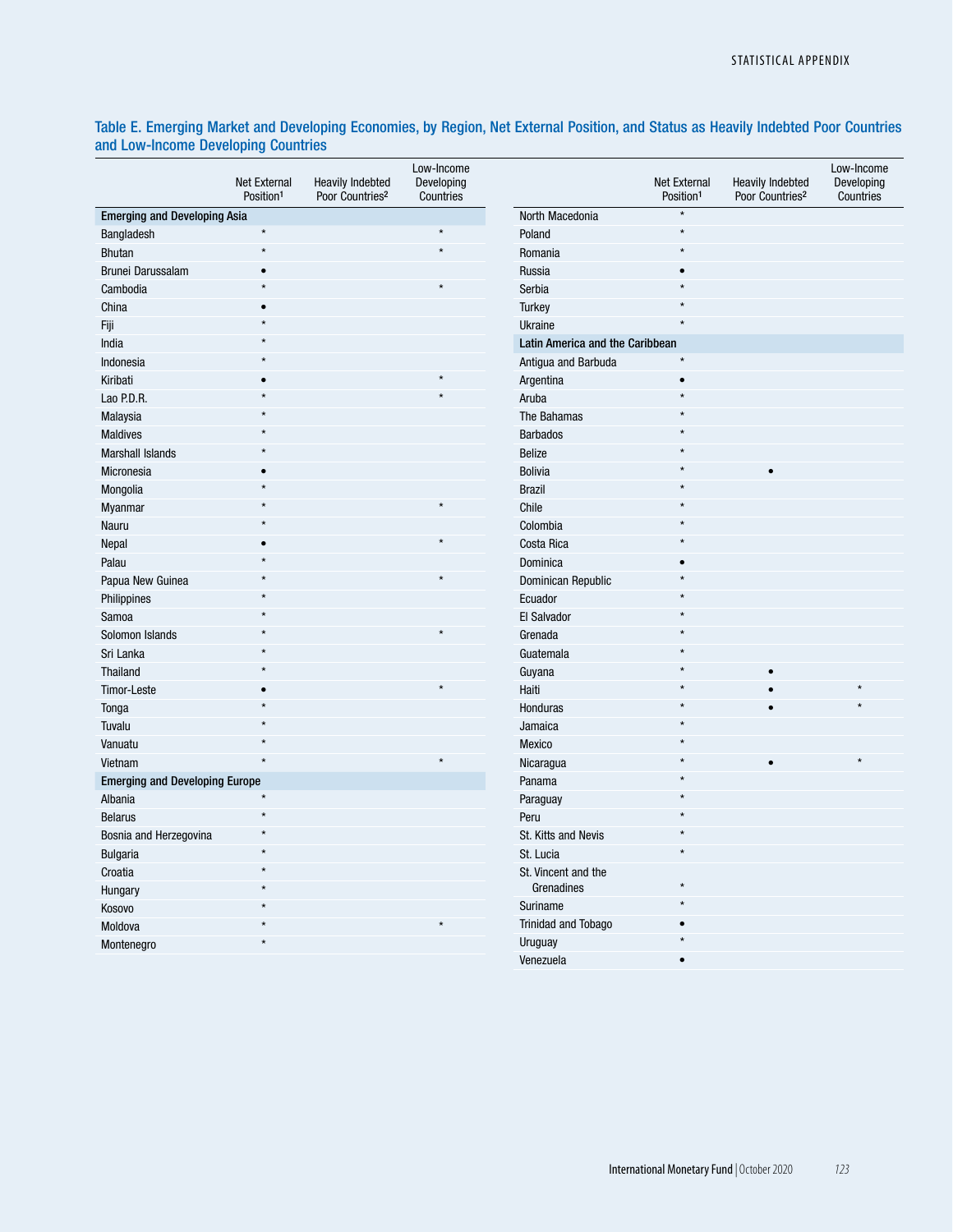|                              | Net External<br>Position <sup>1</sup> | <b>Heavily Indebted</b><br>Poor Countries <sup>2</sup> | Low-Income<br>Developing<br>Countries |                          | Net External<br>Position <sup>1</sup> | <b>Heavily Indebted</b><br>Poor Countries <sup>2</sup> | Low-Income<br>Developing<br>Countries |
|------------------------------|---------------------------------------|--------------------------------------------------------|---------------------------------------|--------------------------|---------------------------------------|--------------------------------------------------------|---------------------------------------|
| Middle East and Central Asia |                                       |                                                        |                                       | Cameroon                 | $\star$                               | $\bullet$                                              | $\star$                               |
| Afghanistan                  | $\bullet$                             | $\bullet$                                              | $\star$                               | Central African Republic |                                       | $\bullet$                                              |                                       |
| Algeria                      | $\bullet$                             |                                                        |                                       | Chad                     |                                       |                                                        |                                       |
| Armenia                      |                                       |                                                        |                                       | Comoros                  |                                       |                                                        |                                       |
| Azerbaijan                   | $\bullet$                             |                                                        |                                       | Democratic Republic of   |                                       |                                                        |                                       |
| <b>Bahrain</b>               |                                       |                                                        |                                       | the Congo                |                                       |                                                        |                                       |
| Djibouti                     |                                       |                                                        |                                       | Republic of Congo        |                                       |                                                        |                                       |
| Egypt                        |                                       |                                                        |                                       | Côte d'Ivoire            |                                       | $\bullet$                                              |                                       |
| Georgia                      |                                       |                                                        |                                       | <b>Equatorial Guinea</b> |                                       |                                                        |                                       |
| Iran                         |                                       |                                                        |                                       | Eritrea                  |                                       |                                                        |                                       |
| Iraq                         |                                       |                                                        |                                       | Eswatini                 |                                       |                                                        |                                       |
| Jordan                       |                                       |                                                        |                                       | Ethiopia                 |                                       | $\bullet$                                              |                                       |
| Kazakhstan                   |                                       |                                                        |                                       | Gabon                    |                                       |                                                        |                                       |
| Kuwait                       |                                       |                                                        |                                       | The Gambia               |                                       | $\bullet$                                              |                                       |
| Kyrgyz Republic              |                                       |                                                        |                                       | Ghana                    |                                       |                                                        |                                       |
| Lebanon                      | $\star$                               |                                                        |                                       | Guinea                   |                                       |                                                        |                                       |
| Libya                        |                                       |                                                        |                                       | Guinea-Bissau            |                                       |                                                        |                                       |
| Mauritania                   | $\star$                               |                                                        |                                       | Kenya                    |                                       |                                                        |                                       |
| Morocco                      |                                       |                                                        |                                       | Lesotho                  |                                       |                                                        |                                       |
| <b>Oman</b>                  |                                       |                                                        |                                       | Liberia                  |                                       |                                                        |                                       |
| Pakistan                     |                                       |                                                        |                                       | Madagascar               |                                       |                                                        |                                       |
| Qatar                        |                                       |                                                        |                                       | Malawi                   |                                       |                                                        |                                       |
| Saudi Arabia                 | $\bullet$                             |                                                        |                                       | Mali                     |                                       |                                                        |                                       |
| Somalia                      | $\star$                               |                                                        |                                       | <b>Mauritius</b>         |                                       |                                                        |                                       |
| Sudan                        | $\star$                               |                                                        |                                       | Mozambique               |                                       | $\bullet$                                              |                                       |
| Syria <sup>3</sup>           |                                       |                                                        |                                       | Namibia                  |                                       |                                                        |                                       |
| Tajikistan                   |                                       |                                                        |                                       | Niger                    |                                       | $\bullet$                                              |                                       |
| Tunisia                      | $\star$                               |                                                        |                                       | Nigeria                  |                                       |                                                        |                                       |
| Turkmenistan                 |                                       |                                                        |                                       | Rwanda                   |                                       |                                                        |                                       |
| <b>United Arab Emirates</b>  | $\bullet$                             |                                                        |                                       | São Tomé and Príncipe    |                                       |                                                        |                                       |
| Uzbekistan                   | $\bullet$                             |                                                        |                                       | Senegal                  |                                       |                                                        |                                       |
| West Bank and Gaza           | $\star$                               |                                                        |                                       | Seychelles               |                                       |                                                        |                                       |
| Yemen                        | $\star$                               |                                                        |                                       | Sierra Leone             | $\star$                               | $\bullet$                                              |                                       |
| Sub-Saharan Africa           |                                       |                                                        |                                       | South Africa             | ٠                                     |                                                        |                                       |
| Angola                       | $\star$                               |                                                        |                                       | South Sudan <sup>3</sup> | .                                     |                                                        |                                       |
| Benin                        | $\star$                               |                                                        |                                       | Tanzania                 | $\star$                               |                                                        |                                       |
| <b>Botswana</b>              |                                       |                                                        |                                       | <b>Togo</b>              | $\star$                               |                                                        |                                       |
| <b>Burkina Faso</b>          |                                       |                                                        |                                       | Uganda                   |                                       |                                                        |                                       |
| Burundi                      |                                       |                                                        |                                       | Zambia                   |                                       |                                                        |                                       |
| Cabo Verde                   | $\star$                               |                                                        |                                       | Zimbabwe                 | $\star$                               |                                                        |                                       |

### Table E. Emerging Market and Developing Economies, by Region, Net External Position, and Status as Heavily Indebted Poor Countries and Low-Income Developing Countries *(continued)*

1Dot (star) indicates that the country is a net creditor (net debtor).

2Dot instead of star indicates that the country has reached the completion point, which allows it to receive the full debt relief committed to at the decision point.

<sup>3</sup>South Sudan and Syria are omitted from the net external position group composite for lack of a fully developed database.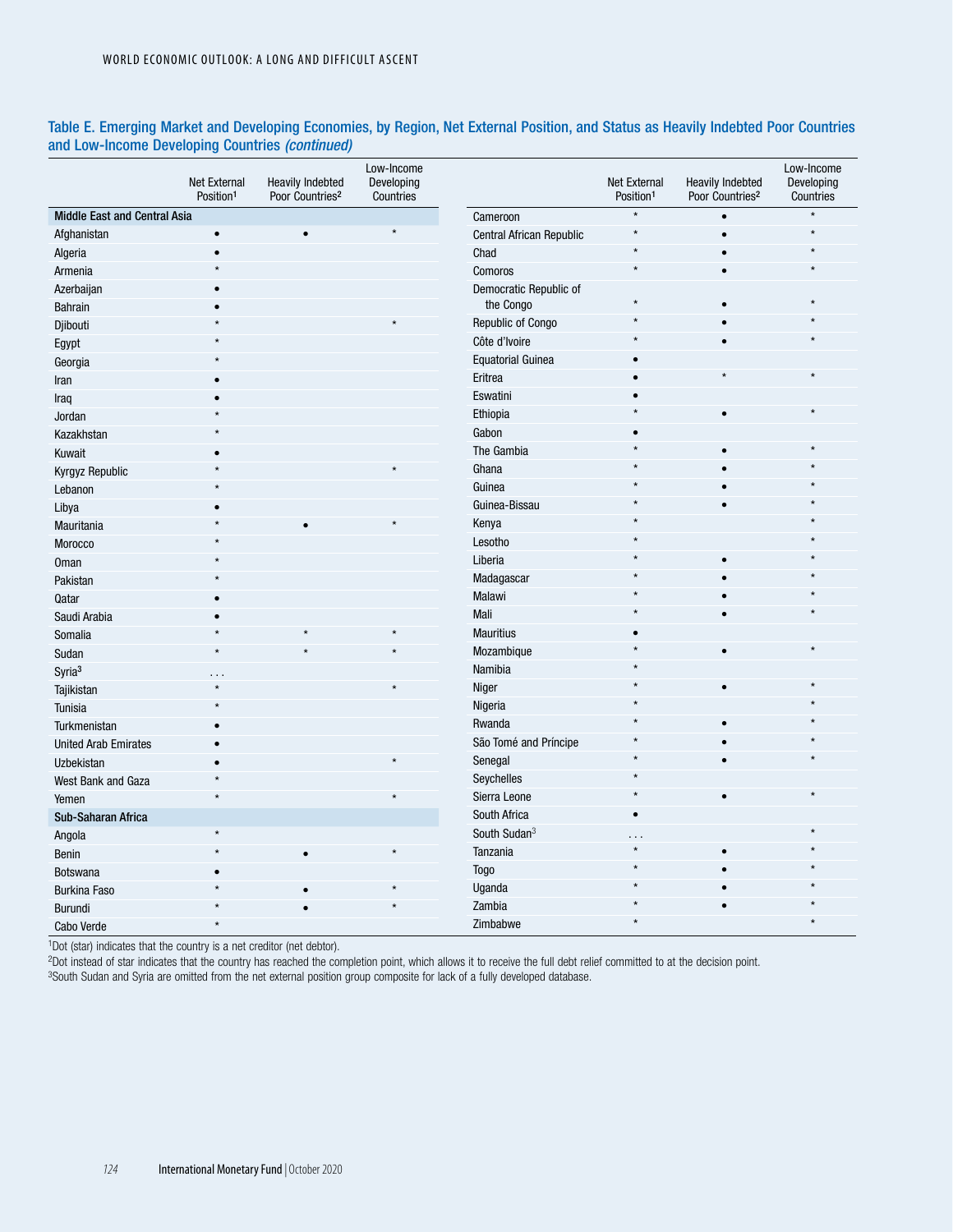|                            | <b>National Accounts</b> | <b>Government Finance</b> |
|----------------------------|--------------------------|---------------------------|
| The Bahamas                |                          | Jul/Jun                   |
| Bangladesh                 | Jul/Jun                  | Jul/Jun                   |
| <b>Barbados</b>            |                          | Apr/Mar                   |
| <b>Bhutan</b>              | Jul/Jun                  | Jul/Jun                   |
| <b>Botswana</b>            |                          | Apr/Mar                   |
| Dominica                   |                          | Jul/Jun                   |
| Egypt                      | Jul/Jun                  | Jul/Jun                   |
| Eswatini                   |                          | Apr/Mar                   |
| Ethiopia                   | Jul/Jun                  | Jul/Jun                   |
| Haiti                      | Oct/Sep                  | Oct/Sep                   |
| Hong Kong SAR              |                          | Apr/Mar                   |
| India                      | Apr/Mar                  | Apr/Mar                   |
| Iran                       | Apr/Mar                  | Apr/Mar                   |
| Jamaica                    |                          | Apr/Mar                   |
| Lesotho                    | Apr/Mar                  | Apr/Mar                   |
| Malawi                     |                          | Jul/Jun                   |
| <b>Marshall Islands</b>    | Oct/Sep                  | Oct/Sep                   |
| <b>Mauritius</b>           |                          | Jul/Jun                   |
| Micronesia                 | Oct/Sep                  | Oct/Sep                   |
| Myanmar                    | Oct/Sep                  | Oct/Sep                   |
| Namibia                    |                          | Apr/Mar                   |
| Nauru                      | Jul/Jun                  | Jul/Jun                   |
| Nepal                      | Aug/Jul                  | Aug/Jul                   |
| Pakistan                   | Jul/Jun                  | Jul/Jun                   |
| Palau                      | Oct/Sep                  | Oct/Sep                   |
| Puerto Rico                | Jul/Jun                  | Jul/Jun                   |
| Rwanda                     |                          | Jul/Jun                   |
| St. Lucia                  |                          | Apr/Mar                   |
| Samoa                      | Jul/Jun                  | Jul/Jun                   |
| Singapore                  |                          | Apr/Mar                   |
| <b>Thailand</b>            |                          | Oct/Sep                   |
| Tonga                      | Jul/Jun                  | Jul/Jun                   |
| <b>Trinidad and Tobago</b> |                          | Oct/Sep                   |

| Table F. Economies with Exceptional Reporting Periods <sup>1</sup> |  |  |  |  |  |  |  |
|--------------------------------------------------------------------|--|--|--|--|--|--|--|
|--------------------------------------------------------------------|--|--|--|--|--|--|--|

1Unless noted otherwise, all data refer to calendar years.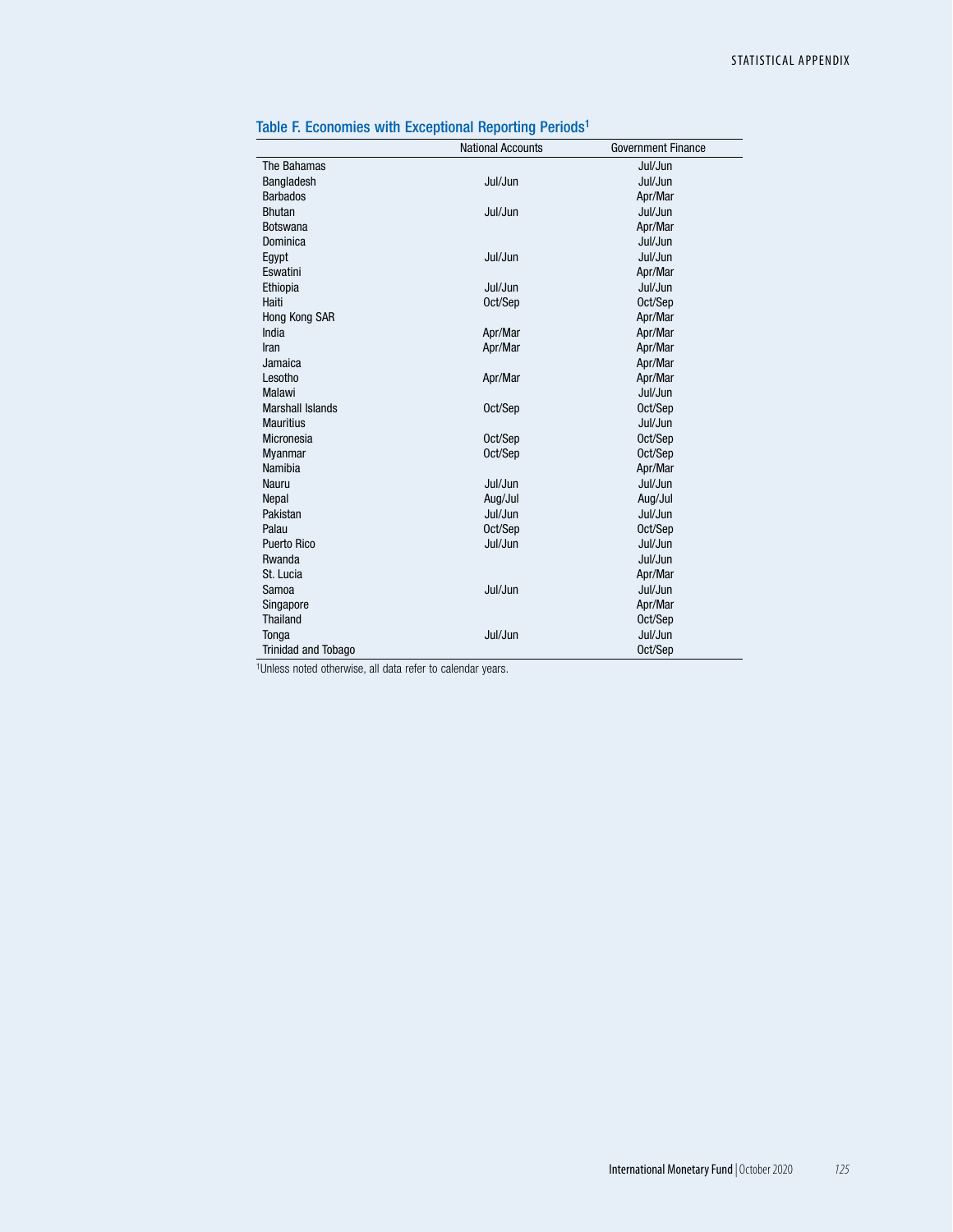## Table G. Key Data Documentation

|                                            |                              |                                               | Prices (CPI)                        |                        |                                   |                                                       |                                               |                                        |
|--------------------------------------------|------------------------------|-----------------------------------------------|-------------------------------------|------------------------|-----------------------------------|-------------------------------------------------------|-----------------------------------------------|----------------------------------------|
| Country                                    | Currency                     | <b>Historical Data</b><br>Source <sup>1</sup> | <b>Latest Actual</b><br>Annual Data | Base Year <sup>2</sup> | System of<br>National<br>Accounts | Use of Chain-<br>Weighted<br>Methodology <sup>3</sup> | <b>Historical Data</b><br>Source <sup>1</sup> | Latest<br>Actual<br><b>Annual Data</b> |
| Afghanistan                                | Afghan afghani               | NS <sub>0</sub>                               | 2019                                | 2002/03                | <b>SNA 1993</b>                   |                                                       | N <sub>SO</sub>                               | 2019                                   |
| Albania                                    | Albanian lek                 | <b>IMF</b> staff                              | 2018                                | 1996                   | <b>ESA 2010</b>                   | <b>From 1996</b>                                      | N <sub>S</sub> O                              | 2019                                   |
| Algeria                                    | Algerian dinar               | NS <sub>0</sub>                               | 2019                                | 2001                   | <b>SNA 1993</b>                   | <b>From 2005</b>                                      | N <sub>SO</sub>                               | 2019                                   |
| Angola                                     | Angolan kwanza               | NSO and MEP                                   | 2018                                | 2002                   | <b>ESA 1995</b>                   |                                                       | N <sub>SO</sub>                               | 2019                                   |
| Antigua and<br><b>Barbuda</b>              | Eastern Caribbean<br>dollar  | CB                                            | 2019                                | 20066                  | <b>SNA 1993</b>                   |                                                       | CB                                            | 2019                                   |
| Argentina                                  | Argentine peso               | NS <sub>0</sub>                               | 2019                                | 2004                   | <b>SNA 2008</b>                   |                                                       | N <sub>SO</sub>                               | 2019                                   |
| Armenia                                    | Armenian dram                | NS <sub>0</sub>                               | 2019                                | 2005                   | <b>SNA 2008</b>                   |                                                       | N <sub>SO</sub>                               | 2019                                   |
| Aruba                                      | <b>Aruban Florin</b>         | NS <sub>0</sub>                               | 2017                                | 2000                   | <b>SNA 1993</b>                   | <b>From 2000</b>                                      | N <sub>SO</sub>                               | 2019                                   |
| Australia                                  | Australian dollar            | NS <sub>0</sub>                               | 2019                                | 2017/18                | <b>SNA 2008</b>                   | <b>From 1980</b>                                      | N <sub>SO</sub>                               | 2019                                   |
| Austria                                    | Euro                         | N <sub>S</sub> O                              | 2019                                | 2015                   | <b>ESA 2010</b>                   | <b>From 1995</b>                                      | N <sub>S</sub> O                              | 2019                                   |
| Azerbaijan                                 | Azerbaijan manat             | NS <sub>0</sub>                               | 2018                                | 2005                   | <b>SNA 1993</b>                   | From 1994                                             | N <sub>SO</sub>                               | 2018                                   |
| The Bahamas                                | Bahamian dollar              | NS <sub>0</sub>                               | 2018                                | 2012                   | <b>SNA 1993</b>                   |                                                       | N <sub>SO</sub>                               | 2018                                   |
| <b>Bahrain</b>                             | Bahrain dinar                | NS <sub>0</sub>                               | 2019                                | 2010                   | <b>SNA 2008</b>                   |                                                       | N <sub>SO</sub>                               | 2019                                   |
| Bangladesh                                 | Bangladesh taka              | NS <sub>0</sub>                               | 2018/19                             | 2005/06                | <b>SNA 1993</b>                   |                                                       | N <sub>SO</sub>                               | 2018/19                                |
| <b>Barbados</b>                            | Barbados dollar              | NSO and CB                                    | 2019                                | 2010                   | <b>SNA 1993</b>                   |                                                       | N <sub>SO</sub>                               | 2019                                   |
| <b>Belarus</b>                             | Belarusian ruble             | N <sub>S</sub> O                              | 2019                                | 2014                   | <b>SNA 2008</b>                   | <b>From 2005</b>                                      | N <sub>SO</sub>                               | 2019                                   |
| Belgium                                    | Euro                         | CB                                            | 2019                                | 2015                   | <b>ESA 2010</b>                   | <b>From 1995</b>                                      | CB                                            | 2019                                   |
| <b>Belize</b>                              | <b>Belize dollar</b>         | NS <sub>0</sub>                               | 2019                                | 2000                   | <b>SNA 1993</b>                   |                                                       | N <sub>SO</sub>                               | 2019                                   |
| Benin                                      | CFA franc                    | NS <sub>0</sub>                               | 2018                                | 2015                   | <b>SNA 1993</b>                   |                                                       | N <sub>SO</sub>                               | 2019                                   |
| <b>Bhutan</b>                              | <b>Bhutanese</b><br>ngultrum | N <sub>SO</sub>                               | 2018/19                             | 2000/016               | <b>SNA 1993</b>                   |                                                       | CB                                            | 2018/19                                |
| <b>Bolivia</b>                             | Bolivian boliviano           | NS <sub>0</sub>                               | 2019                                | 1990                   | <b>SNA 2008</b>                   |                                                       | N <sub>SO</sub>                               | 2019                                   |
| Bosnia and<br>Herzegovina                  | Bosnian convertible<br>marka | NS <sub>0</sub>                               | 2018                                | 2015                   | <b>ESA 2010</b>                   | <b>From 2000</b>                                      | N <sub>SO</sub>                               | 2019                                   |
| <b>Botswana</b>                            | Botswana pula                | NS <sub>0</sub>                               | 2019                                | 2006                   | <b>SNA 1993</b>                   |                                                       | N <sub>SO</sub>                               | 2019                                   |
| <b>Brazil</b>                              | <b>Brazilian real</b>        | NS <sub>0</sub>                               | 2019                                | 1995                   | <b>SNA 2008</b>                   |                                                       | N <sub>SO</sub>                               | 2019                                   |
| <b>Brunei Darussalam</b>                   | Brunei dollar                | NSO and GAD                                   | 2019                                | 2010                   | <b>SNA 1993</b>                   |                                                       | NSO and GAD                                   | 2018                                   |
| <b>Bulgaria</b>                            | <b>Bulgarian lev</b>         | NS <sub>0</sub>                               | 2019                                | 2015                   | <b>ESA 2010</b>                   | <b>From 1996</b>                                      | N <sub>SO</sub>                               | 2019                                   |
| <b>Burkina Faso</b>                        | CFA franc                    | NSO and MEP                                   | 2018                                | 2015                   | <b>SNA 1993</b>                   |                                                       | N <sub>S</sub> O                              | 2019                                   |
| <b>Burundi</b>                             | Burundi franc                | N <sub>S</sub> O                              | 2015                                | 2005                   | <b>SNA 1993</b>                   |                                                       | N <sub>S</sub> O                              | 2018                                   |
| Cabo Verde                                 | Cabo Verdean<br>escudo       | NS <sub>0</sub>                               | 2018                                | 2007                   | <b>SNA 2008</b>                   | <b>From 2011</b>                                      | N <sub>SO</sub>                               | 2019                                   |
| Cambodia                                   | Cambodian riel               | N <sub>SO</sub>                               | 2018                                | 2000                   | <b>SNA 1993</b>                   |                                                       | N <sub>SO</sub>                               | 2018                                   |
| Cameroon                                   | CFA franc                    | N <sub>SO</sub>                               | 2019                                | 2005                   | <b>SNA 2008</b>                   |                                                       | N <sub>SO</sub>                               | 2019                                   |
| Canada                                     | Canadian dollar              | NSO                                           | 2019                                | 2012                   | <b>SNA 2008</b>                   | <b>From 1980</b>                                      | NSO                                           | 2019                                   |
| <b>Central African</b><br>Republic         | CFA franc                    | NS <sub>0</sub>                               | 2017                                | 2005                   | <b>SNA 1993</b>                   |                                                       | NS <sub>0</sub>                               | 2018                                   |
| Chad                                       | CFA franc                    | CB                                            | 2017                                | 2005                   | <b>SNA 1993</b>                   |                                                       | NS <sub>0</sub>                               | 2019                                   |
| Chile                                      | Chilean peso                 | ${\sf CB}$                                    | 2019                                | 20136                  | <b>SNA 2008</b>                   | <b>From 2003</b>                                      | NS <sub>0</sub>                               | 2019                                   |
| China                                      | Chinese yuan                 | NS <sub>0</sub>                               | 2019                                | 2015                   | <b>SNA 2008</b>                   |                                                       | NS <sub>0</sub>                               | 2018                                   |
| Colombia                                   | Colombian peso               | NS <sub>0</sub>                               | 2019                                | 2015                   | <b>SNA 2008</b>                   | <b>From 2005</b>                                      | NS <sub>0</sub>                               | 2019                                   |
| Comoros                                    | Comorian franc               | MoF                                           | 2018                                | 2007                   | $\ldots$                          | <b>From 2007</b>                                      | NS <sub>0</sub>                               | 2019                                   |
| <b>Democratic Republic</b><br>of the Congo | Congolese franc              | NS <sub>0</sub>                               | 2019                                | 2005                   | <b>SNA 1993</b>                   |                                                       | CB                                            | 2019                                   |
| <b>Republic of Congo</b>                   | CFA franc                    | NS <sub>0</sub>                               | 2018                                | 2005                   | <b>SNA 1993</b>                   |                                                       | NS <sub>0</sub>                               | 2019                                   |
| Costa Rica                                 | Costa Rican colón            | ${\rm CB}$                                    | 2019                                | 2012                   | <b>SNA 2008</b>                   |                                                       | $\mathsf{CB}$                                 | 2019                                   |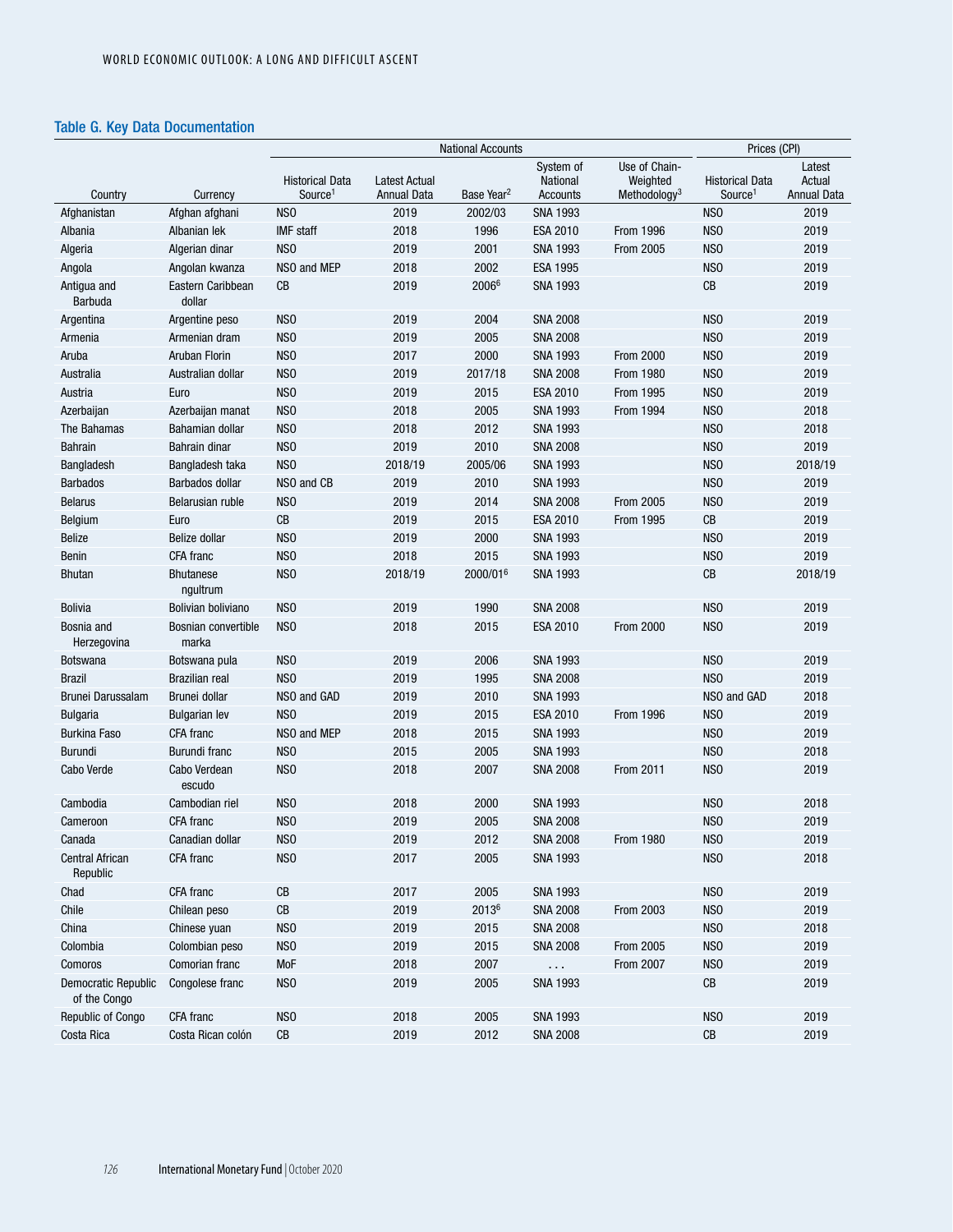|                                            | <b>Government Finance</b>                     |                                     |                                                        |                                            |                                     | <b>Balance of Payments</b>                    |                                            |                                                    |  |
|--------------------------------------------|-----------------------------------------------|-------------------------------------|--------------------------------------------------------|--------------------------------------------|-------------------------------------|-----------------------------------------------|--------------------------------------------|----------------------------------------------------|--|
| Country                                    | <b>Historical Data</b><br>Source <sup>1</sup> | <b>Latest Actual</b><br>Annual Data | <b>Statistics</b><br><b>Manual</b> in<br>Use at Source | <b>Subsectors</b><br>Coverage <sup>4</sup> | Accounting<br>Practice <sup>5</sup> | <b>Historical Data</b><br>Source <sup>1</sup> | <b>Latest Actual</b><br><b>Annual Data</b> | <b>Statistics</b><br>Manual<br>in Use at<br>Source |  |
| Afghanistan                                | <b>MoF</b>                                    | 2019                                | 2001                                                   | CG                                         | C                                   | NSO, MoF, and CB                              | 2018                                       | BPM 6                                              |  |
| Albania                                    | <b>IMF</b> staff                              | 2018                                | 1986                                                   | CG,LG,SS,MPC,<br><b>NFPC</b>               | $\cdots$                            | CB                                            | 2018                                       | BPM 6                                              |  |
| Algeria                                    | <b>MoF</b>                                    | 2019                                | 1986                                                   | C <sub>G</sub>                             | C                                   | CB                                            | 2019                                       | BPM 6                                              |  |
| Angola                                     | <b>MoF</b>                                    | 2018                                | 2001                                                   | CG, LG                                     | $\ddotsc$                           | CB                                            | 2018                                       | BPM 6                                              |  |
| Antigua and<br>Barbuda                     | <b>MoF</b>                                    | 2019                                | 2001                                                   | C <sub>G</sub>                             | C                                   | CB                                            | 2018                                       | BPM 6                                              |  |
| Argentina                                  | <b>MEP</b>                                    | 2019                                | 1986                                                   | CG, SG, SS                                 | С                                   | NS <sub>0</sub>                               | 2019                                       | BPM 6                                              |  |
| Armenia                                    | <b>MoF</b>                                    | 2019                                | 2001                                                   | CG                                         | C                                   | CB                                            | 2019                                       | BPM 6                                              |  |
| Aruba                                      | <b>MoF</b>                                    | 2019                                | 2001                                                   | C <sub>G</sub>                             | Mixed                               | CB                                            | 2019                                       | BPM 6                                              |  |
| Australia                                  | <b>MoF</b>                                    | 2018/19                             | 2014                                                   | CG, SG, LG, TG                             | А                                   | NS <sub>0</sub>                               | 2019                                       | BPM 6                                              |  |
| Austria                                    | NS <sub>0</sub>                               | 2019                                | 2014                                                   | CG, SG, LG, SS                             | А                                   | CB                                            | 2019                                       | BPM 6                                              |  |
| Azerbaijan                                 | <b>MoF</b>                                    | 2018                                | $\sim$ $\sim$ $\sim$                                   | CG                                         | С                                   | CB                                            | 2018                                       | BPM 6                                              |  |
| The Bahamas                                | <b>MoF</b>                                    | 2018/19                             | 2014                                                   | C <sub>G</sub>                             | C                                   | CB                                            | 2019                                       | BPM 5                                              |  |
| <b>Bahrain</b>                             | <b>MoF</b>                                    | 2019                                | 2001                                                   | C <sub>G</sub>                             | С                                   | CB                                            | 2019                                       | BPM 6                                              |  |
| Bangladesh                                 | <b>MoF</b>                                    | 2018/19                             | $\cdots$                                               | CG                                         | С                                   | CB                                            | 2018/19                                    | BPM 6                                              |  |
| <b>Barbados</b>                            | MoF                                           | 2019/20                             | 1986                                                   | <b>BCG</b>                                 | С                                   | CB                                            | 2019                                       | BPM 5                                              |  |
| <b>Belarus</b>                             | MoF                                           | 2019                                | 2001                                                   | CG,LG,SS                                   | С                                   | CB                                            | 2019                                       | BPM 6                                              |  |
| Belgium                                    | $\mathsf{CB}$                                 | 2019                                | <b>ESA 2010</b>                                        | CG, SG, LG, SS                             | А                                   | CB                                            | 2019                                       | BPM 6                                              |  |
| <b>Belize</b>                              | <b>MoF</b>                                    | 2019                                | 1986                                                   | CG, MPC                                    | Mixed                               | CB                                            | 2019                                       | BPM 6                                              |  |
| <b>Benin</b>                               | <b>MoF</b>                                    | 2019                                | 1986                                                   | CG                                         | С                                   | CB                                            | 2018                                       | BPM 6                                              |  |
| <b>Bhutan</b>                              | MoF                                           | 2018/19                             | 1986                                                   | C <sub>G</sub>                             | C                                   | CB                                            | 2018/19                                    | BPM 6                                              |  |
| Bolivia                                    | <b>MoF</b>                                    | 2019                                | 2001                                                   | CG,LG,SS,NMPC,<br><b>NFPC</b>              | C                                   | CB                                            | 2019                                       | BPM 6                                              |  |
| Bosnia and<br>Herzegovina                  | <b>MoF</b>                                    | 2019                                | 2014                                                   | CG, SG, LG, SS                             | Mixed                               | CB                                            | 2019                                       | BPM 6                                              |  |
| Botswana                                   | MoF                                           | 2018/19                             | 1986                                                   | CG                                         | С                                   | CB                                            | 2019                                       | BPM 6                                              |  |
| <b>Brazil</b>                              | <b>MoF</b>                                    | 2019                                | 2001                                                   | CG,SG,LG,SS,NFPC                           | С                                   | CB                                            | 2019                                       | BPM 6                                              |  |
| Brunei Darussalam                          | <b>MoF</b>                                    | 2019                                | $\sim$ .                                               | CG, BCG                                    | С                                   | NSO, MEP, and GAD                             | 2018                                       | BPM 6                                              |  |
| <b>Bulgaria</b>                            | <b>MoF</b>                                    | 2019                                | 2001                                                   | CG,LG,SS                                   | С                                   | CB                                            | 2019                                       | BPM 6                                              |  |
| <b>Burkina Faso</b>                        | <b>MoF</b>                                    | 2019                                | 2001                                                   | C <sub>G</sub>                             | CB                                  | CB                                            | 2018                                       | BPM 6                                              |  |
| Burundi                                    | <b>MoF</b>                                    | 2015                                | 2001                                                   | C <sub>G</sub>                             | А                                   | CB                                            | 2016                                       | BPM 6                                              |  |
| Cabo Verde                                 | <b>MoF</b>                                    | 2018                                | 2001                                                   | C <sub>G</sub>                             | А                                   | NS <sub>0</sub>                               | 2018                                       | BPM 6                                              |  |
| Cambodia                                   | <b>MoF</b>                                    | 2018                                | 2001                                                   | CG, LG                                     | Mixed                               | CB                                            | 2018                                       | BPM 5                                              |  |
| Cameroon                                   | <b>MoF</b>                                    | 2019                                | 2001                                                   | CG, NFPC, NMPC                             | Mixed                               | <b>MoF</b>                                    | 2018                                       | BPM 6                                              |  |
| Canada                                     | MoF                                           | 2019                                | 2001                                                   | CG,SG,LG,SS,other                          | A                                   | NS <sub>0</sub>                               | 2019                                       | BPM 6                                              |  |
| Central African<br>Republic                | MoF                                           | 2018                                | 2001                                                   | CG                                         | C                                   | CB                                            | 2017                                       | BPM 5                                              |  |
| Chad                                       | MoF                                           | 2019                                | 1986                                                   | CG, NFPC                                   | С                                   | CB                                            | 2013                                       | BPM 5                                              |  |
| Chile                                      | MoF                                           | 2019                                | 2001                                                   | CG, LG                                     | А                                   | CB                                            | 2019                                       | BPM 6                                              |  |
| China                                      | MoF                                           | 2019                                | $\ldots$                                               | CG, LG                                     | С                                   | GAD                                           | 2019                                       | BPM 6                                              |  |
| Colombia                                   | MoF                                           | 2019                                | 2001                                                   | CG,SG,LG,SS                                | $\cdots$                            | CB and NSO                                    | 2019                                       | BPM 6                                              |  |
| Comoros                                    | MoF                                           | 2018                                | 1986                                                   | CG                                         | <b>Mixed</b>                        | CB and IMF staff                              | 2018                                       | BPM 5                                              |  |
| <b>Democratic Republic</b><br>of the Congo | MoF                                           | 2019                                | 2001                                                   | CG, LG                                     | А                                   | CB                                            | 2019                                       | BPM 6                                              |  |
| Republic of Congo                          | MoF                                           | 2018                                | 2001                                                   | CG                                         | А                                   | CB                                            | 2017                                       | BPM 6                                              |  |
| Costa Rica                                 | MoF and CB                                    | 2019                                | 1986                                                   | CG                                         | C                                   | CB                                            | 2019                                       | BPM 6                                              |  |
|                                            |                                               |                                     |                                                        |                                            |                                     |                                               |                                            |                                                    |  |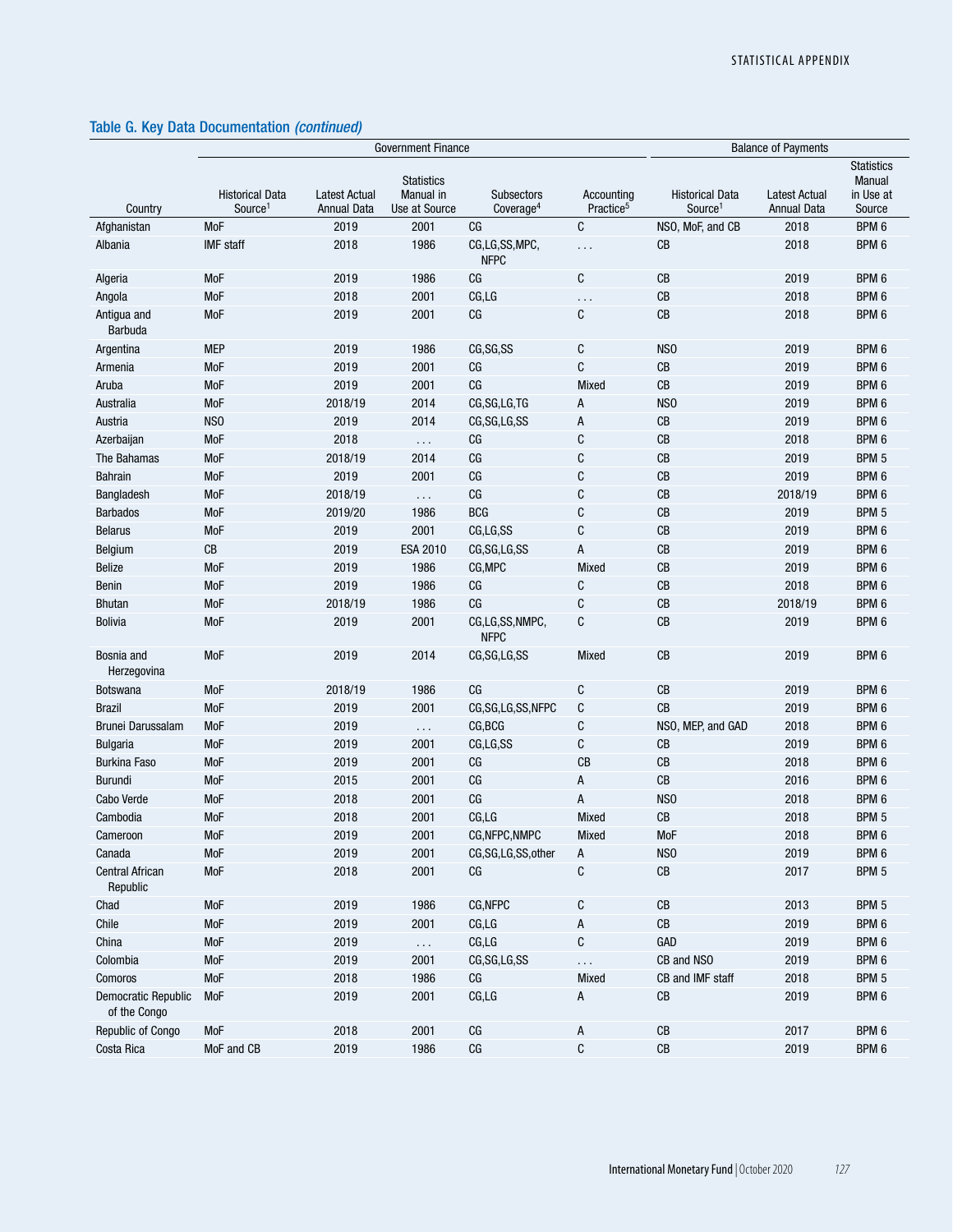|                          |                             | <b>National Accounts</b>                      |                                            |                        | Prices (CPI)                             |                                                       |                                               |                                        |
|--------------------------|-----------------------------|-----------------------------------------------|--------------------------------------------|------------------------|------------------------------------------|-------------------------------------------------------|-----------------------------------------------|----------------------------------------|
| Country                  | Currency                    | <b>Historical Data</b><br>Source <sup>1</sup> | <b>Latest Actual</b><br><b>Annual Data</b> | Base Year <sup>2</sup> | System of<br>National<br><b>Accounts</b> | Use of Chain-<br>Weighted<br>Methodology <sup>3</sup> | <b>Historical Data</b><br>Source <sup>1</sup> | Latest<br>Actual<br><b>Annual Data</b> |
| Côte d'Ivoire            | CFA franc                   | NS <sub>0</sub>                               | 2017                                       | 2015                   | <b>SNA 2008</b>                          |                                                       | N <sub>SO</sub>                               | 2019                                   |
| Croatia                  | Croatian kuna               | NS <sub>0</sub>                               | 2019                                       | 2015                   | ESA 2010                                 |                                                       | NS <sub>0</sub>                               | 2019                                   |
| Cyprus                   | Euro                        | NS <sub>0</sub>                               | 2019                                       | 2010                   | <b>ESA 2010</b>                          | From 1995                                             | N <sub>SO</sub>                               | 2019                                   |
| <b>Czech Republic</b>    | Czech koruna                | NS <sub>0</sub>                               | 2019                                       | 2015                   | <b>ESA 2010</b>                          | From 1995                                             | NS <sub>0</sub>                               | 2019                                   |
| Denmark                  | Danish krone                | NS <sub>0</sub>                               | 2019                                       | 2010                   | <b>ESA 2010</b>                          | From 1980                                             | N <sub>SO</sub>                               | 2019                                   |
| Djibouti                 | Djibouti franc              | NS <sub>0</sub>                               | 2018                                       | 2013                   | <b>SNA 1993</b>                          |                                                       | NS <sub>0</sub>                               | 2019                                   |
| Dominica                 | Eastern Caribbean<br>dollar | NS <sub>0</sub>                               | 2018                                       | 2006                   | <b>SNA 1993</b>                          |                                                       | NS <sub>0</sub>                               | 2019                                   |
| Dominican Republic       | Dominican peso              | CB                                            | 2018                                       | 2007                   | <b>SNA 2008</b>                          | <b>From 2007</b>                                      | CB                                            | 2019                                   |
| Ecuador                  | US dollar                   | CB                                            | 2019                                       | 2007                   | <b>SNA 1993</b>                          |                                                       | NSO and CB                                    | 2019                                   |
| Egypt                    | Egyptian pound              | <b>MEP</b>                                    | 2018/19                                    | 2016/17                | <b>SNA 2008</b>                          |                                                       | N <sub>SO</sub>                               | 2019/20                                |
| El Salvador              | US dollar                   | CB                                            | 2019                                       | 2014                   | <b>SNA 2008</b>                          |                                                       | NS <sub>0</sub>                               | 2019                                   |
| <b>Equatorial Guinea</b> | CFA franc                   | MEP and CB                                    | 2017                                       | 2006                   | <b>SNA 1993</b>                          |                                                       | <b>MEP</b>                                    | 2019                                   |
| Eritrea                  | Eritrean nakfa              | <b>IMF</b> staff                              | 2018                                       | 2011                   | <b>SNA 1993</b>                          |                                                       | N <sub>SO</sub>                               | 2018                                   |
| Estonia                  | Euro                        | NS <sub>O</sub>                               | 2019                                       | 2015                   | ESA 2010                                 | From 2010                                             | NS <sub>0</sub>                               | 2019                                   |
| Eswatini                 | Swazi lilangeni             | NS <sub>0</sub>                               | 2018                                       | 2011                   | <b>SNA 1993</b>                          |                                                       | N <sub>SO</sub>                               | 2019                                   |
| Ethiopia                 | Ethiopian birr              | NS <sub>0</sub>                               | 2018/19                                    | 2015/16                | <b>SNA 1993</b>                          |                                                       | NS <sub>0</sub>                               | 2019                                   |
| Fiji                     | Fijian dollar               | NS <sub>0</sub>                               | 2018                                       | 2014                   | <b>SNA 1993</b>                          |                                                       | NS <sub>0</sub>                               | 2018                                   |
| Finland                  | Euro                        | NS <sub>0</sub>                               | 2019                                       | 2010                   | <b>ESA 2010</b>                          | From 1980                                             | NS <sub>0</sub>                               | 2019                                   |
| France                   | Euro                        | NS <sub>0</sub>                               | 2019                                       | 2014                   | <b>ESA 2010</b>                          | From 1980                                             | NS <sub>0</sub>                               | 2019                                   |
| Gabon                    | CFA franc                   | MoF                                           | 2019                                       | 2001                   | <b>SNA 1993</b>                          |                                                       | NS <sub>0</sub>                               | 2019                                   |
| The Gambia               | Gambian dalasi              | NS <sub>0</sub>                               | 2018                                       | 2013                   | <b>SNA 1993</b>                          |                                                       | N <sub>SO</sub>                               | 2018                                   |
| Georgia                  | Georgian lari               | NS <sub>0</sub>                               | 2019                                       | 2015                   | <b>SNA 1993</b>                          | From 1996                                             | N <sub>SO</sub>                               | 2019                                   |
| Germany                  | Euro                        | NS <sub>0</sub>                               | 2019                                       | 2015                   | ESA 2010                                 | From 1991                                             | N <sub>SO</sub>                               | 2019                                   |
| Ghana                    | Ghanaian cedi               | NS <sub>0</sub>                               | 2018                                       | 2013                   | <b>SNA 1993</b>                          |                                                       | N <sub>SO</sub>                               | 2018                                   |
| Greece                   | Euro                        | NS <sub>0</sub>                               | 2019                                       | 2010                   | ESA 2010                                 | From 1995                                             | N <sub>SO</sub>                               | 2019                                   |
| Grenada                  | Eastern Caribbean<br>dollar | NS <sub>0</sub>                               | 2019                                       | 2006                   | <b>SNA 1993</b>                          |                                                       | N <sub>SO</sub>                               | 2019                                   |
| Guatemala                | Guatemalan<br>quetzal       | $\mathsf{CB}$                                 | 2019                                       | 2013                   | <b>SNA 1993</b>                          | <b>From 2001</b>                                      | N <sub>SO</sub>                               | 2019                                   |
| Guinea                   | Guinean franc               | NS <sub>0</sub>                               | 2018                                       | 2010                   | <b>SNA 1993</b>                          |                                                       | NS <sub>0</sub>                               | 2019                                   |
| Guinea-Bissau            | CFA franc                   | NS <sub>0</sub>                               | 2018                                       | 2015                   | <b>SNA 1993</b>                          |                                                       | N <sub>SO</sub>                               | 2018                                   |
| Guyana                   | Guyanese dollar             | NS <sub>0</sub>                               | 2019                                       | 20126                  | <b>SNA 2008</b>                          |                                                       | N <sub>SO</sub>                               | 2019                                   |
| Haiti                    | Haitian gourde              | NS <sub>0</sub>                               | 2017/18                                    | 1986/87                | <b>SNA 1993</b>                          |                                                       | N <sub>SO</sub>                               | 2018/19                                |
| Honduras                 | Honduran lempira            | CB                                            | 2019                                       | 2000                   | <b>SNA 1993</b>                          |                                                       | CB                                            | 2019                                   |
| Hong Kong SAR            | Hong Kong dollar            | NS <sub>0</sub>                               | 2019                                       | 2018                   | <b>SNA 2008</b>                          | From 1980                                             | NS <sub>0</sub>                               | 2019                                   |
| Hungary                  | Hungarian forint            | NS <sub>0</sub>                               | 2019                                       | 2015                   | ESA 2010                                 | From 1995                                             | IE <sub>0</sub>                               | 2019                                   |
| Iceland                  | Icelandic króna             | NS <sub>0</sub>                               | 2018                                       | 2005                   | ESA 2010                                 | From 1990                                             | NS <sub>0</sub>                               | 2018                                   |
| India                    | Indian rupee                | NS <sub>0</sub>                               | 2019/20                                    | 2011/12                | <b>SNA 2008</b>                          |                                                       | NS <sub>0</sub>                               | 2019/20                                |
| Indonesia                | Indonesian rupiah           | NS <sub>0</sub>                               | 2019                                       | 2010                   | <b>SNA 2008</b>                          |                                                       | NS <sub>0</sub>                               | 2019                                   |
| Iran                     | Iranian rial                | ${\rm CB}$                                    | 2019/20                                    | 2011/12                | <b>SNA 1993</b>                          |                                                       | ${\rm CB}$                                    | 2018/19                                |
| Iraq                     | Iraqi dinar                 | NS <sub>0</sub>                               | 2019                                       | 2007                   | SNA 1968/93                              |                                                       | NS <sub>0</sub>                               | 2019                                   |
| Ireland                  | Euro                        | NS <sub>0</sub>                               | 2019                                       | 2017                   | ESA 2010                                 | From 1995                                             | NS <sub>0</sub>                               | 2019                                   |
| Israel                   | New Israeli shekel          | NS <sub>0</sub>                               | 2019                                       | 2015                   | <b>SNA 2008</b>                          | From 1995                                             | NS <sub>0</sub>                               | 2019                                   |
| Italy                    | Euro                        | NS <sub>0</sub>                               | 2019                                       | 2015                   | ESA 2010                                 | From 1980                                             | NS <sub>0</sub>                               | 2019                                   |
| Jamaica                  | Jamaican dollar             | NS <sub>0</sub>                               | 2019                                       | 2007                   | <b>SNA 1993</b>                          |                                                       | NS <sub>0</sub>                               | 2019                                   |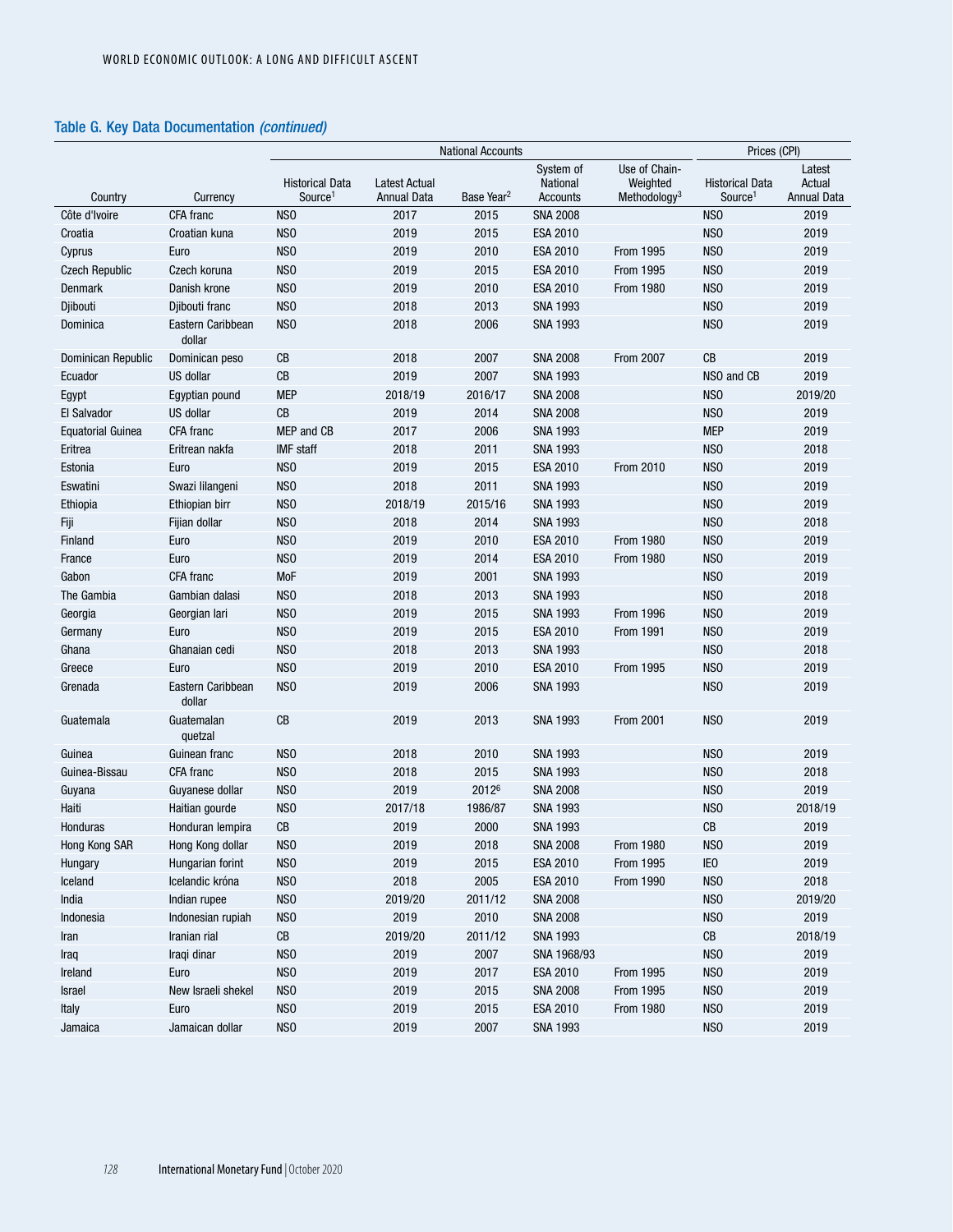|                          |                                               | <b>Government Finance</b>                  | <b>Balance of Payments</b>                      |                                            |                                     |                                               |                                            |                                                    |
|--------------------------|-----------------------------------------------|--------------------------------------------|-------------------------------------------------|--------------------------------------------|-------------------------------------|-----------------------------------------------|--------------------------------------------|----------------------------------------------------|
| Country                  | <b>Historical Data</b><br>Source <sup>1</sup> | <b>Latest Actual</b><br><b>Annual Data</b> | <b>Statistics</b><br>Manual in<br>Use at Source | <b>Subsectors</b><br>Coverage <sup>4</sup> | Accounting<br>Practice <sup>5</sup> | <b>Historical Data</b><br>Source <sup>1</sup> | <b>Latest Actual</b><br><b>Annual Data</b> | <b>Statistics</b><br>Manual<br>in Use at<br>Source |
| Côte d'Ivoire            | MoF                                           | 2019                                       | 1986                                            | CG                                         | A                                   | CВ                                            | 2018                                       | BPM 6                                              |
| Croatia                  | MoF                                           | 2019                                       | 2014                                            | CG, LG                                     | A                                   | CB                                            | 2019                                       | BPM 6                                              |
| Cyprus                   | NS <sub>0</sub>                               | 2019                                       | <b>ESA 2010</b>                                 | CG,LG,SS                                   | A                                   | CB                                            | 2019                                       | BPM 6                                              |
| <b>Czech Republic</b>    | MoF                                           | 2019                                       | 2014                                            | CG,LG,SS                                   | А                                   | NS <sub>0</sub>                               | 2019                                       | BPM 6                                              |
| Denmark                  | NS <sub>0</sub>                               | 2019                                       | 2014                                            | CG,LG,SS                                   | Α                                   | NS <sub>0</sub>                               | 2019                                       | BPM 6                                              |
| Djibouti                 | MoF                                           | 2019                                       | 2001                                            | СG                                         | A                                   | CВ                                            | 2018                                       | BPM <sub>5</sub>                                   |
| Dominica                 | MoF                                           | 2019/20                                    | 1986                                            | CG                                         | C                                   | CB                                            | 2018                                       | BPM 6                                              |
| Dominican Republic       | MoF                                           | 2019                                       | 2014                                            | CG,LG,SS,NMPC                              | A                                   | CB                                            | 2018                                       | BPM 6                                              |
| Ecuador                  | CB and MoF                                    | 2019                                       | 1986                                            | CG,SG,LG,SS,NFPC                           | Mixed                               | CB                                            | 2019                                       | BPM 6                                              |
| Egypt                    | MoF                                           | 2018/19                                    | 2001                                            | CG,LG,SS,MPC                               | C                                   | CB                                            | 2018/19                                    | BPM 5                                              |
| El Salvador              | MoF and CB                                    | 2019                                       | 1986                                            | CG,LG,SS,NFPC                              | C                                   | CB                                            | 2019                                       | BPM 6                                              |
| <b>Equatorial Guinea</b> | MoF and MEP                                   | 2017                                       | 1986                                            | CG                                         | C                                   | CB                                            | 2017                                       | BPM 5                                              |
| Eritrea                  | <b>MoF</b>                                    | 2018                                       | 2001                                            | CG                                         | C                                   | CB                                            | 2018                                       | BPM 5                                              |
| Estonia                  | MoF                                           | 2019                                       | 1986/2001                                       | CG,LG,SS                                   | C                                   | CB                                            | 2019                                       | BPM 6                                              |
| Eswatini                 | MoF                                           | 2018/19                                    | 2001                                            | CG                                         | A                                   | CB                                            | 2019                                       | BPM 6                                              |
| Ethiopia                 | MoF                                           | 2018/19                                    | 1986                                            | CG, SG, LG, NFPC                           | C                                   | CB                                            | 2019/20                                    | BPM <sub>5</sub>                                   |
| Fiji                     | MoF                                           | 2018                                       | 1986                                            | CG                                         | C                                   | CB                                            | 2018                                       | BPM 6                                              |
| Finland                  | MoF                                           | 2019                                       | 2014                                            | CG,LG,SS                                   | А                                   | NS <sub>O</sub>                               | 2019                                       | BPM <sub>6</sub>                                   |
| France                   | NS <sub>0</sub>                               | 2019                                       | 2014                                            | CG,LG,SS                                   | A                                   | CB                                            | 2019                                       | BPM 6                                              |
| Gabon                    | <b>IMF</b> staff                              | 2019                                       | 2001                                            | CG                                         | A                                   | СB                                            | 2019                                       | BPM 5                                              |
| The Gambia               | <b>MoF</b>                                    | 2018                                       | 1986                                            | CG                                         | C                                   | CB and IMF staff                              | 2018                                       | BPM 5                                              |
| Georgia                  | MoF                                           | 2019                                       | 2001                                            | CG,LG                                      | C                                   | NSO and CB                                    | 2019                                       | BPM 6                                              |
| Germany                  | NS <sub>0</sub>                               | 2019                                       | <b>ESA 2010</b>                                 | CG, SG, LG, SS                             | A                                   | CB                                            | 2019                                       | BPM 6                                              |
| Ghana                    | MoF                                           | 2018                                       | 2001                                            | CG                                         | C                                   | CB                                            | 2018                                       | BPM 5                                              |
| Greece                   | NS <sub>0</sub>                               | 2019                                       | 2014                                            | CG,LG,SS                                   | А                                   | CB                                            | 2019                                       | BPM 6                                              |
| Grenada                  | MoF                                           | 2019                                       | 2014                                            | CG                                         | CB                                  | CB                                            | 2018                                       | BPM 6                                              |
| Guatemala                | MoF                                           | 2019                                       | 2001                                            | CG                                         | C                                   | CB                                            | 2019                                       | BPM 6                                              |
| Guinea                   | MoF                                           | 2019                                       | 2001                                            | CG                                         | C                                   | CB and MEP                                    | 2019                                       | BPM 6                                              |
| Guinea-Bissau            | MoF                                           | 2018                                       | 2001                                            | CG                                         | A                                   | CB                                            | 2018                                       | BPM 6                                              |
| Guyana                   | MoF                                           | 2019                                       | 1986                                            | CG,SS,NFPC                                 | C                                   | CB                                            | 2019                                       | BPM 6                                              |
| Haiti                    | MoF                                           | 2018/19                                    | 1986                                            | CG                                         | C                                   | CB                                            | 2018/19                                    | BPM 5                                              |
| Honduras                 | MoF                                           | 2019                                       | 2014                                            | CG,LG,SS,other                             | Mixed                               | CB                                            | 2019                                       | BPM 5                                              |
| Hong Kong SAR            | NS <sub>0</sub>                               | 2018/19                                    | 2001                                            | CG                                         | C                                   | NS <sub>0</sub>                               | 2019                                       | BPM 6                                              |
| Hungary                  | MEP and NSO                                   | 2019                                       | <b>ESA 2010</b>                                 | CG,LG,SS,NMPC                              | А                                   | CB                                            | 2019                                       | BPM <sub>6</sub>                                   |
| Iceland                  | NS <sub>0</sub>                               | 2018                                       | 2001                                            | CG,LG,SS                                   | А                                   | ${\rm CB}$                                    | 2018                                       | BPM 6                                              |
| India                    | MoF and IMF staff                             | 2018/19                                    | 1986                                            | CG, SG                                     | C                                   | $\mathsf{CB}$                                 | 2018/19                                    | BPM 6                                              |
| Indonesia                | MoF                                           | 2019                                       | 2001                                            | CG,LG                                      | C                                   | ${\rm CB}$                                    | 2019                                       | BPM 6                                              |
| Iran                     | MoF                                           | 2018/19                                    | 2001                                            | CG                                         | C                                   | ${\rm CB}$                                    | 2018/19                                    | BPM 5                                              |
| Iraq                     | MoF                                           | 2018                                       | 2001                                            | CG                                         | C                                   | CB                                            | 2018                                       | BPM 6                                              |
| Ireland                  | MoF and NSO                                   | 2019                                       | 2001                                            | CG,LG,SS                                   | A                                   | NS <sub>0</sub>                               | 2019                                       | BPM 6                                              |
| Israel                   | MoF and NSO                                   | 2019                                       | 2014                                            | CG,LG,SS                                   |                                     | NS <sub>0</sub>                               | 2019                                       | BPM 6                                              |
| Italy                    | NSO                                           | 2019                                       | 2001                                            | CG,LG,SS                                   | A                                   | NS <sub>0</sub>                               | 2019                                       | BPM 6                                              |
| Jamaica                  | MoF                                           | 2019/20                                    | 1986                                            | $\mathbb{C} \mathbb{G}$                    | C                                   | $\mathsf{CB}$                                 | 2019/20                                    | BPM 6                                              |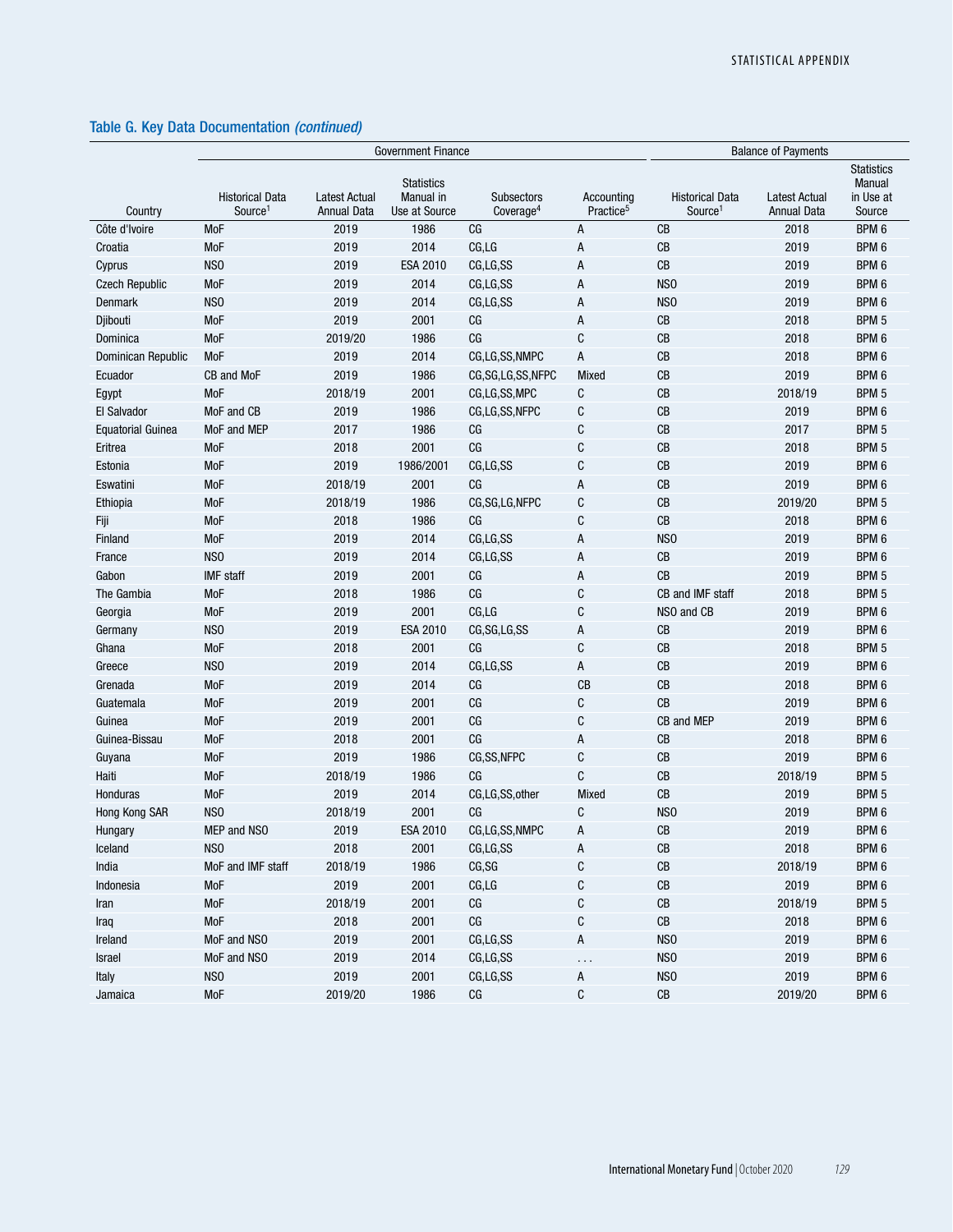|                         |                            | <b>National Accounts</b>                      |                                     |                        |                                   |                                                       | Prices (CPI)                                  |                                        |  |
|-------------------------|----------------------------|-----------------------------------------------|-------------------------------------|------------------------|-----------------------------------|-------------------------------------------------------|-----------------------------------------------|----------------------------------------|--|
| Country                 | Currency                   | <b>Historical Data</b><br>Source <sup>1</sup> | <b>Latest Actual</b><br>Annual Data | Base Year <sup>2</sup> | System of<br>National<br>Accounts | Use of Chain-<br>Weighted<br>Methodology <sup>3</sup> | <b>Historical Data</b><br>Source <sup>1</sup> | Latest<br>Actual<br><b>Annual Data</b> |  |
| Japan                   | Japanese yen               | <b>GAD</b>                                    | 2019                                | 2011                   | <b>SNA 2008</b>                   | From 1980                                             | GAD                                           | 2019                                   |  |
| Jordan                  | Jordanian dinar            | NS <sub>0</sub>                               | 2019                                | 2016                   | <b>SNA 2008</b>                   |                                                       | N <sub>SO</sub>                               | 2019                                   |  |
| Kazakhstan              | Kazakhstani tenge          | NS <sub>0</sub>                               | 2019                                | 2007                   | <b>SNA 1993</b>                   | From 1994                                             | CB                                            | 2019                                   |  |
| Kenya                   | Kenyan shilling            | NS <sub>0</sub>                               | 2019                                | 2009                   | <b>SNA 2008</b>                   |                                                       | NS <sub>0</sub>                               | 2019                                   |  |
| Kiribati                | Australian dollar          | NS <sub>0</sub>                               | 2017                                | 2006                   | <b>SNA 2008</b>                   |                                                       | <b>IMF</b> staff                              | 2017                                   |  |
| Korea                   | South Korean won           | CВ                                            | 2019                                | 2015                   | <b>SNA 2008</b>                   | <b>From 1980</b>                                      | NS <sub>0</sub>                               | 2019                                   |  |
| Kosovo                  | Euro                       | NS <sub>0</sub>                               | 2019                                | 2016                   | <b>ESA 2010</b>                   |                                                       | NS <sub>0</sub>                               | 2019                                   |  |
| Kuwait                  | Kuwaiti dinar              | MEP and NSO                                   | 2019                                | 2010                   | <b>SNA 1993</b>                   |                                                       | NSO and MEP                                   | 2019                                   |  |
| Kyrgyz Republic         | Kyrgyz som                 | NS <sub>0</sub>                               | 2019                                | 2005                   | <b>SNA 1993</b>                   |                                                       | NS <sub>0</sub>                               | 2019                                   |  |
| Lao P.D.R.              | Lao kip                    | NS <sub>0</sub>                               | 2018                                | 2012                   | <b>SNA 1993</b>                   |                                                       | N <sub>SO</sub>                               | 2019                                   |  |
| Latvia                  | Euro                       | NS <sub>0</sub>                               | 2019                                | 2015                   | ESA 2010                          | From 1995                                             | N <sub>SO</sub>                               | 2019                                   |  |
| Lebanon                 | Lebanese pound             | NS <sub>0</sub>                               | 2018                                | 2010                   | <b>SNA 2008</b>                   | From 2010                                             | N <sub>SO</sub>                               | 2019/20                                |  |
| Lesotho                 | Lesotho loti               | NS <sub>0</sub>                               | 2017/18                             | 2012/13                | <b>SNA 2008</b>                   |                                                       | N <sub>SO</sub>                               | 2018                                   |  |
| Liberia                 | US dollar                  | CB                                            | 2018                                | 2018                   | <b>SNA 1993</b>                   |                                                       | CB                                            | 2019                                   |  |
| Libya                   | Libyan dinar               | <b>MEP</b>                                    | 2017                                | 2007                   | <b>SNA 1993</b>                   |                                                       | N <sub>SO</sub>                               | 2019                                   |  |
| Lithuania               | Euro                       | N <sub>SO</sub>                               | 2019                                | 2015                   | ESA 2010                          | From 2005                                             | N <sub>SO</sub>                               | 2019                                   |  |
| Luxembourg              | Euro                       | NS <sub>0</sub>                               | 2019                                | 2010                   | ESA 2010                          | <b>From 1995</b>                                      | N <sub>SO</sub>                               | 2019                                   |  |
| Macao SAR               | Macanese pataca            | NS <sub>0</sub>                               | 2019                                | 2018                   | <b>SNA 2008</b>                   | <b>From 2001</b>                                      | N <sub>SO</sub>                               | 2019                                   |  |
| Madagascar              | Malagasy ariary            | NS <sub>0</sub>                               | 2018                                | 2007                   | <b>SNA 1993</b>                   |                                                       | N <sub>SO</sub>                               | 2019                                   |  |
| Malawi                  | Malawian kwacha            | NS <sub>0</sub>                               | 2011                                | 2010                   | <b>SNA 2008</b>                   |                                                       | N <sub>SO</sub>                               | 2019                                   |  |
| Malaysia                | Malaysian ringgit          | NS <sub>0</sub>                               | 2019                                | 2015                   | <b>SNA 2008</b>                   |                                                       | N <sub>SO</sub>                               | 2019                                   |  |
| <b>Maldives</b>         | Maldivian rufiyaa          | MoF and NSO                                   | 2019                                | 2014                   | <b>SNA 1993</b>                   |                                                       | CB                                            | 2019                                   |  |
| Mali                    | CFA franc                  | NS <sub>0</sub>                               | 2018                                | 1999                   | <b>SNA 1993</b>                   |                                                       | N <sub>SO</sub>                               | 2018                                   |  |
| Malta                   | Euro                       | NS <sub>0</sub>                               | 2019                                | 2015                   | ESA 2010                          | <b>From 2000</b>                                      | NS <sub>0</sub>                               | 2019                                   |  |
| <b>Marshall Islands</b> | <b>US dollar</b>           | NS <sub>0</sub>                               | 2017/18                             | 2003/04                | <b>SNA 1993</b>                   |                                                       | NS <sub>0</sub>                               | 2017/18                                |  |
| Mauritania              | New Mauritanian<br>ouguiya | N <sub>SO</sub>                               | 2018                                | 2014                   | <b>SNA 2008</b>                   | <b>From 2014</b>                                      | N <sub>SO</sub>                               | 2019                                   |  |
| <b>Mauritius</b>        | Mauritian rupee            | NS <sub>0</sub>                               | 2018                                | 2006                   | <b>SNA 1993</b>                   | From 1999                                             | N <sub>SO</sub>                               | 2018                                   |  |
| Mexico                  | Mexican peso               | NS <sub>0</sub>                               | 2019                                | 2013                   | <b>SNA 2008</b>                   |                                                       | N <sub>SO</sub>                               | 2019                                   |  |
| Micronesia              | US dollar                  | NS <sub>0</sub>                               | 2017/18                             | 2003/04                | <b>SNA 1993</b>                   |                                                       | N <sub>SO</sub>                               | 2017/18                                |  |
| Moldova                 | Moldovan leu               | NS <sub>0</sub>                               | 2019                                | 1995                   | <b>SNA 2008</b>                   |                                                       | N <sub>SO</sub>                               | 2019                                   |  |
| Mongolia                | Mongolian tögrög           | N <sub>S</sub> O                              | 2019                                | 2010                   | <b>SNA 1993</b>                   |                                                       | N <sub>SO</sub>                               | 2019                                   |  |
| Montenegro              | Euro                       | NS <sub>0</sub>                               | 2019                                | 2006                   | <b>ESA 2010</b>                   |                                                       | N <sub>SO</sub>                               | 2019                                   |  |
| <b>Morocco</b>          | Moroccan dirham            | NS <sub>0</sub>                               | 2019                                | 2007                   | <b>SNA 1993</b>                   | <b>From 2007</b>                                      | NS <sub>0</sub>                               | 2019                                   |  |
| Mozambique              | Mozambican<br>metical      | NS <sub>0</sub>                               | 2019                                | 2014                   | SNA 1993/<br>2008                 |                                                       | NS <sub>0</sub>                               | 2018                                   |  |
| Myanmar                 | Myanmar kyat               | <b>MEP</b>                                    | 2018/19                             | 2015/16                | $\cdots$                          |                                                       | NS <sub>0</sub>                               | 2018/19                                |  |
| Namibia                 | Namibian dollar            | NS <sub>0</sub>                               | 2019                                | 2000                   | <b>SNA 1993</b>                   |                                                       | NS <sub>0</sub>                               | 2019                                   |  |
| Nauru                   | Australian dollar          | $\cdots$                                      | 2018/19                             | 2006/07                | <b>SNA 1993</b>                   |                                                       | NS <sub>0</sub>                               | 2019/20                                |  |
| Nepal                   | Nepalese rupee             | NS <sub>0</sub>                               | 2018/19                             | 2000/01                | <b>SNA 1993</b>                   |                                                       | CB                                            | 2018/19                                |  |
| Netherlands             | Euro                       | NSO                                           | 2019                                | 2015                   | ESA 2010                          | <b>From 1980</b>                                      | N <sub>SO</sub>                               | 2019                                   |  |
| New Zealand             | New Zealand dollar         | NS <sub>0</sub>                               | 2019                                | 2009/10                | <b>SNA 2008</b>                   | <b>From 1987</b>                                      | NS <sub>0</sub>                               | 2019                                   |  |
| Nicaragua               | Nicaraguan<br>córdoba      | ${\rm CB}$                                    | 2019                                | 2006                   | <b>SNA 1993</b>                   | From 1994                                             | CB                                            | 2019                                   |  |
| Niger                   | CFA franc                  | NSO                                           | 2019                                | 2015                   | <b>SNA 1993</b>                   |                                                       | NS <sub>0</sub>                               | 2019                                   |  |
| Nigeria                 | Nigerian naira             | NS <sub>0</sub>                               | 2019                                | 2010                   | <b>SNA 2008</b>                   |                                                       | NS <sub>0</sub>                               | 2019                                   |  |
| North Macedonia         | Macedonian denar           | NS <sub>0</sub>                               | 2019                                | 2005                   | ESA 2010                          |                                                       | NS <sub>0</sub>                               | 2019                                   |  |
| Norway                  | Norwegian krone            | NS <sub>0</sub>                               | 2018                                | 2017                   | ESA 2010                          | From 1980                                             | NS <sub>0</sub>                               | 2019                                   |  |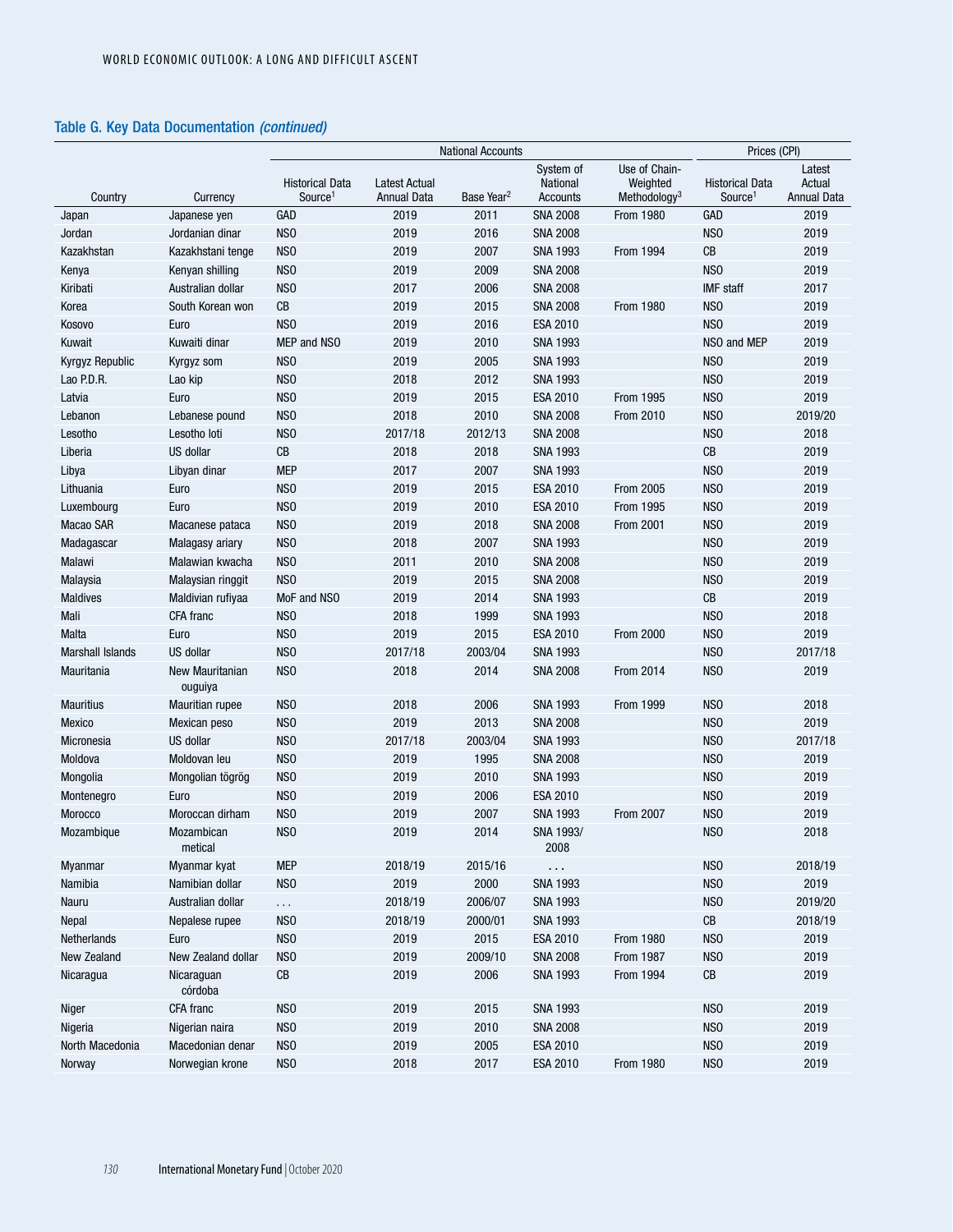|                         |                                               |                                            | <b>Government Finance</b>                       |                                            |                                     | <b>Balance of Payments</b>                    |                                            |                                                    |
|-------------------------|-----------------------------------------------|--------------------------------------------|-------------------------------------------------|--------------------------------------------|-------------------------------------|-----------------------------------------------|--------------------------------------------|----------------------------------------------------|
| Country                 | <b>Historical Data</b><br>Source <sup>1</sup> | <b>Latest Actual</b><br><b>Annual Data</b> | <b>Statistics</b><br>Manual in<br>Use at Source | <b>Subsectors</b><br>Coverage <sup>4</sup> | Accounting<br>Practice <sup>5</sup> | <b>Historical Data</b><br>Source <sup>1</sup> | <b>Latest Actual</b><br><b>Annual Data</b> | <b>Statistics</b><br>Manual<br>in Use at<br>Source |
| Japan                   | GAD                                           | 2018                                       | 2014                                            | CG,LG,SS                                   | A                                   | <b>MoF</b>                                    | 2019                                       | BPM 6                                              |
| Jordan                  | MoF                                           | 2019                                       | 2001                                            | CG, NFPC                                   | C                                   | CB                                            | 2019                                       | BPM 6                                              |
| Kazakhstan              | NS <sub>0</sub>                               | 2019                                       | 2001                                            | CG,LG                                      | Α                                   | CB                                            | 2019                                       | BPM <sub>6</sub>                                   |
| Kenya                   | <b>MoF</b>                                    | 2019                                       | 2001                                            | СG                                         | C                                   | CB                                            | 2019                                       | BPM <sub>6</sub>                                   |
| Kiribati                | <b>MoF</b>                                    | 2017                                       | 1986                                            | CG                                         | C                                   | NS <sub>0</sub>                               | 2018                                       | BPM 6                                              |
| Korea                   | <b>MoF</b>                                    | 2019                                       | 2001                                            | CG,SS                                      | C                                   | CB                                            | 2019                                       | BPM 6                                              |
| Kosovo                  | <b>MoF</b>                                    | 2019                                       | $\sim$ .                                        | CG,LG                                      | C                                   | CB                                            | 2019                                       | BPM 6                                              |
| Kuwait                  | <b>MoF</b>                                    | 2019                                       | 2014                                            | CG,SS                                      | Mixed                               | CB                                            | 2018                                       | BPM 6                                              |
| Kyrgyz Republic         | MoF                                           | 2019                                       | $\sim$ $\sim$ $\sim$                            | CG,LG,SS                                   | C                                   | CB                                            | 2019                                       | BPM 6                                              |
| Lao P.D.R.              | MoF                                           | 2018                                       | 2001                                            | CG                                         | С                                   | CB                                            | 2019                                       | BPM 6                                              |
| Latvia                  | <b>MoF</b>                                    | 2019                                       | ESA 2010                                        | CG,LG,SS                                   | C                                   | CB                                            | 2019                                       | BPM 6                                              |
| Lebanon                 | <b>MoF</b>                                    | 2019                                       | 2001                                            | CG                                         | Mixed                               | CB and IMF staff                              | 2019                                       | BPM 5                                              |
| Lesotho                 | <b>MoF</b>                                    | 2019/20                                    | 2001                                            | CG,LG                                      | C                                   | CB                                            | 2018/19                                    | BPM 6                                              |
| Liberia                 | MoF                                           | 2018                                       | 2001                                            | CG                                         | A                                   | CB                                            | 2018                                       | BPM 5                                              |
| Libya                   | <b>MoF</b>                                    | 2019                                       | 1986                                            | CG, SG, LG                                 | C                                   | CB                                            | 2017                                       | BPM 6                                              |
| Lithuania               | <b>MoF</b>                                    | 2019                                       | 2014                                            | CG.LG.SS                                   | Α                                   | CB                                            | 2019                                       | BPM 6                                              |
| Luxembourg              | <b>MoF</b>                                    | 2019                                       | 2001                                            | CG,LG,SS                                   | A                                   | NS <sub>0</sub>                               | 2019                                       | BPM 6                                              |
| Macao SAR               | <b>MoF</b>                                    | 2018                                       | 2014                                            | CG,SS                                      | C                                   | NS <sub>O</sub>                               | 2018                                       | BPM 6                                              |
| Madagascar              | <b>MoF</b>                                    | 2019                                       | 1986                                            | CG,LG                                      | C                                   | CB                                            | 2019                                       | BPM 6                                              |
| Malawi                  | <b>MoF</b>                                    | 2018/19                                    | 1986                                            | CG                                         | C                                   | NSO and GAD                                   | 2018                                       | BPM 6                                              |
| Malaysia                | <b>MoF</b>                                    | 2019                                       | 2001                                            | CG, SG, LG                                 | C                                   | NS <sub>0</sub>                               | 2019                                       | BPM 6                                              |
| <b>Maldives</b>         | <b>MoF</b>                                    | 2019                                       | 1986                                            | CG                                         | C                                   | CB                                            | 2019                                       | BPM 6                                              |
| Mali                    | <b>MoF</b>                                    | 2018                                       | 2001                                            | CG                                         | Mixed                               | CB                                            | 2018                                       | BPM 6                                              |
| Malta                   | NS <sub>0</sub>                               | 2019                                       | 2001                                            | CG,SS                                      | Α                                   | NS <sub>0</sub>                               | 2019                                       | BPM 6                                              |
| <b>Marshall Islands</b> | <b>MoF</b>                                    | 2017/18                                    | 2001                                            | CG,LG,SS                                   | Α                                   | NS <sub>0</sub>                               | 2017/18                                    | BPM <sub>6</sub>                                   |
| Mauritania              | <b>MoF</b>                                    | 2019                                       | 1986                                            | CG                                         | C                                   | CB                                            | 2018                                       | BPM <sub>6</sub>                                   |
| <b>Mauritius</b>        | <b>MoF</b>                                    | 2019/20                                    | 2001                                            | CG,LG,NFPC                                 | C                                   | CB                                            | 2018                                       | BPM 6                                              |
| Mexico                  | <b>MoF</b>                                    | 2019                                       | 2014                                            | CG,SS,NMPC,NFPC                            | C                                   | CB                                            | 2019                                       | BPM 6                                              |
| Micronesia              | MoF                                           | 2017/18                                    | 2001                                            | CG, SG                                     | .                                   | NS <sub>0</sub>                               | 2017/18                                    | BPM 6                                              |
| Moldova                 | <b>MoF</b>                                    | 2019                                       | 1986                                            | CG,LG                                      | C                                   | CB                                            | 2019                                       | BPM 6                                              |
| Mongolia                | <b>MoF</b>                                    | 2019                                       | 2001                                            | CG,SG,LG,SS                                | C                                   | CB                                            | 2019                                       | BPM 6                                              |
| Montenegro              | MoF                                           | 2019                                       | 1986/2001                                       | CG,LG,SS                                   | C                                   | CB                                            | 2019                                       | BPM 6                                              |
| Morocco                 | <b>MEP</b>                                    | 2019                                       | 2001                                            | CG                                         | A                                   | GAD                                           | 2019                                       | BPM 6                                              |
| Mozambique              | MoF                                           | 2018                                       | 2001                                            | CG, SG                                     | Mixed                               | CB                                            | 2018                                       | BPM 6                                              |
| Myanmar                 | MoF                                           | 2018/19                                    | 2014                                            | CG, NFPC                                   | С                                   | <b>IMF</b> staff                              | 2018/19                                    | BPM 6                                              |
| Namibia                 | MoF                                           | 2018/19                                    | 2001                                            | CG                                         | С                                   | $\mathsf{CB}$                                 | 2019                                       | BPM 6                                              |
| Nauru                   | MoF                                           | 2019/20                                    | 2001                                            | CG                                         | Mixed                               | IMF staff                                     | 2018/19                                    | BPM 6                                              |
| Nepal                   | MoF                                           | 2018/19                                    | 2001                                            | CG                                         | C                                   | ${\rm CB}$                                    | 2018/19                                    | BPM 5                                              |
| Netherlands             | MoF                                           | 2019                                       | 2001                                            | CG,LG,SS                                   | А                                   | ${\rm CB}$                                    | 2019                                       | BPM 6                                              |
| New Zealand             | MoF                                           | 2018/19                                    | 2014                                            | CG, LG                                     | А                                   | NS <sub>0</sub>                               | 2019                                       | BPM 6                                              |
| Nicaragua               | MoF                                           | 2018                                       | 1986                                            | CG,LG,SS                                   | C                                   | <b>IMF</b> staff                              | 2018                                       | BPM 6                                              |
| Niger                   | MoF                                           | 2019                                       | 1986                                            | CG                                         | А                                   | ${\rm CB}$                                    | 2018                                       | BPM 6                                              |
| Nigeria                 | MoF                                           | 2019                                       | 2001                                            | CG, SG, LG                                 | С                                   | ${\rm CB}$                                    | 2019                                       | BPM 6                                              |
| North Macedonia         | MoF                                           | 2019                                       | 1986                                            | CG, SG, SS                                 | С                                   | ${\rm CB}$                                    | 2019                                       | BPM 6                                              |
| Norway                  | NSO and MoF                                   | 2019                                       | 2014                                            | CG,LG,SS                                   | А                                   | NS <sub>0</sub>                               | 2018                                       | BPM 6                                              |
|                         |                                               |                                            |                                                 |                                            |                                     |                                               |                                            |                                                    |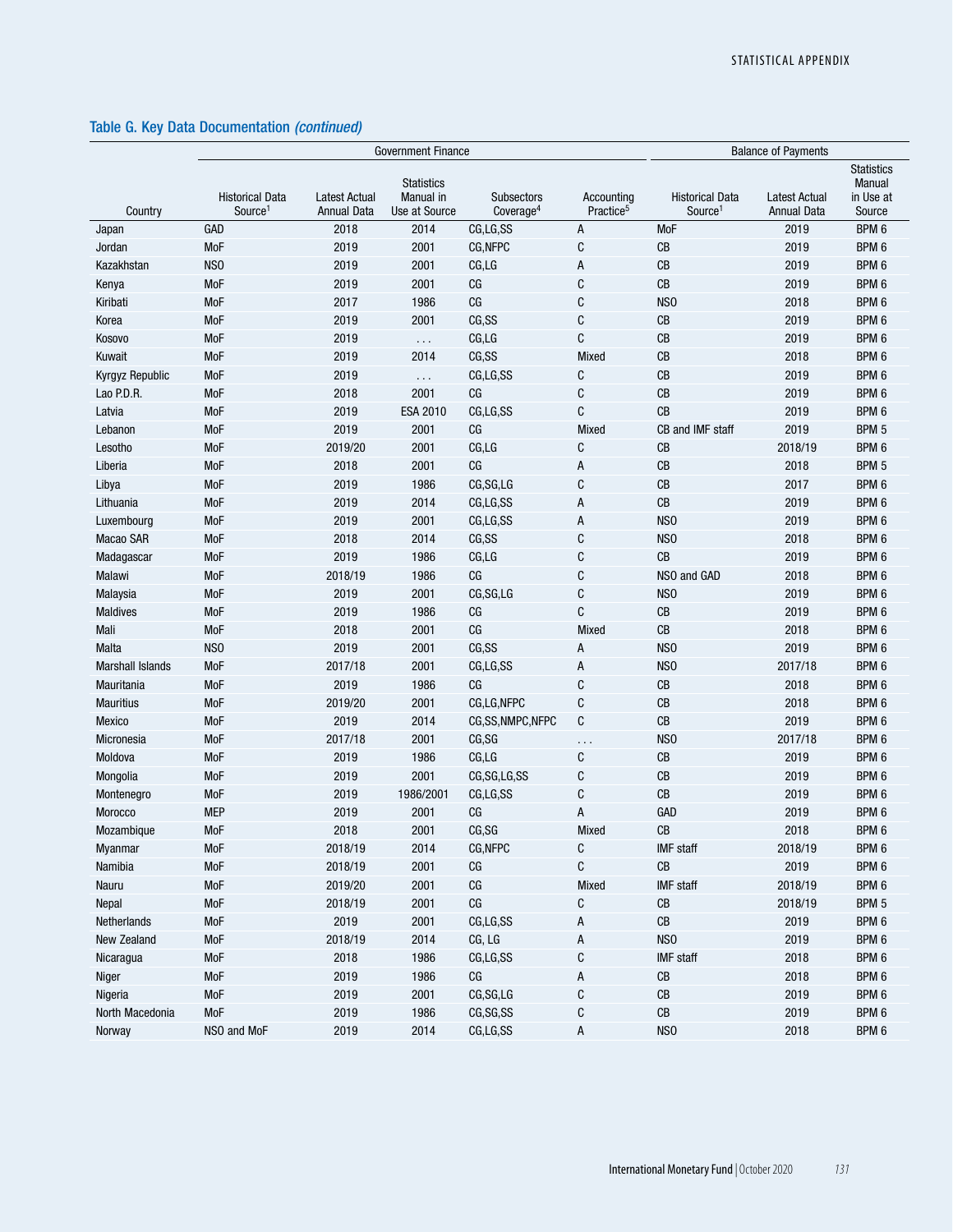|                                   |                                | <b>National Accounts</b>                      |                                            |                        |                                   | Prices (CPI)                                          |                                               |                                        |
|-----------------------------------|--------------------------------|-----------------------------------------------|--------------------------------------------|------------------------|-----------------------------------|-------------------------------------------------------|-----------------------------------------------|----------------------------------------|
| Country                           | Currency                       | <b>Historical Data</b><br>Source <sup>1</sup> | <b>Latest Actual</b><br><b>Annual Data</b> | Base Year <sup>2</sup> | System of<br>National<br>Accounts | Use of Chain-<br>Weighted<br>Methodology <sup>3</sup> | <b>Historical Data</b><br>Source <sup>1</sup> | Latest<br>Actual<br><b>Annual Data</b> |
| <b>Oman</b>                       | Omani rial                     | NS <sub>0</sub>                               | 2019                                       | 2010                   | <b>SNA 1993</b>                   |                                                       | NS <sub>0</sub>                               | 2019                                   |
| Pakistan                          | Pakistan rupee                 | NS <sub>0</sub>                               | 2019/20                                    | 2005/066               | $\sim$ $\sim$                     |                                                       | NS <sub>0</sub>                               | 2019/20                                |
| Palau                             | US dollar                      | MoF                                           | 2018/19                                    | 2014/15                | <b>SNA 1993</b>                   |                                                       | MoF                                           | 2018/19                                |
| Panama                            | US dollar                      | NS <sub>0</sub>                               | 2019                                       | 2007                   | <b>SNA 1993</b>                   | <b>From 2007</b>                                      | NS <sub>0</sub>                               | 2019                                   |
| Papua New Guinea                  | Papua New Guinea<br>kina       | NSO and MoF                                   | 2015                                       | 2013                   | <b>SNA 1993</b>                   |                                                       | NS <sub>0</sub>                               | 2015                                   |
| Paraguay                          | Paraguayan<br>guaraní          | CB                                            | 2018                                       | 2014                   | <b>SNA 2008</b>                   |                                                       | CB                                            | 2018                                   |
| Peru                              | Peruvian sol                   | $\mathsf{CB}$                                 | 2019                                       | 2007                   | <b>SNA 1993</b>                   |                                                       | CB                                            | 2019                                   |
| Philippines                       | Philippine peso                | NS <sub>0</sub>                               | 2019                                       | 2018                   | <b>SNA 2008</b>                   |                                                       | NS <sub>0</sub>                               | 2019                                   |
| Poland                            | Polish zloty                   | NS <sub>0</sub>                               | 2019                                       | 2010                   | ESA 2010                          | From 2010                                             | NS <sub>0</sub>                               | 2019                                   |
| Portugal                          | Euro                           | NS <sub>0</sub>                               | 2019                                       | 2016                   | ESA 2010                          | From 1980                                             | NS <sub>0</sub>                               | 2019                                   |
| Puerto Rico                       | US dollar                      | NS <sub>0</sub>                               | 2017/18                                    | 1954                   | <b>SNA 1968</b>                   |                                                       | NS <sub>0</sub>                               | 2018/19                                |
| Qatar                             | Qatari riyal                   | NSO and MEP                                   | 2019                                       | 2018                   | <b>SNA 1993</b>                   |                                                       | NSO and MEP                                   | 2019                                   |
| Romania                           | Romanian leu                   | NS <sub>0</sub>                               | 2019                                       | 2015                   | ESA 2010                          | <b>From 2000</b>                                      | NS <sub>0</sub>                               | 2019                                   |
| Russia                            | Russian ruble                  | NS <sub>0</sub>                               | 2019                                       | 2016                   | <b>SNA 2008</b>                   | From 1995                                             | NS <sub>0</sub>                               | 2019                                   |
| Rwanda                            | Rwandan franc                  | NS <sub>0</sub>                               | 2018                                       | 2017                   | <b>SNA 2008</b>                   |                                                       | NS <sub>0</sub>                               | 2019                                   |
| Samoa                             | Samoan tala                    | NS <sub>0</sub>                               | 2018/19                                    | 2012/13                | <b>SNA 2008</b>                   |                                                       | NS <sub>0</sub>                               | 2018/19                                |
| San Marino                        | Euro                           | NS <sub>0</sub>                               | 2018                                       | 2007                   | $\sim$ $\sim$                     |                                                       | N <sub>SO</sub>                               | 2018                                   |
| São Tomé and<br>Príncipe          | São Tomé and<br>Príncipe dobra | NS <sub>0</sub>                               | 2019                                       | 2008                   | <b>SNA 1993</b>                   |                                                       | NS <sub>0</sub>                               | 2019                                   |
| Saudi Arabia                      | Saudi riyal                    | NS <sub>0</sub>                               | 2019                                       | 2010                   | <b>SNA 1993</b>                   |                                                       | NS <sub>0</sub>                               | 2019                                   |
| Senegal                           | <b>CFA</b> franc               | NS <sub>0</sub>                               | 2019                                       | 2014                   | <b>SNA 1993</b>                   |                                                       | NS <sub>0</sub>                               | 2019                                   |
| Serbia                            | Serbian dinar                  | NS <sub>0</sub>                               | 2019                                       | 2010                   | ESA 2010                          | From 2010                                             | NS <sub>0</sub>                               | 2019                                   |
| Seychelles                        | Seychelles rupee               | NS <sub>0</sub>                               | 2017                                       | 2006                   | <b>SNA 1993</b>                   |                                                       | NS <sub>0</sub>                               | 2019                                   |
| Sierra Leone                      | Sierra Leonean<br>leone        | NS <sub>0</sub>                               | 2018                                       | 2006                   | <b>SNA 1993</b>                   | From 2010                                             | NS <sub>0</sub>                               | 2019                                   |
| Singapore                         | Singapore dollar               | NS <sub>0</sub>                               | 2019                                       | 2015                   | <b>SNA 2008</b>                   | From 2015                                             | NS <sub>0</sub>                               | 2019                                   |
| Slovak Republic                   | Euro                           | NS <sub>0</sub>                               | 2019                                       | 2015                   | ESA 2010                          | From 1997                                             | N <sub>SO</sub>                               | 2019                                   |
| Slovenia                          | Euro                           | NS <sub>0</sub>                               | 2019                                       | 2010                   | ESA 2010                          | <b>From 2000</b>                                      | NS <sub>0</sub>                               | 2019                                   |
| Solomon Islands                   | Solomon Islands<br>dollar      | CB                                            | 2019                                       | 2012                   | <b>SNA 1993</b>                   |                                                       | NS <sub>0</sub>                               | 2019                                   |
| Somalia                           | US dollar                      | $\mathsf{CB}$                                 | 2019                                       | 2013                   | <b>SNA 1993</b>                   |                                                       | CB                                            | 2019                                   |
| South Africa                      | South African rand             | NS <sub>0</sub>                               | 2019                                       | 2010                   | <b>SNA 2008</b>                   |                                                       | NS <sub>0</sub>                               | 2019                                   |
| South Sudan                       | South Sudanese<br>pound        | NSO and<br>IMF staff                          | 2018                                       | 2010                   | <b>SNA 1993</b>                   |                                                       | NS <sub>0</sub>                               | 2019                                   |
| Spain                             | Euro                           | NSO                                           | 2019                                       | 2015                   | ESA 2010                          | From 1995                                             | NS <sub>0</sub>                               | 2019                                   |
| Sri Lanka                         | Sri Lankan rupee               | NS <sub>0</sub>                               | 2019                                       | 2010                   | <b>SNA 1993</b>                   |                                                       | NS <sub>0</sub>                               | 2019                                   |
| St. Kitts and Nevis               | Eastern Caribbean<br>dollar    | NS <sub>0</sub>                               | 2019                                       | 2006                   | <b>SNA 1993</b>                   |                                                       | NS <sub>0</sub>                               | 2019                                   |
| St. Lucia                         | Eastern Caribbean<br>dollar    | NS <sub>0</sub>                               | 2018                                       | 2018                   | <b>SNA 1993</b>                   |                                                       | N <sub>S</sub> O                              | 2018                                   |
| St. Vincent and the<br>Grenadines | Eastern Caribbean<br>dollar    | NS <sub>0</sub>                               | 2019                                       | 2006                   | <b>SNA 1993</b>                   |                                                       | NS <sub>0</sub>                               | 2019                                   |
| Sudan                             | Sudanese pound                 | NS <sub>0</sub>                               | 2019                                       | 1982                   | <b>SNA 1968</b>                   |                                                       | N <sub>SO</sub>                               | 2019                                   |
| Suriname                          | Surinamese dollar              | NS <sub>0</sub>                               | 2018                                       | 2007                   | <b>SNA 1993</b>                   |                                                       | NS <sub>0</sub>                               | 2019                                   |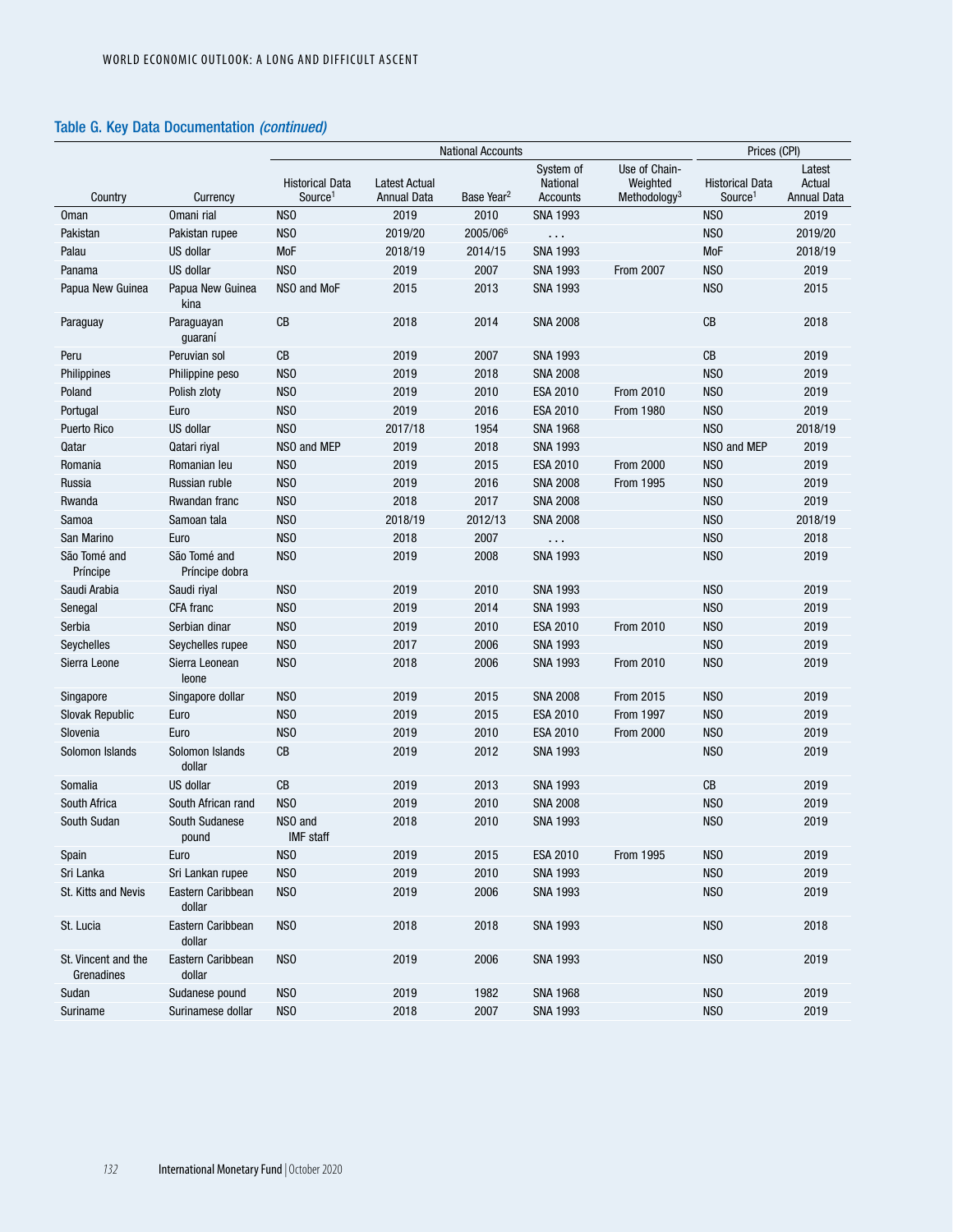|                                   |                                               | <b>Government Finance</b>                  | <b>Balance of Payments</b>                      |                                            |                                     |                                               |                                            |                                                    |
|-----------------------------------|-----------------------------------------------|--------------------------------------------|-------------------------------------------------|--------------------------------------------|-------------------------------------|-----------------------------------------------|--------------------------------------------|----------------------------------------------------|
| Country                           | <b>Historical Data</b><br>Source <sup>1</sup> | <b>Latest Actual</b><br><b>Annual Data</b> | <b>Statistics</b><br>Manual in<br>Use at Source | <b>Subsectors</b><br>Coverage <sup>4</sup> | Accounting<br>Practice <sup>5</sup> | <b>Historical Data</b><br>Source <sup>1</sup> | <b>Latest Actual</b><br><b>Annual Data</b> | <b>Statistics</b><br>Manual<br>in Use at<br>Source |
| <b>Oman</b>                       | <b>MoF</b>                                    | 2018                                       | 2001                                            | CG                                         | C                                   | CB                                            | 2018                                       | BPM 5                                              |
| Pakistan                          | MoF                                           | 2019/20                                    | 1986                                            | CG, SG, LG                                 | $\mathbb{C}$                        | CB                                            | 2019/20                                    | BPM 6                                              |
| Palau                             | <b>MoF</b>                                    | 2018/19                                    | 2001                                            | C <sub>G</sub>                             | .                                   | <b>MoF</b>                                    | 2018/19                                    | BPM <sub>6</sub>                                   |
| Panama                            | <b>MoF</b>                                    | 2019                                       | 2014                                            | CG,SG,LG,SS,NFPC                           | C                                   | N <sub>SO</sub>                               | 2019                                       | BPM 6                                              |
| Papua New Guinea                  | <b>MoF</b>                                    | 2015                                       | 1986                                            | CG                                         | C                                   | CB                                            | 2015                                       | BPM 5                                              |
| Paraguay                          | <b>MoF</b>                                    | 2019                                       | 2001                                            | CG,SG,LG,SS,MPC,<br><b>NFPC</b>            | C                                   | <b>CB</b>                                     | 2018                                       | BPM <sub>6</sub>                                   |
| Peru                              | CB and MoF                                    | 2019                                       | 2001                                            | CG.SG.LG.SS                                | Mixed                               | CB                                            | 2019                                       | BPM <sub>5</sub>                                   |
| Philippines                       | <b>MoF</b>                                    | 2019                                       | 2001                                            | CG,LG,SS                                   | C                                   | CB                                            | 2019                                       | BPM <sub>6</sub>                                   |
| Poland                            | MoF and NSO                                   | 2019                                       | ESA 2010                                        | CG,LG,SS                                   | A                                   | CB                                            | 2019                                       | BPM <sub>6</sub>                                   |
| Portugal                          | NS <sub>0</sub>                               | 2019                                       | 2001                                            | CG,LG,SS                                   | A                                   | CB                                            | 2019                                       | BPM <sub>6</sub>                                   |
| Puerto Rico                       | <b>MEP</b>                                    | 2015/16                                    | 2001                                            | .                                          | A                                   | .                                             | $\cdots$                                   | $\cdots$                                           |
| Qatar                             | MoF                                           | 2019                                       | 1986                                            | CG                                         | C                                   | CB and IMF staff                              | 2019                                       | BPM <sub>5</sub>                                   |
| Romania                           | MoF                                           | 2019                                       | 2001                                            | CG.LG.SS                                   | C                                   | CB                                            | 2019                                       | BPM <sub>6</sub>                                   |
| Russia                            | MoF                                           | 2019                                       | 2014                                            | CG.SG.SS                                   | Mixed                               | CB                                            | 2019                                       | BPM <sub>6</sub>                                   |
| Rwanda                            | MoF                                           | 2018                                       | 1986                                            | CG,LG                                      | Mixed                               | <b>CB</b>                                     | 2018                                       | BPM <sub>6</sub>                                   |
| Samoa                             | <b>MoF</b>                                    | 2018/19                                    | 2001                                            | CG                                         | A                                   | CB                                            | 2018/19                                    | BPM <sub>6</sub>                                   |
| San Marino                        | <b>MoF</b>                                    | 2018                                       | $\sim$ $\sim$                                   | CG                                         | .                                   | <b>Other</b>                                  | 2018                                       | $\sim$ $\sim$                                      |
| São Tomé and<br>Príncipe          | <b>MoF and Customs</b>                        | 2019                                       | 2001                                            | CG                                         | C                                   | CB                                            | 2019                                       | BPM 6                                              |
| Saudi Arabia                      | MoF                                           | 2019                                       | 2014                                            | CG                                         | C                                   | CB                                            | 2019                                       | BPM <sub>6</sub>                                   |
| Senegal                           | MoF                                           | 2019                                       | 2001                                            | CG                                         | C                                   | CB and IMF staff                              | 2019                                       | BPM 6                                              |
| Serbia                            | <b>MoF</b>                                    | 2019                                       | 1986/2001                                       | CG,SG,LG,SS,other                          | C                                   | CB                                            | 2018                                       | BPM <sub>6</sub>                                   |
| Seychelles                        | <b>MoF</b>                                    | 2019                                       | 1986                                            | CG,SS                                      | C                                   | CB                                            | 2017                                       | BPM <sub>6</sub>                                   |
| Sierra Leone                      | <b>MoF</b>                                    | 2019                                       | 1986                                            | CG                                         | C                                   | CB                                            | 2018                                       | BPM <sub>5</sub>                                   |
| Singapore                         | MoF and NSO                                   | 2019/20                                    | 2014                                            | CG                                         | C                                   | NS <sub>0</sub>                               | 2019                                       | BPM <sub>6</sub>                                   |
| <b>Slovak Republic</b>            | NS <sub>0</sub>                               | 2019                                       | 2001                                            | CG,LG,SS                                   | $\overline{A}$                      | CB                                            | 2019                                       | BPM <sub>6</sub>                                   |
| Slovenia                          | <b>MoF</b>                                    | 2019                                       | 2001                                            | CG.LG.SS                                   | $\overline{A}$                      | CB                                            | 2019                                       | BPM <sub>6</sub>                                   |
| Solomon Islands                   | <b>MoF</b>                                    | 2019                                       | 1986                                            | CG                                         | C                                   | CB                                            | 2019                                       | BPM <sub>6</sub>                                   |
| Somalia                           | <b>MoF</b>                                    | 2019                                       | 2001                                            | CG                                         | C                                   | CB                                            | 2019                                       | BPM <sub>5</sub>                                   |
| South Africa                      | <b>MoF</b>                                    | 2019                                       | 2001                                            | CG,SG,SS,other                             | C                                   | CB                                            | 2019                                       | BPM <sub>6</sub>                                   |
| South Sudan                       | MoF and MEP                                   | 2019                                       | .                                               | CG                                         | C                                   | MoF, NSO, and MEP                             | 2018                                       | BPM <sub>6</sub>                                   |
| Spain                             | MoF and NSO                                   | 2019                                       | ESA 2010                                        | CG.SG.LG.SS                                | $\overline{A}$                      | CB                                            | 2019                                       | BPM <sub>6</sub>                                   |
| Sri Lanka                         | <b>MoF</b>                                    | 2019                                       | 2001                                            | CG                                         | C                                   | CB                                            | 2019                                       | BPM <sub>6</sub>                                   |
| St. Kitts and Nevis               | <b>MoF</b>                                    | 2019                                       | 1986                                            | CG, SG                                     | C                                   | CB                                            | 2018                                       | BPM <sub>6</sub>                                   |
| St. Lucia                         | <b>MoF</b>                                    | 2017/18                                    | 1986                                            | CG                                         | C                                   | CB                                            | 2018                                       | BPM 6                                              |
| St. Vincent and the<br>Grenadines | <b>MoF</b>                                    | 2019                                       | 1986                                            | CG                                         | C                                   | <b>CB</b>                                     | 2018                                       | BPM 6                                              |
| Sudan                             | <b>MoF</b>                                    | 2019                                       | 2001                                            | СG                                         | Mixed                               | CB                                            | 2019                                       | BPM <sub>6</sub>                                   |
| Suriname                          | MoF                                           | 2018                                       | 1986                                            | СG                                         | Mixed                               | CB                                            | 2019                                       | BPM <sub>5</sub>                                   |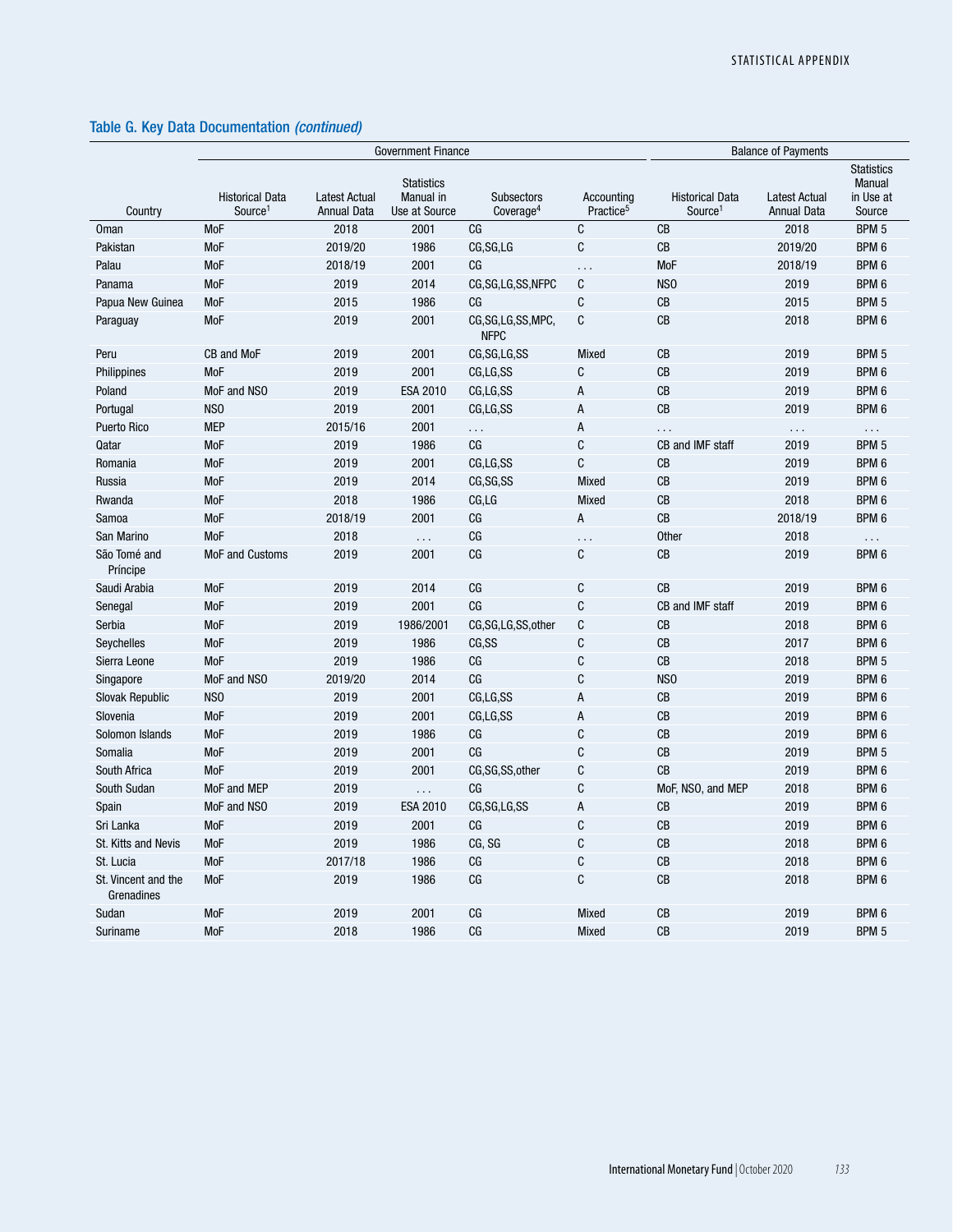|                                |                                | <b>National Accounts</b>                      |                                            |                        |                                                 | Prices (CPI)                                          |                                               |                                        |
|--------------------------------|--------------------------------|-----------------------------------------------|--------------------------------------------|------------------------|-------------------------------------------------|-------------------------------------------------------|-----------------------------------------------|----------------------------------------|
| Country                        | Currency                       | <b>Historical Data</b><br>Source <sup>1</sup> | <b>Latest Actual</b><br><b>Annual Data</b> | Base Year <sup>2</sup> | System of<br><b>National</b><br><b>Accounts</b> | Use of Chain-<br>Weighted<br>Methodology <sup>3</sup> | <b>Historical Data</b><br>Source <sup>1</sup> | Latest<br>Actual<br><b>Annual Data</b> |
| Sweden                         | Swedish krona                  | NS <sub>0</sub>                               | 2019                                       | 2019                   | ESA 2010                                        | From 1993                                             | NS <sub>0</sub>                               | 2019                                   |
| Switzerland                    | Swiss franc                    | NS <sub>0</sub>                               | 2019                                       | 2010                   | <b>ESA 2010</b>                                 | <b>From 1980</b>                                      | NS <sub>0</sub>                               | 2019                                   |
| Syria                          | Syrian pound                   | N <sub>SO</sub>                               | 2010                                       | 2000                   | <b>SNA 1993</b>                                 |                                                       | N <sub>SO</sub>                               | 2011                                   |
| Taiwan Province of<br>China    | New Taiwan dollar              | NS <sub>0</sub>                               | 2019                                       | 2016                   | <b>SNA 2008</b>                                 |                                                       | NS <sub>O</sub>                               | 2019                                   |
| Tajikistan                     | Tajik somoni                   | NS <sub>0</sub>                               | 2018                                       | 1995                   | <b>SNA 1993</b>                                 |                                                       | NS <sub>0</sub>                               | 2018                                   |
| Tanzania                       | Tanzanian shilling             | N <sub>SO</sub>                               | 2018                                       | 2015                   | <b>SNA 2008</b>                                 |                                                       | NS <sub>0</sub>                               | 2018                                   |
| Thailand                       | Thai baht                      | <b>MEP</b>                                    | 2018                                       | 2002                   | <b>SNA 1993</b>                                 | From 1993                                             | <b>MEP</b>                                    | 2019                                   |
| <b>Timor-Leste</b>             | <b>US dollar</b>               | NS <sub>0</sub>                               | 2018                                       | 20156                  | <b>SNA 2008</b>                                 |                                                       | NS <sub>0</sub>                               | 2019                                   |
| <b>Togo</b>                    | CFA franc                      | N <sub>SO</sub>                               | 2016                                       | 2007                   | <b>SNA 1993</b>                                 |                                                       | NS <sub>0</sub>                               | 2019                                   |
| Tonga                          | Tongan pa'anga                 | CB                                            | 2018/19                                    | 2016/17                | <b>SNA 1993</b>                                 |                                                       | CB                                            | 2018/19                                |
| <b>Trinidad and Tobago</b>     | Trinidad and<br>Tobago dollar  | NS <sub>0</sub>                               | 2018                                       | 2012                   | <b>SNA 1993</b>                                 |                                                       | NS <sub>0</sub>                               | 2019                                   |
| Tunisia                        | Tunisian dinar                 | NS <sub>0</sub>                               | 2019                                       | 2010                   | <b>SNA 1993</b>                                 | <b>From 2009</b>                                      | NS <sub>0</sub>                               | 2019                                   |
| Turkey                         | <b>Turkish lira</b>            | NS <sub>0</sub>                               | 2019                                       | 2009                   | ESA 2010                                        | From 2009                                             | NS <sub>O</sub>                               | 2019                                   |
| Turkmenistan                   | New Turkmen<br>manat           | NS <sub>0</sub>                               | 2018                                       | 2008                   | <b>SNA 1993</b>                                 | <b>From 2000</b>                                      | NS <sub>0</sub>                               | 2018                                   |
| Tuvalu                         | Australian dollar              | <b>PFTAC advisors</b>                         | 2018                                       | 2005                   | <b>SNA 1993</b>                                 |                                                       | NS <sub>O</sub>                               | 2018                                   |
| Uganda                         | Ugandan shilling               | NS <sub>0</sub>                               | 2019                                       | 2016                   | <b>SNA 1993</b>                                 |                                                       | CB                                            | 2018/19                                |
| <b>Ukraine</b>                 | Ukrainian hryvnia              | NS <sub>0</sub>                               | 2019                                       | 2016                   | <b>SNA 2008</b>                                 | <b>From 2005</b>                                      | NS <sub>0</sub>                               | 2019                                   |
| <b>United Arab</b><br>Emirates | U.A.E. dirham                  | N <sub>SO</sub>                               | 2019                                       | 2010                   | <b>SNA 2008</b>                                 |                                                       | NS <sub>0</sub>                               | 2019                                   |
| <b>United Kingdom</b>          | British pound                  | NS <sub>0</sub>                               | 2019                                       | 2016                   | <b>ESA 2010</b>                                 | From 1980                                             | NS <sub>0</sub>                               | 2019                                   |
| <b>United States</b>           | US dollar                      | NS <sub>0</sub>                               | 2019                                       | 2012                   | <b>SNA 2008</b>                                 | <b>From 1980</b>                                      | NS <sub>0</sub>                               | 2019                                   |
| Uruguay                        | Uruguayan peso                 | $\mathsf{CB}$                                 | 2019                                       | 2005                   | <b>SNA 1993</b>                                 |                                                       | NS <sub>O</sub>                               | 2019                                   |
| Uzbekistan                     | Uzbek som                      | NS <sub>0</sub>                               | 2019                                       | 2015                   | <b>SNA 1993</b>                                 |                                                       | NSO and<br>IMF staff                          | 2019                                   |
| Vanuatu                        | Vanuatu vatu                   | NS <sub>0</sub>                               | 2018                                       | 2006                   | <b>SNA 1993</b>                                 |                                                       | NS <sub>O</sub>                               | 2019                                   |
| Venezuela                      | Venezuelan bolívar<br>soberano | CB                                            | 2018                                       | 1997                   | <b>SNA 2008</b>                                 |                                                       | CB                                            | 2019                                   |
| Vietnam                        | Vietnamese dong                | NS <sub>0</sub>                               | 2019                                       | 2010                   | <b>SNA 1993</b>                                 |                                                       | NSO                                           | 2019                                   |
| West Bank and Gaza             | New Israeli shekel             | N <sub>SO</sub>                               | 2019                                       | 2015                   | <b>SNA 2008</b>                                 |                                                       | NS <sub>0</sub>                               | 2019                                   |
| Yemen                          | Yemeni rial                    | <b>IMF</b> staff                              | 2019                                       | 1990                   | <b>SNA 1993</b>                                 |                                                       | NSO,CB, and<br><b>IMF</b> staff               | 2019                                   |
| Zambia                         | Zambian kwacha                 | NS <sub>0</sub>                               | 2018                                       | 2010                   | <b>SNA 2008</b>                                 |                                                       | NS <sub>0</sub>                               | 2019                                   |
| Zimbabwe                       | Zimbabwe dollar                | N <sub>SO</sub>                               | 2019                                       | 2012                   | $\cdots$                                        |                                                       | N <sub>SO</sub>                               | 2019                                   |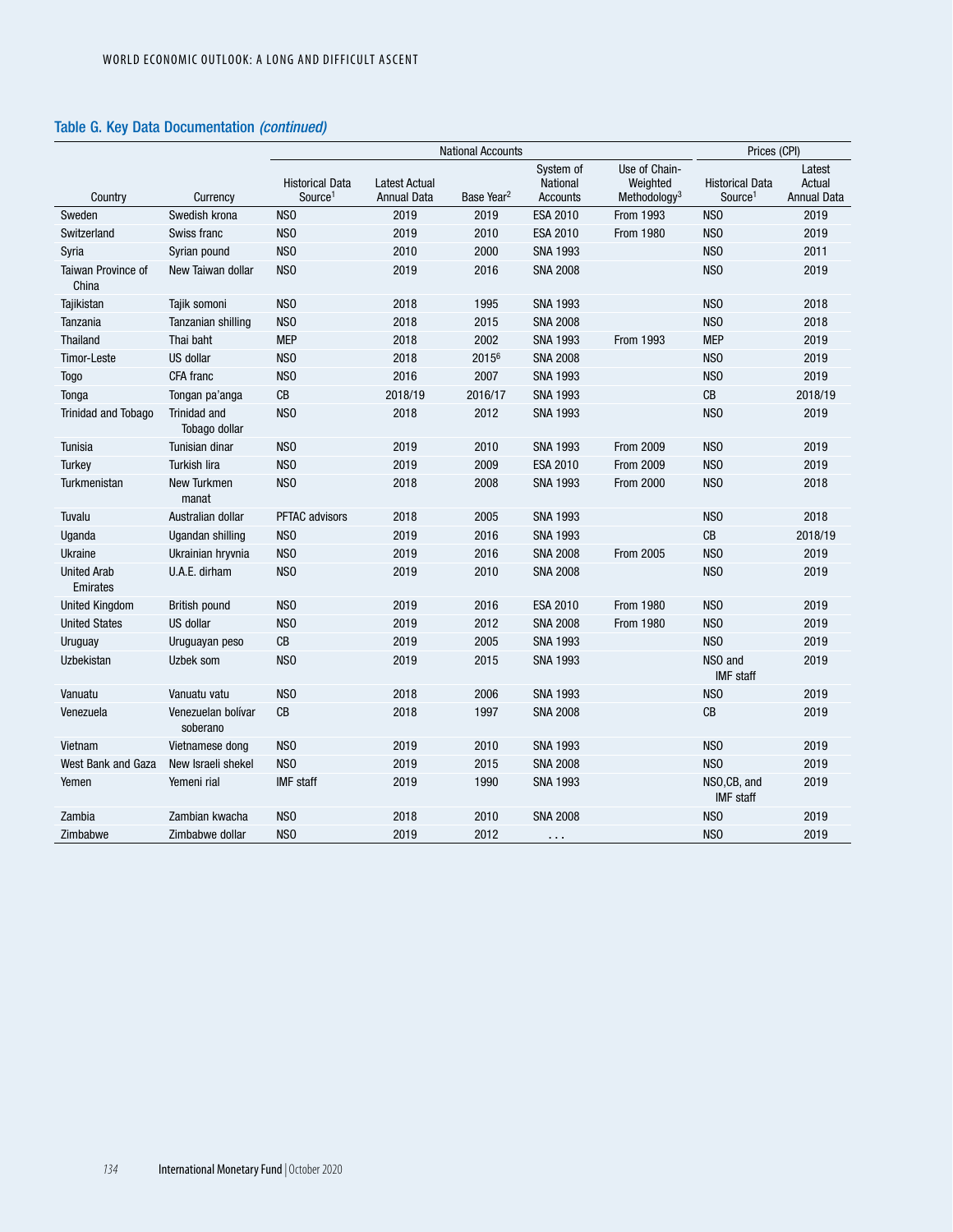|                                | <b>Government Finance</b>                     |                                            |                                                 |                                            |                                     | <b>Balance of Payments</b>                    |                                            |                                                    |
|--------------------------------|-----------------------------------------------|--------------------------------------------|-------------------------------------------------|--------------------------------------------|-------------------------------------|-----------------------------------------------|--------------------------------------------|----------------------------------------------------|
| Country                        | <b>Historical Data</b><br>Source <sup>1</sup> | <b>Latest Actual</b><br><b>Annual Data</b> | <b>Statistics</b><br>Manual in<br>Use at Source | <b>Subsectors</b><br>Coverage <sup>4</sup> | Accounting<br>Practice <sup>5</sup> | <b>Historical Data</b><br>Source <sup>1</sup> | <b>Latest Actual</b><br><b>Annual Data</b> | <b>Statistics</b><br>Manual<br>in Use at<br>Source |
| Sweden                         | MoF                                           | 2018                                       | 2001                                            | CG,LG,SS                                   | A                                   | NS <sub>0</sub>                               | 2018                                       | BPM 6                                              |
| Switzerland                    | MoF                                           | 2018                                       | 2001                                            | CG, SG, LG, SS                             | А                                   | CB                                            | 2019                                       | BPM 6                                              |
| Syria                          | MoF                                           | 2009                                       | 1986                                            | CG                                         | C                                   | CB                                            | 2009                                       | BPM 5                                              |
| Taiwan Province of<br>China    | MoF                                           | 2019                                       | 2001                                            | CG,LG,SS                                   | C                                   | CB                                            | 2019                                       | BPM 6                                              |
| Tajikistan                     | MoF                                           | 2018                                       | 1986                                            | CG,LG,SS                                   | C                                   | CB                                            | 2018                                       | BPM <sub>6</sub>                                   |
| Tanzania                       | <b>MoF</b>                                    | 2018                                       | 1986                                            | CG,LG                                      | C                                   | CB                                            | 2018                                       | BPM <sub>6</sub>                                   |
| Thailand                       | MoF                                           | 2018/19                                    | 2001                                            | CG, BCG, LG, SS                            | Α                                   | CB                                            | 2018                                       | BPM 6                                              |
| Timor-Leste                    | MoF                                           | 2018                                       | 2001                                            | CG                                         | C                                   | CB                                            | 2019                                       | BPM 6                                              |
| <b>Togo</b>                    | MoF                                           | 2019                                       | 2001                                            | CG                                         | C                                   | CB                                            | 2018                                       | BPM 6                                              |
| Tonga                          | MoF                                           | 2018/19                                    | 2014                                            | C G                                        | C                                   | CB and NSO                                    | 2018/19                                    | BPM 6                                              |
| <b>Trinidad and Tobago</b>     | <b>MoF</b>                                    | 2018/19                                    | 1986                                            | CG                                         | C                                   | CB                                            | 2019                                       | BPM 6                                              |
| Tunisia                        | MoF                                           | 2019                                       | 1986                                            | CG                                         | C                                   | CB                                            | 2019                                       | BPM 5                                              |
| Turkey                         | MoF                                           | 2019                                       | 2001                                            | CG,LG,SS,other                             | A                                   | CB                                            | 2019                                       | BPM 6                                              |
| Turkmenistan                   | MoF                                           | 2018                                       | 1986                                            | CG, LG                                     | $\mathbf C$                         | NSO and IMF staff                             | 2015                                       | BPM 6                                              |
| Tuvalu                         | MoF                                           | 2019                                       | $\sim$ $\sim$                                   | C G                                        | Mixed                               | <b>IMF</b> staff                              | 2012                                       | BPM 6                                              |
| Uganda                         | MoF                                           | 2019                                       | 2001                                            | CG                                         | C                                   | CB                                            | 2019                                       | BPM 6                                              |
| Ukraine                        | MoF                                           | 2019                                       | 2001                                            | CG,LG,SS                                   | C                                   | CB                                            | 2019                                       | BPM 6                                              |
| <b>United Arab</b><br>Emirates | MoF                                           | 2018                                       | 2001                                            | CG, BCG, SG, SS                            | Mixed                               | CB                                            | 2018                                       | BPM <sub>5</sub>                                   |
| <b>United Kingdom</b>          | NS <sub>0</sub>                               | 2019                                       | 2001                                            | CG, LG                                     | A                                   | NS <sub>0</sub>                               | 2019                                       | BPM 6                                              |
| <b>United States</b>           | <b>MEP</b>                                    | 2019                                       | 2014                                            | CG, SG, LG                                 | A                                   | NS <sub>0</sub>                               | 2019                                       | BPM 6                                              |
| Uruguay                        | MoF                                           | 2019                                       | 1986                                            | CG,LG,SS,NFPC,<br><b>NMPC</b>              | C                                   | CB                                            | 2019                                       | BPM 6                                              |
| Uzbekistan                     | MoF                                           | 2019                                       | 2014                                            | CG, SG, LG, SS                             | C                                   | CB and MEP                                    | 2019                                       | BPM 6                                              |
| Vanuatu                        | <b>MoF</b>                                    | 2019                                       | 2001                                            | CG                                         | C                                   | CB                                            | 2019                                       | BPM 6                                              |
| Venezuela                      | MoF                                           | 2017                                       | 2001                                            | BCG, NFPC, SS, other                       | $\mathbb{C}$                        | CB                                            | 2018                                       | BPM 6                                              |
| Vietnam                        | MoF                                           | 2018                                       | 2001                                            | CG, SG, LG                                 | C                                   | CB                                            | 2018                                       | BPM <sub>5</sub>                                   |
| West Bank and Gaza             | <b>MoF</b>                                    | 2019                                       | 2001                                            | CG                                         | Mixed                               | N <sub>SO</sub>                               | 2019                                       | BPM 6                                              |
| Yemen                          | <b>MoF</b>                                    | 2019                                       | 2001                                            | CG, LG                                     | C                                   | <b>IMF</b> staff                              | 2019                                       | BPM 5                                              |
| Zambia                         | <b>MoF</b>                                    | 2019                                       | 1986                                            | CG                                         | C                                   | CB                                            | 2018                                       | BPM 6                                              |
| Zimbabwe                       | <b>MoF</b>                                    | 2018                                       | 1986                                            | CG                                         | C                                   | CB and MoF                                    | 2018                                       | BPM 6                                              |

Note: BPM = *Balance of Payments Manual*; CPI = consumer price index; ESA = European System of National Accounts; SNA = System of National Accounts.

1CB = central bank; Customs = Customs Authority; GAD = General Administration Department; IEO = international economic organization; MEP = Ministry of Economy, Planning, Commerce, and/or Development; MoF = Ministry of Finance and/or Treasury; NSO = National Statistics Office; PFTAC = Pacific Financial Technical Assistance Centre.

2National accounts base year is the period with which other periods are compared and the period for which prices appear in the denominators of the price relationships used to calculate the index.

<sup>3</sup>Use of chain-weighted methodology allows countries to measure GDP growth more accurately by reducing or eliminating the downward biases in volume series built on index numbers that average volume components using weights from a year in the moderately distant past.

 $4BCG =$  budgetary central government; CG = central government; LG = local government; MPC = monetary public corporation, including central bank; NFPC = nonfinancial public

corporation; NMPC = nonmonetary financial public corporation; SG = state government; SS = social security fund; TG = territorial governments.

 $5$ Accounting standard: A = accrual accounting; C = cash accounting; CB = commitments basis accounting; Mixed = combination of accrual and cash accounting.

<sup>6</sup>Base year is not equal to 100 because the nominal GDP is not measured in the same way as real GDP or the data are seasonally adjusted.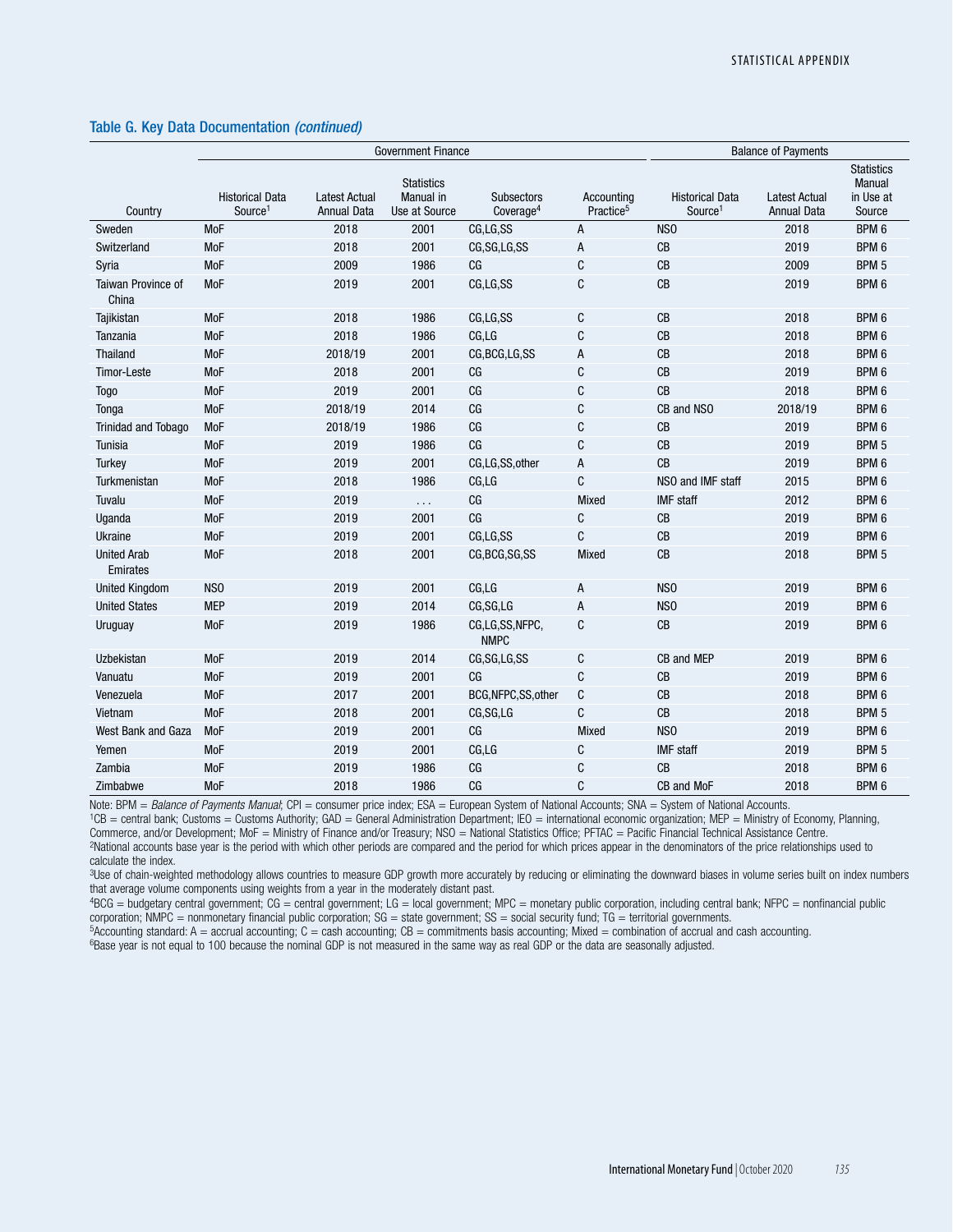#### **Box A1. Economic Policy Assumptions Underlying the Projections for Selected Economies**

#### *Fiscal Policy Assumptions*

The short-term fiscal policy assumptions used in the *World Economic Outlook* (WEO) are normally based on officially announced budgets, adjusted for differences between the national authorities and the IMF staff regarding macroeconomic assumptions and projected fiscal outturns. When no official budget has been announced, projections incorporate policy measures that are judged likely to be implemented. The mediumterm fiscal projections are similarly based on a judgment about the most likely path of policies. For cases in which the IMF staff has insufficient information to assess the authorities' budget intentions and prospects for policy implementation, an unchanged structural primary balance is assumed unless indicated otherwise. Specific assumptions used in regard to some of the advanced economies follow. See also Tables B5 to B9 in the online section of the Statistical Appendix for data on fiscal net lending/borrowing and structural balances.<sup>1</sup>

*Argentina*: Fiscal projections are based on the available information regarding budget outturn and budget plans for the federal and provincial governments, fiscal measures announced by the authorities, and the IMF staff's macroeconomic projections.

*Australia*: Fiscal projections are based on data from the Australian Bureau of Statistics, the fiscal year 2019/20 mid-year reviews of the Commonwealth and States, the Economic and Fiscal Outlook in July 2020, and the IMF staff's estimates and projections.

*Austria*: Fiscal projections are based on data from Statistics Austria, the authorities' projections, and the IMF staff's estimates and projections.

*Belgium*: Projections are based on the 2020–21 Stability Programme (covering only two years due

<sup>1</sup>The output gap is actual minus potential output, as a percentage of potential output. Structural balances are expressed as a percentage of potential output. The structural balance is the actual net lending/borrowing minus the effects of cyclical output from potential output, corrected for one-time and other factors, such as asset and commodity prices and output composition effects. Changes in the structural balance consequently include effects of temporary fiscal measures, the impact of fluctuations in interest rates and debt-service costs, and other noncyclical fluctuations in net lending/borrowing. The computations of structural balances are based on the IMF staff's estimates of potential GDP and revenue and expenditure elasticities. (See Annex I of the October 1993 WEO.) Net debt is calculated as gross debt minus financial assets corresponding to debt instruments. Estimates of the output gap and of the structural balance are subject to significant margins of uncertainty.

to the COVID-19 shock), the Draft Budgetary Plan 2020, and other available information on the authorities' fiscal plans, with adjustments for the IMF staff's assumptions.

*Brazil*: Fiscal projections for 2020 reflect policy announcements as of July 31. Those for the medium term assume compliance with the constitutional spending ceiling.

*Canada*: Projections use the baseline forecasts in the 2019 federal budget, the Economic and Fiscal Snapshot 2020, and the latest provincial budget as available. The IMF staff makes some adjustments to these forecasts, including for differences in macroeconomic projections. The IMF staff's forecast also incorporates the most recent data releases from Statistics Canada's Canadian System of National Economic Accounts, including federal, provincial, and territorial budgetary outturns through the first quarter of 2020.

*Chile*: Projections are based on the authorities' quarterly fiscal reports, adjusted to reflect the IMF staff's projections for GDP and copper prices.

*China*: A large fiscal expansion is estimated for 2020 based on budgeted and announced tax and expenditure measures in response to offset the health and economic repercussions of the COVID-19 pandemic. For 2021 a mild expansion is projected given that the output gap is expected to remain relatively large.

*Denmark*: Estimates for 2020 are aligned with the latest official budget numbers, adjusted where appropriate for the IMF staff's macroeconomic assumptions. For 2021 the projections incorporate key features of the medium-term fiscal plan as embodied in the authorities' latest budget.

*France*: Estimates for 2019 and projections for 2020 onward are based on the measures of the 2018 budget law, the 2019 budget law, and the 2020 budget law, adjusted for differences in assumptions on macroeconomic and financial variables, and revenue projections. Historical fiscal data reflect the May 2019 revisions and update of the historical fiscal accounts, debt data, and national accounts.

*Germany*: The IMF staff's projections for 2020 and beyond are based on the 2020 Stability Program, supplementary budgets, and data updates from the national statistical agency and ministry of finance, adjusted for the differences in the IMF staff's macroeconomic framework and assumptions concerning revenue elasticities. The estimate of gross debt includes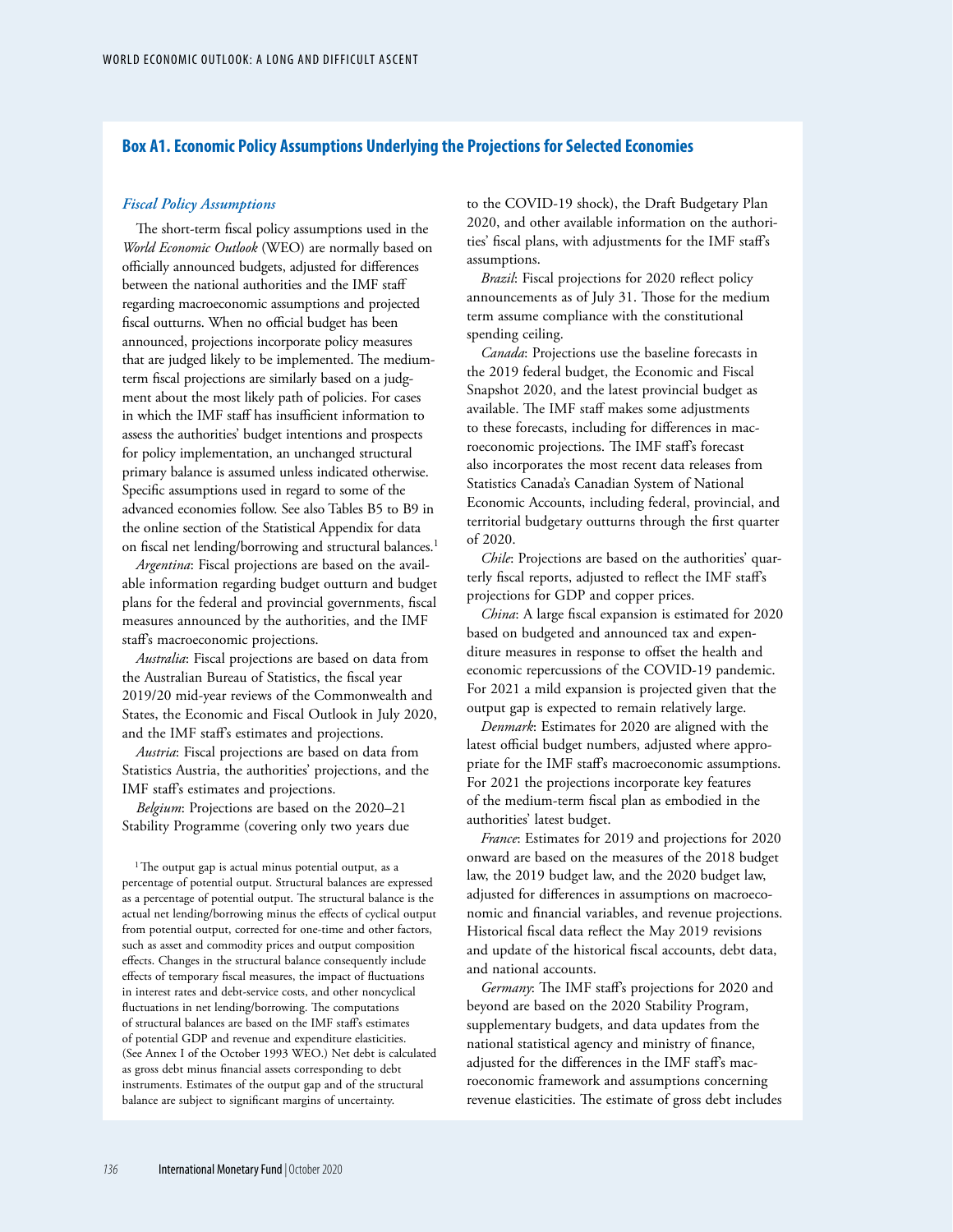### **Box A1** *(continued)*

portfolios of impaired assets and noncore business transferred to institutions that are winding up, as well as other financial sector and EU support operations.

*Greece*: Historical data since 2010 reflect adjustments in line with the primary balance definition under the enhanced surveillance framework for Greece.

*Hong Kong Special Administrative Region*: Projections are based on the authorities' medium-term fiscal projections on expenditures.

*Hungary*: Fiscal projections include the IMF staff's projections of the macroeconomic framework and fiscal policy plans announced in the 2020 budget.

*India*: Historical data are based on budgetary execution data. Projections are based on available information on the authorities' fiscal plans, with adjustments for the IMF staff's assumptions. Subnational data are incorporated with a lag of up to one year; general government data are thus finalized well after central government data. IMF and Indian presentations differ, particularly regarding disinvestment and license-auction proceeds, net versus gross recording of revenues in certain minor categories, and some public sector lending.

*Indonesia*: IMF projections are consistent with gradual unwinding of the large fiscal stimulus in 2020, including returning the fiscal deficit to below 3 percent of GDP by 2023.

*Ireland*: Fiscal projections are based on the country's Budget 2020 and Stability Programme Update 2020.

*Israel*: Historical data are based on government finance statistics data prepared by the Central Bureau of Statistics. Projections assume the partial implementation of the two fiscal packages provided by parliament in response to the coronavirus shock.

Italy: The IMF staff's estimates and projections are informed by the fiscal plans included in the government's 2020 budget and approved supplementary budgets. The stock of maturing postal saving bonds is included in the debt projections.

*Japan*: Projections reflect the fiscal measures already announced by the government, as of September 11, with adjustments for IMF staff assumptions.

*Korea*: The medium-term forecast incorporates the medium-term path for the overall fiscal balance in the 2021 budget and the medium-term fiscal plan announced in the 2021 budget, and IMF staff's adjustment.

*Mexico*: Fiscal projections for 2020 are informed by the approved budget but take into account the likely effects of the COVID-19 pandemic on fiscal outturns; projections for 2021 onward assume compliance with rules established in the Fiscal Responsibility Law. The projections reflect data available until August 31, 2020. Hence, they do not take into account the draft 2021 budget.

*Netherlands*: Fiscal projections for 2020–25 are based on IMF staff forecasts and informed by the authorities' draft budget plan and Bureau for Economic Policy Analysis projections. Historical data were revised following the June 2014 Central Bureau of Statistics release of revised macro data because of the adoption of the European System of National and Regional Accounts (ESA 2010) and the revisions of data sources.

*New Zealand*: Fiscal projections are based on the fiscal year 2020/21 budget and IMF staff estimates.

*Portugal*: The projections for the current year are based on the authorities' approved budget, adjusted to reflect the IMF staff's macroeconomic forecast. Projections thereafter are based on the assumption of unchanged policies.

*Puerto Rico*: Fiscal projections are based on the Puerto Rico Fiscal and Economic Growth Plans (FEGPs), which were prepared in October 2018, and are certified by the Oversight Board. In line with this plan's assumptions, IMF projections assume federal aid for rebuilding after Hurricane Maria, which devastated the island in September 2017. The projections also assume revenue losses from the following: elimination of federal funding for the Affordable Care Act starting in 2020 for Puerto Rico; elimination of federal tax incentives starting in 2018 that had neutralized the effects of Puerto Rico's Act 154 on foreign firms; and the effects of the Tax Cuts and Jobs Act, which reduce the tax advantage of US firms producing in Puerto Rico. Given sizable policy uncertainty, some FEGP and IMF assumptions may differ, in particular those relating to the effects of the corporate tax reform, tax compliance, and tax adjustments (fees and rates); reduction of subsidies and expenses, freezing of payroll operational costs, and improvement of mobility; reduction of expenses; and increased health care efficiency. On the expenditure side, measures include extension of Act 66, which freezes much government spending, through 2020; reduction of operating costs; decreases in government subsidies; and spending cuts in education. Although IMF policy assumptions are similar to those in the FEGP scenario with full measures, the IMF's projections of fiscal revenues, expenditures, and balance are different from the FEGPs'. This stems from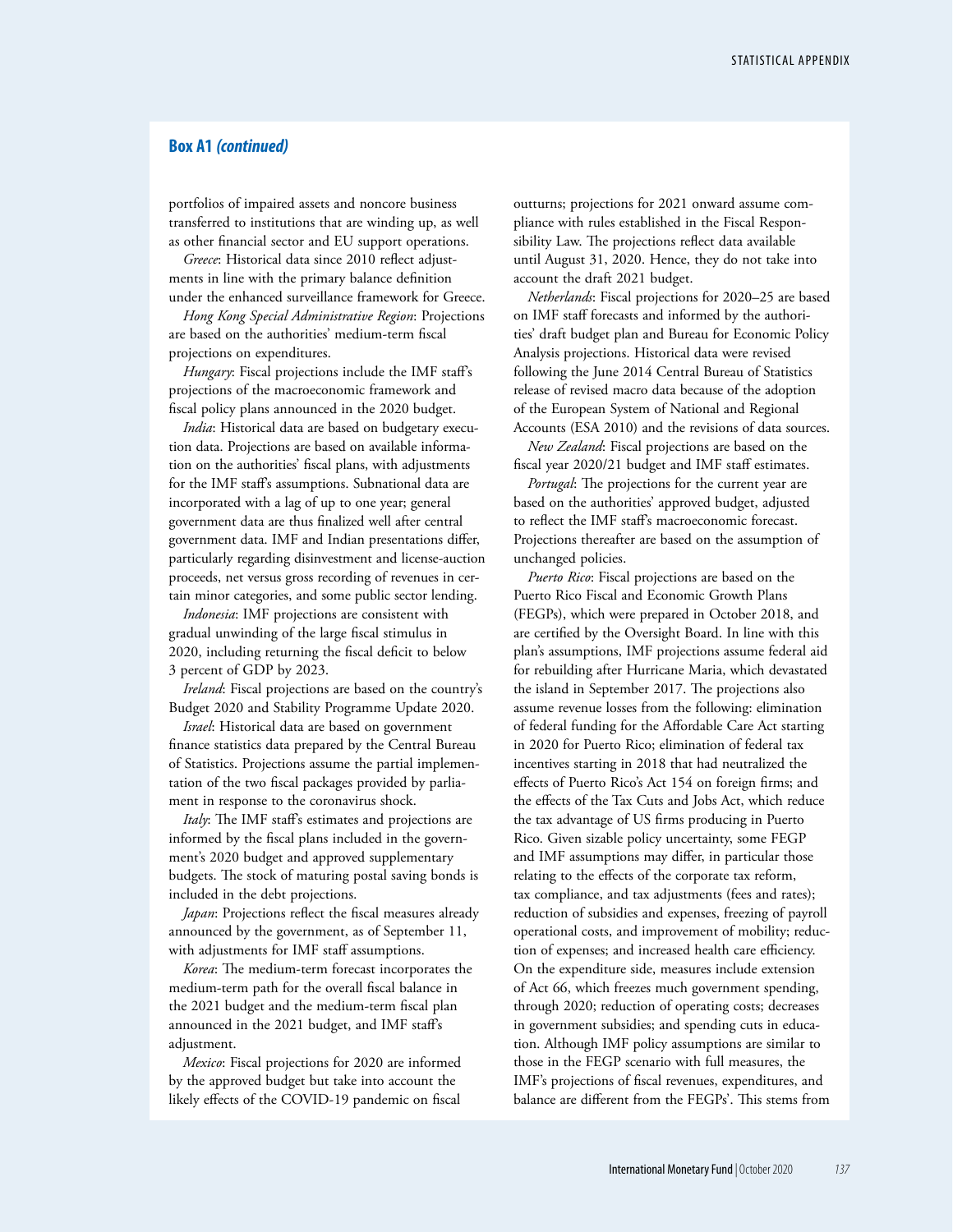### **Box A1** *(continued)*

two main differences in methodologies: first, while IMF projections are on an accrual basis, the FEGPs' are on a cash basis. Second, the IMF and FEGPs make very different macroeconomic assumptions.

*Russia*: Fiscal policy will be countercyclical in 2020. It will show a degree of consolidation in 2021 and will return to the fiscal rule in 2022.

*Saudi Arabia*: The IMF staff baseline fiscal projections are based on IMF staff's understanding of government policies as outlined in the 2020 Budget and government measures announced to counter the adverse impact of COVID-19 and the decline in oil prices. Exported oil revenues are based on WEO baseline oil prices and staff's understanding of Saudi Arabia's current oil export policy.

*Singapore*: For fiscal year 2020 projections are based on the budget (February 18, 2020) and subsequent supplementary budgets (March 26, April 6, April 21, May 26). IMF staff assumes that support packages in fiscal year 2020 are only for one year; for the rest of the projection period, IMF staff assumes unchanged policies.

*South Africa*: Fiscal assumptions are mostly based on the 2020 Budget Review. Nontax revenue excludes transactions in financial assets and liabilities as they involve primarily revenues associated with realized exchange rate valuation gains from the holding of foreign currency deposits, sale of assets, and conceptually similar items.

*Spain*: The 2020 fiscal projections include the discretionary measures adopted in response to the COVID-19 crisis, the legislated pension and public wage increases, and the minimal vital income support. Fiscal projections from 2021 onward assume an expiration of the temporary COVID-19 measures and no further policy change. Disbursements under the EU Recovery and Resilience Facility are reflected in the projections for 2021–24.

*Sweden*: Fiscal estimates for 2019 are based on the data from the Swedish Ministry of Finance. Projections for 2020 are based on preliminary information on the fall 2020 budget bill. The fiscal impact of cyclical developments is calculated using the 2014 Organisation for Economic Co-operation and Development's elasticity<sup>2</sup> to take into account output and employment gaps.

<sup>2</sup> See Robert Price, Thai-Thanh Dang, and Yvan Guillemette, "New Tax and Expenditure Elasticity Estimates for EU Budget Surveillance," OECD Economics Department Working Papers 1174 (Paris: Organisation for Economic Co-operation and Development, December 2019).

*Switzerland*: The fiscal projections for 2020 reflect the authorities' discretionary stimulus, which is permitted within the context of the debt brake rule in the event of "exceptional circumstances."

*Turkey*: The basis for the projections in the WEO and *Fiscal Monitor* is the IMF-defined fiscal balance, which excludes some revenue and expenditure items that are included in the authorities' headline balance.

*United Kingdom*: Fiscal projections are based on the UK's Budget Statement 2020 and revised estimated by the Office for Budget Responsibility. Expenditure projections reflect the measures to respond to the outbreak of the coronavirus. Revenue projections are in addition adjusted for differences between the IMF staff's forecasts of macroeconomic variables (such as GDP growth and inflation) and the forecasts of these variables assumed in the authorities' fiscal projections. Projections assume that the measures taken in response to the coronavirus outbreak expire as announced, but also that there is some additional fiscal loosening relative to the policies announced to date over the next two years to support the economic recovery, and gradual consolidation begins thereafter with the goal of stabilizing public debt within five years. The IMF staff's data exclude public sector banks and the effect of transferring assets from the Royal Mail Pension Plan to the public sector in April 2012. Real government consumption and investment are part of the real GDP path, which, according to the IMF staff, may or may not be the same as projected by the UK Office for Budget Responsibility. Fiscal year GDP is different from current year GDP. The fiscal accounts are presented in terms of fiscal year. Projections do not take into account revisions to the accounting (including on student loans) implemented on September 24, 2019.

*United States*: Fiscal projections are based on the January 2020 Congressional Budget Office baseline, adjusted for the IMF staff's policy and macroeconomic assumptions. Projections incorporate the effects of the Coronavirus Preparedness and Response Supplemental Appropriations Act, the Families First Coronavirus Response Act, and the Paycheck Protection Program and Health Care Enhancement Act. Finally, fiscal projections are adjusted to reflect the IMF staff's forecasts for key macroeconomic and financial variables and different accounting treatment of financial sector support and of defined-benefit pension plans and are converted to a general government basis. Data are compiled using System of National Accounts 2008, and when translated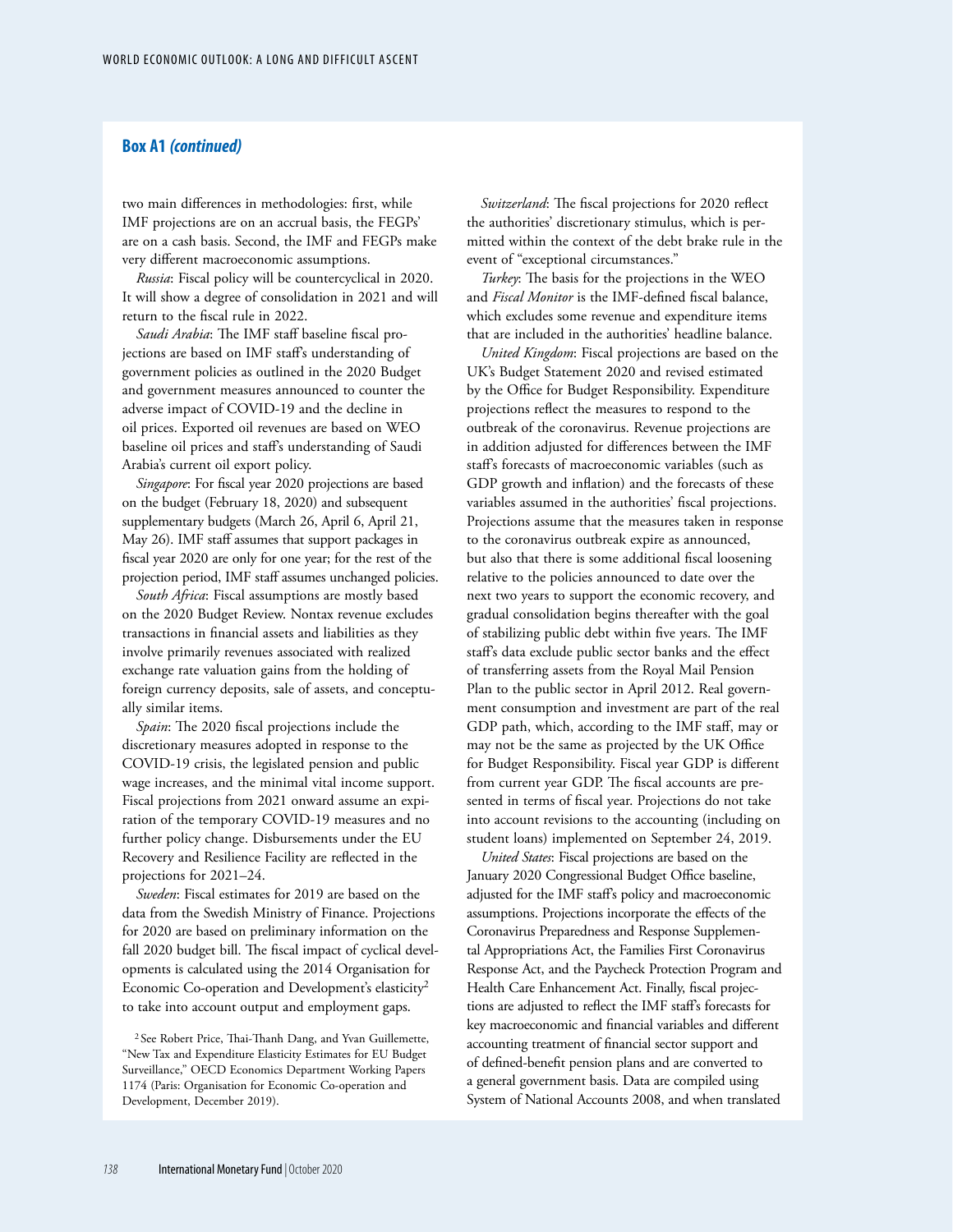### **Box A1** *(continued)*

into government finance statistics, this is in accordance with the *Government Finance Statistics Manual 2014*. Due to data limitations, most series begin in 2001.

### **Monetary Policy Assumptions**

Monetary policy assumptions are based on the established policy framework in each country. In most cases, this implies a nonaccommodative stance over the business cycle: official interest rates will increase when economic indicators suggest that inflation will rise above its acceptable rate or range; they will decrease when indicators suggest inflation will not exceed the acceptable rate or range, that output growth is below its potential rate, and that the margin of slack in the economy is significant. On this basis, the London interbank offered rate on six-month US dollar deposits is assumed to average 0.7 percent in 2020 and 0.4 percent in 2021 (see Table 1.1). The rate on three-month euro deposits is assumed to average –0.4 percent in 2020 and –0.5 percent in 2021. The interest rate on six-month Japanese yen deposits is assumed to average 0.0 percent in 2020 and in 2021.

*Argentina*: Monetary policy assumptions are consistent with a modest real appreciation this year and the need for monetary financing of the fiscal deficit and reabsorbing this liquidity.

*Australia*: Monetary policy assumptions are in line with market expectations.

*Brazil*: Monetary policy assumptions are consistent with gradual convergence of inflation toward the middle of the target range.

*Canada*: Monetary policy assumptions are based on the IMF staff's analysis.

*Chile*: Monetary policy assumptions are based on GDP growth rate.

*China*: Monetary policy is expected to be accommodative in 2020 and remain supportive in 2021 (but to a lower degree than in 2020).

*Denmark*: Monetary policy is to maintain the peg to the euro.

*Euro area*: Monetary policy assumptions for euro area member countries are in line with market expectations.

*Greece*: Interest rates are based on the WEO LIBOR with an assumption of a spread for Greece. Broad money projections are based on the monetary financial institution balance sheets and deposit flow assumptions.

*Hong Kong Special Administrative Region*: The IMF staff assumes that the currency board system will remain intact.

*India*: Monetary policy projections are consistent with achieving the Reserve Bank of India's inflation target over the medium term.

*Indonesia*: Monetary policy assumptions are in line with the maintenance of inflation within the central bank's targeted band.

*Israel*: Assumptions include a moderately loose monetary stance in the short term and normalization of nonmonetary policy toward the medium term.

*Japan*: Monetary policy assumptions are in line with market expectations.

*Korea*: The projections assume that the policy rate evolves in line with market expectations.

*Mexico*: Monetary policy assumptions are consistent with attaining the inflation target.

*Netherlands*: Monetary projections are based on IMF staff six-month euro LIBOR projections.

*New Zealand*: Monetary projections are based on the growth of nominal GDP estimates.

*Portugal*: Monetary projections are based on projections for the real and fiscal sectors.

*Russia*: Monetary projections assume that the Central Bank of Russia is adopting a moderately accommodative monetary policy stance.

*Saudi Arabia*: Monetary policy projections are based on the continuation of the exchange rate peg to the US dollar.

*Singapore*: Broad money is projected to grow in line with the projected growth in nominal GDP.

*South Africa:* Monetary policy assumptions are consistent with maintaining inflation within the 3–6 percent target band.

*Sweden*: Monetary projections are in line with Riksbank projections.

*Switzerland*: The projections assume no change in the policy rate in 2020–21.

*Turkey*: The outlook for monetary and financial conditions assumes no further monetary policy easing in 2020.

*United Kingdom*: The short-term interest rate path is based on market interest rate expectations.

*United States*: The IMF staff expects the Federal Open Market Committee to continue to adjust the federal funds target rate in line with the broader macroeconomic outlook.